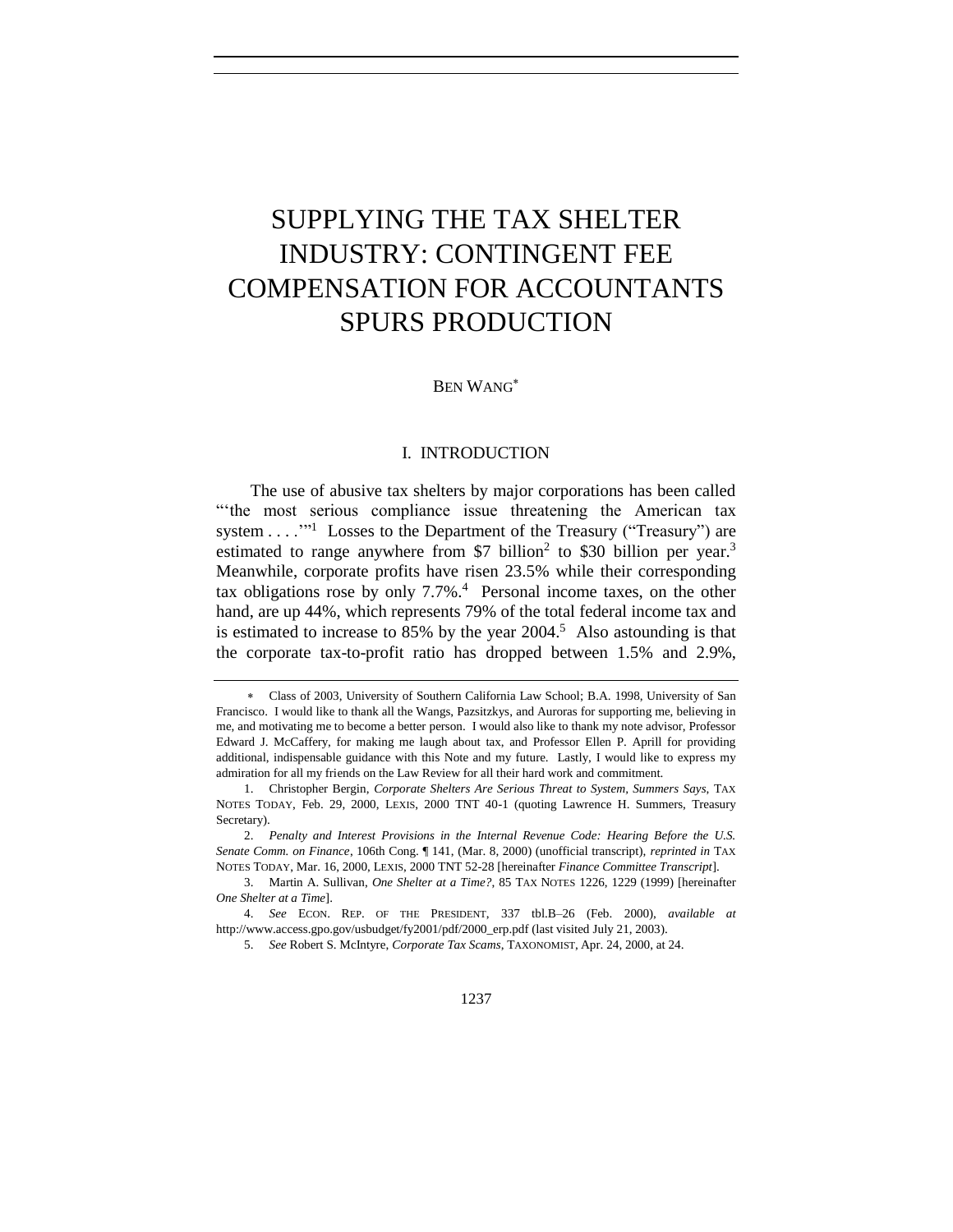roughly translating into a decrease in corporate income tax receipts between \$13 and \$24 billion.<sup>6</sup> Although the decrease in corporate tax receipts is unlikely to be attributed to a single cause,<sup>7</sup> many commentators point to the growing acceptance of abusive tax shelters by large corporations as a major contributor.<sup>8</sup>

<span id="page-1-3"></span><span id="page-1-2"></span><span id="page-1-0"></span>The growing acceptance of abusive tax shelters by large corporations has been characterized as a "race to the bottom."<sup>9</sup> The perception that competitors are actively participating in abusive tax shelters has created an environment ripe for the promotion of tax schemes promising to zero out a corporation's taxes. The major accounting firms are using armies of professionals to promote these schemes.<sup>10</sup> Moreover, they have developed the resources, both in expertise and manpower, to capitalize on and perpetuate the perception.<sup>11</sup> The role played by the Big Five<sup>12</sup> in the tax shelter industry is extensive. They have created for themselves a vested interest in the proliferation of tax shelters through the use of contingency fees.

<span id="page-1-1"></span>Some, however, refuse to acknowledge a tax shelter problem at all.<sup>13</sup> Kenneth Kies of PricewaterhouseCoopers has stated that the erosion of the corporate tax base is a "myth" unsupported by any "serious" economic data.<sup>14</sup> Similarly, David Hariton of Sullivan & Cromwell LLP doubts that any substantive change in the law is necessary to combat abusive corporate

11. *See* discussion *infra* Part III.C.

14. *See id.*

<sup>6.</sup> *See* Martin A. Sullivan, *Despite September Surge, Corporate Tax Receipts Fall Short*, 85 TAX NOTES 565, 565 (1999).

<sup>7.</sup> *See id*.

<sup>8.</sup> *See* David Cay Johnston, *Corporations' Taxes Are Falling Even as Individuals' Burden Rises*, N.Y. TIMES, Feb. 20, 2000, at 1 [hereinafter *Corporations' Taxes Are Falling*].

<sup>9.</sup> *Corporate Tax Shelters: Hearing Before the House Comm. on Ways and Means*, 106th Cong. (1999) [hereinafter Statement of Jonathan Talisman] (statement of Jonathan Talisman, Treasury Acting Assistant Secretary for Tax Policy, U.S. Department of the Treasury, quoting the New York State Bar Association).

<sup>10.</sup> *See* David Cay Johnston, *Tax Magicians*, N.Y. TIMES, Dec. 19, 2000, at A1 [hereinafter *Tax Magicians*].

<sup>12.</sup> The term "Big Five" will be used throughout this article despite the recent collapse of Arthur Andersen. Moreover, many of the examples explored in the Note occurred while Arthur Andersen maintained a prominent position in the tax industry and therefore the term remains appropriate in this context.

<sup>13.</sup> *See, e.g.*, *Corporate Tax Shelters: Hearing Before the House Comm. on Ways and Means*, 106th Cong. (1999) [hereinafter Statement of Kenneth J. Kies] (statement of Kenneth J. Kies, PricewaterhouseCoopers).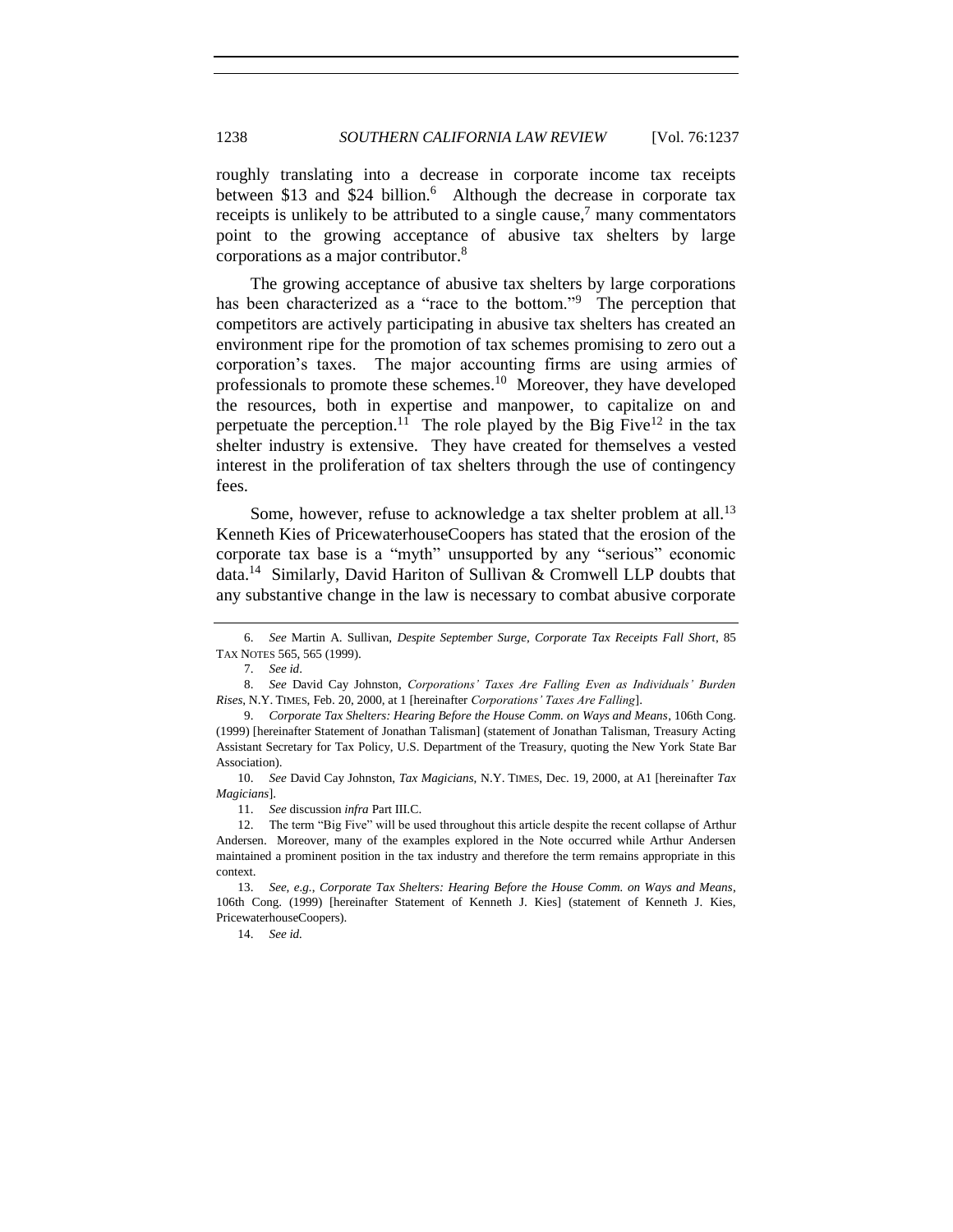tax shelters.<sup>15</sup> In a 1999 statement before the Committee on Ways and Means, Mr. Hariton stated, "[a] series of recent decisions clearly demonstrates that the courts will not permit sophisticated taxpayers to reap the unjust benefits of strictly tax-motivated transactions."<sup>16</sup>

Nevertheless, "most agree that corporate tax shelters are a serious problem, [that] current law is inadequate to address it, and [that] a viable solution must extinguish shelters before they are entered into, rather than relying on detection through current means or legislation that attempts to attack specific transactions."<sup>17</sup> Peter Canellos of Wachtell, Lipton, Rosen & Katz has even stated that "[i]t requires no citations to establish what is obvious to tax professionals within and without the government: corporate tax shelters are proliferating, in both type and number  $\dots$  .<sup>18</sup> In fact, due to a recent decision by the Internal Revenue Service to grant amnesty to companies using abusive tax shelters, ninety-five companies have already confessed to the use of shelters that deprived the Treasury of \$4.4 billion in taxes in 2000 and \$3.7 billion in 1999.<sup>19</sup> The IRS data calls into doubt the belief that the proliferation of tax shelters is just a myth. In addition, three recent federal appellate court decisions undermine the notion that current law sufficiently prevents sophisticated taxpayers from reaping unjust benefits. $20$ 

<span id="page-2-0"></span>This Note examines the role of major accounting firms in the growth of the tax shelter industry and the extent to which their involvement has been spurred by the use of contingency fees. This Note contends that a major cause of the tax shelter problem has been the use of contingency fees by the Big Five to sell abusive tax shelters. Further, this Note argues that the Big Five's use of contingency fees acts not only as an incentive to develop and promote more tax shelters but also encourages ever-aggressive schemes in the pursuit of larger fees. Thus, this Note proposes that any attempt to address the tax shelter problem should follow the money, that the incentives of the Big Five must be changed, and that

<span id="page-2-1"></span>

<sup>15</sup>*. See Corporate Tax Shelters: Hearing Before the House Comm. on Ways and Means*, 106th Cong. (1999) [hereinafter Statement of David P. Hariton] (statement of David P. Hariton, Partner, Sullivan & Cromwell LLP).

<sup>16</sup>*. Id.*

<sup>17.</sup> Roby B. Sawyers, *Registration, Listing and Disclosure of Potentially Abusive Corporate Tax Shelters*, 33 TAX ADVISER 568, 568–69 (2000).

<sup>18.</sup> Peter C. Canellos, *A Tax Practitioner's Perspective on Substance, Form and Business Purpose in Structuring Business Transactions and in Tax Shelters*, 54 SMU L. REV. 47, 47 (2001).

<sup>19.</sup> David Cay Johnston, *I.R.S. Offers Amnesty to Companies that Admit Tax Indiscretions*, N.Y. TIMES, Dec. 26, 2001, at C1 [hereinafter *I.R.S. Offers Amnesty*].

<sup>20.</sup> *See* discussion *infra* Part II.C.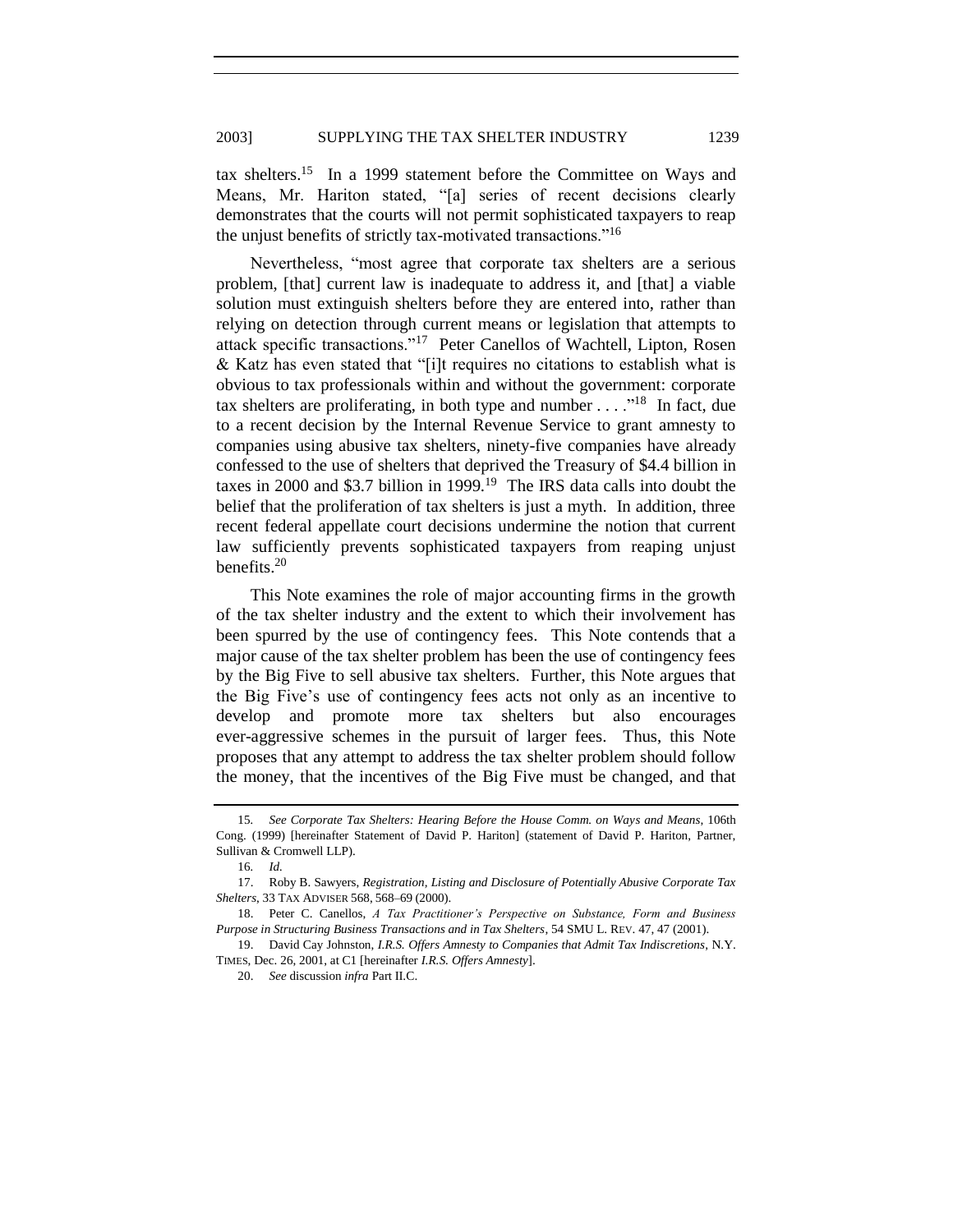striking at the ability to sell tax shelters on a contingency fee basis would be an effective means of accomplishing this.

Part II begins by exploring the difficulties in identifying abusive corporate tax shelters. Part II looks at the common characteristics of today's tax shelters and contrasts specific examples found to be tax shelters with those found not to constitute abusive tax shelters. Through this recounting, Part II highlights the definitional dilemma and demonstrates that such difficulties support limiting the use of contingency fees by the Big Five.

Part III then explores the "secretive" world of the tax shelter industry. It provides an overview of the major players in the industry and reasons for the industry's growth, both on the demand and supply side. With respect to the supply side, Part III focuses on the differences between the major accounting firms and their competing tax shelter promoters. It posits several potential differences and examines the extent to which contingency fees have enabled the Big Five to control the lion's share of the industry. Part III considers the subordinate role of lawyers in the tax shelter industry, adding further support to the argument that contingency fees are a major cause of abusive tax shelters. Moreover, the comparison suggests that restricting the use of contingency fees would relegate the Big Five to a level of involvement similar to that of lawyers.

Part IV then conducts an overview of the world of accountants in the tax shelter industry. It begins by looking at specific examples of shelters sold by the Big Five on a contingency fee basis. Thereafter, Part IV reviews the regulatory regime that governs accountants and presents several critiques on the inability of such regulations to reach the actions of the Big Five.

Finally, Part V suggests that more must be done to curb the use of abusive tax shelters. Part V asserts that any significant attempt to remedy the tax shelter problem requires greater scrutiny of the accounting profession, given the characteristics of accounting firms that have enabled them to dominate the market. Specifically, Part V recommends that legislation be enacted to limit the use of contingency fees and that such legislation be further supported by penalties for accountants involved in abusive transactions. Part V argues that regulation of the use of contingency fees by accounting firms would decrease the supply of abusive tax shelters, forestall the trend to develop ever-aggressive tax shelters, and diminish the perception of a "race to the bottom." Furthermore, Part V argues that competitors, or the corporate clients themselves, are unlikely to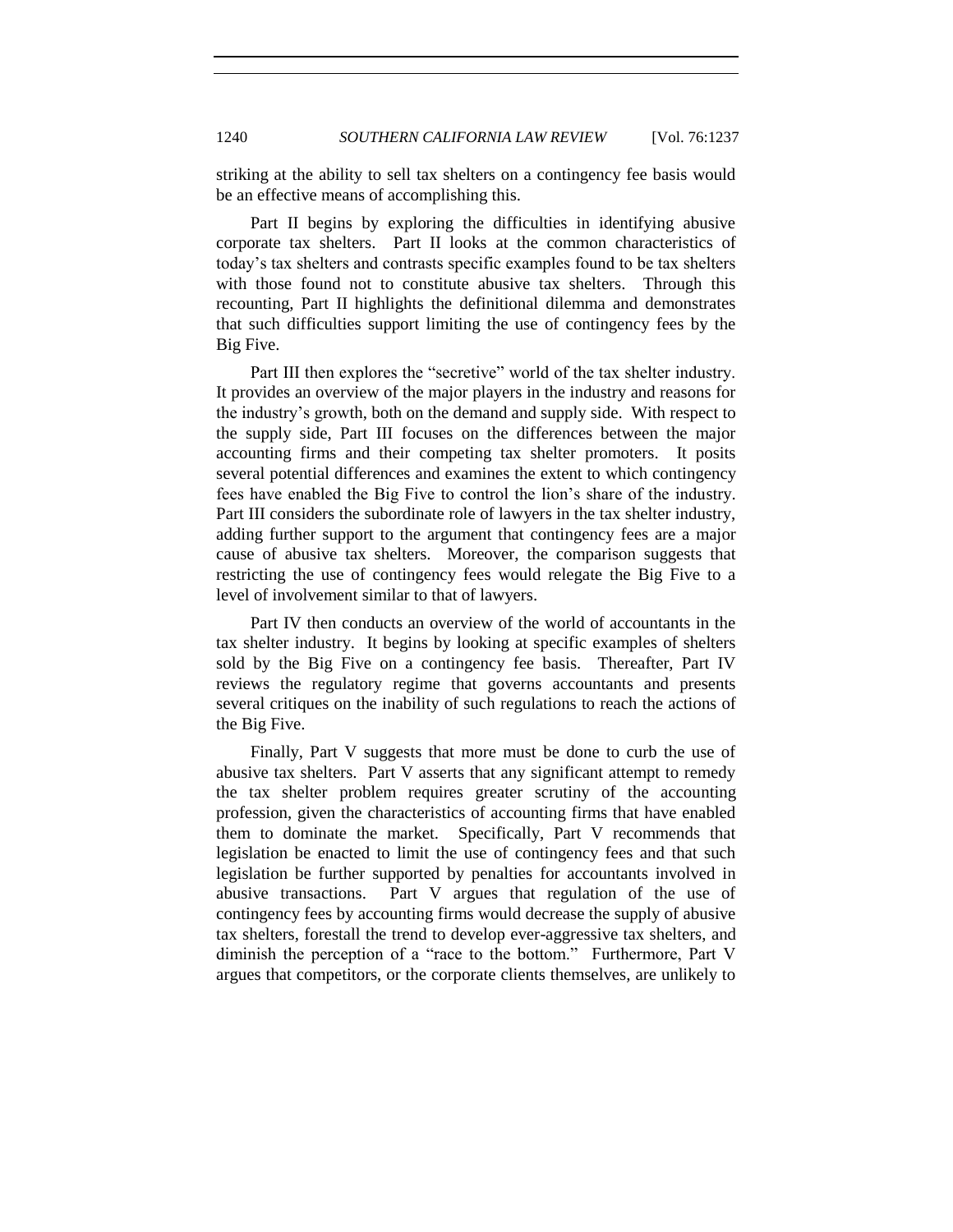### 2003] SUPPLYING THE TAX SHELTER INDUSTRY 1241

fill the void left by the Big Five because their expertise and workforce lie in different industries, they lack the indemnity and warranty agreements provided by the Big Five, they will be subject to audits by accountants who no longer have an incentive to overlook abusive transactions, and they could be subject to the same regulations proposed in this Note.

# II. DIFFICULTIES DEFINING AN ABUSIVE TAX SHELTER SUPPORTS TARGETING ACCOUNTANT COMPENSATION IN ORDER TO DECREASE INCENTIVES TO DEVELOP INCREASINGLY ABUSIVE TAX SHELTERS

Numerous factors make it difficult to identify abusive tax shelters.<sup>21</sup> As a result, Congress and the Treasury have sought to rely on the use of filters to highlight potentially abusive transactions. The use of shelter profiling, however, is not foolproof and inadequately addresses problems caused by ad hoc legislation. Thus, given the difficulties with defining abusive tax shelters and the problems with the use of filters, regulation of accountant compensation represents a more proactive remedy by targeting the source of tax shelters and discouraging the development and promotion of abusive shelters.

#### A. AN OVERVIEW OF THE DEFINITIONAL DILEMMA

<span id="page-4-1"></span>A Pulitzer Prize winning *New York Times* article defined abusive tax shelters as transactions that use accounting gimmicks solely to lower tax liabilities and have no legitimate business purpose.<sup>22</sup> In a strictly legal sense, however, the term "tax shelter" has evaded any precise, agreed-upon definition.<sup>23</sup> Some commentators have analogized the attempt to define the term with the attempt to define moral behavior, because the definition varies widely depending on "whether one is talking to a banker, salesman, a customer, one's clients, opposing counsel, a judge, an IRS agent, or the mirror (in an empty room). $^{24}$ 

<span id="page-4-0"></span>One of the major stumbling blocks in congressional attempts to combat abusive tax shelters has been the difficulty in agreeing on a single

<sup>21.</sup> *See* discussion *infra* Part II.A.

<sup>22.</sup> *Corporations' Taxes Are Falling*, *supra* not[e 8.](#page-1-0)

<sup>23.</sup> *See, e.g.*, Joseph Bankman, *The New Market in Corporate Tax Shelters*, 83 TAX NOTES 1775, 1776 (1999) [hereinafter *The New Market*].

<sup>24.</sup> Michael S. Powlen & Raj Tanden, *Corporate Tax Shelters or Plus ça Change, Plus C'est la Meme Chose*, *in* TAX STRATEGIES FOR CORPORATE ACQUISITIONS, DISPOSITIONS, SPIN-OFFS, JOINT VENTURES, FINANCINGS, REORGANIZATIONS & RESTRUCTURINGS 9, 19 (PLI Tax Law and Estate Planning Course, Handbook Series No. J0-004I, 2001).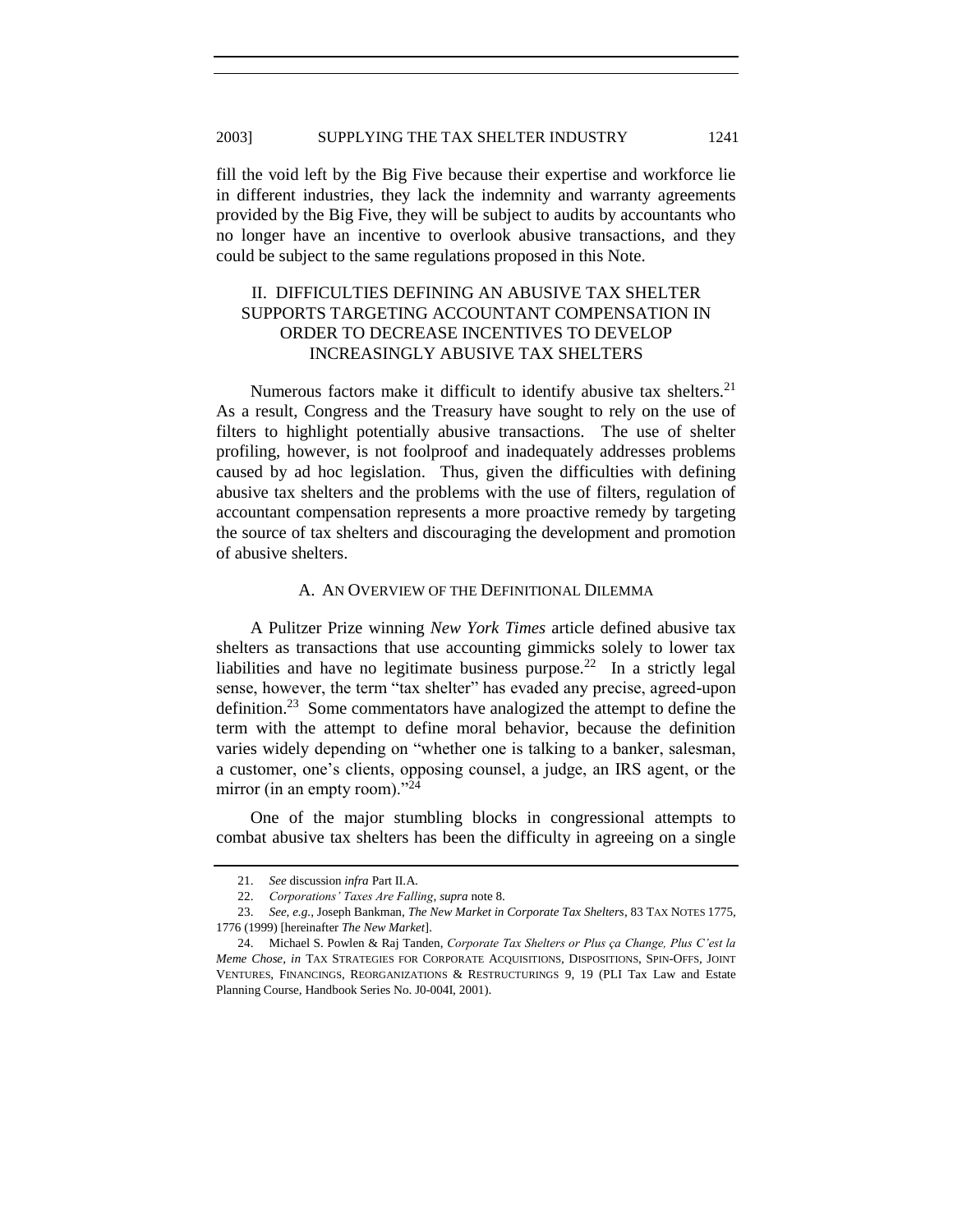definition, let alone a statutory standard by which to measure transactions.<sup>25</sup> For instance, definitions put forth by both the Treasury and the Joint Committee on Taxation have been decried as both vague and subjective, and likely to threaten legitimate transactions undertaken in the ordinary course of business.<sup>26</sup>

The  $Code<sup>27</sup>$  itself posits at least four different definitions of a tax shelter.<sup>28</sup> Moreover, with each targeted antishelter legislative act, the challenge of distilling a single definition of an abusive tax shelter increases.

<span id="page-5-0"></span>Acknowledging these difficulties,<sup>29</sup> the Treasury has focused their attention on identifying characteristics common to abusive corporate tax shelters, including  $(1)$  lack of economic substance; (2) inconsistent financial and accounting treatment; (3) presence of tax-indifferent parties; (4) complexity; (5) unnecessary steps or novel investments;<sup>30</sup> (6) promotion or marketing; (7) confidentiality; (8) high transaction costs; and  $(9)$  risk reduction arrangements.<sup>331</sup>

<span id="page-5-1"></span>In a more honest and detailed analysis,  $32$  Joseph Bankman of Stanford University adds three additional characteristics.<sup>33</sup> First, tax shelters often take advantage of a flaw in the tax law that allows allocation of income in excess of economic income.<sup>34</sup> The over-allocated income is then absorbed by the zero-bracket taxpayer (the tax-indifferent party under the Treasury's characterization), which leaves the domestic corporation with a loss in excess of economic loss.<sup>35</sup> Second, where the shelter does not take

<sup>25.</sup> *See generally Finance Committee Transcript, supra* not[e 2](#page-0-0) (noting disagreement among U.S. Senate Finance Committee members on the proliferation of corporate tax shelters).

<sup>26.</sup> *See* Statement of Kenneth J. Kies*, supra* not[e 13.](#page-1-1)

<sup>27.</sup> The Code refers to the Internal Revenue Code and all future references to sections or the Code refer to the IRC unless otherwise specified.

<sup>28.</sup> *See* Powlen & Tanden*, supra* note [24,](#page-4-0) at 17–18 (referring to I.R.C. §§ 461(i), 6111, 6662(d)(2)(C)(iii), and 6700).

<sup>29.</sup> *See* U.S. TREASURY DEP'T, THE PROBLEM OF CORPORATE TAX SHELTERS 95 (1999), *available at* http://www.taxpolicycenter.org/TaxFacts/papers/corp\_shelter.pdf (July 1999) [hereinafter U.S. TREASURY DEP'T].

<sup>30.</sup> The Joint Committee on Taxation is much more direct: the corporate taxpayer would not have entered into the arrangement if not for the tax benefits. *See* JOINT COMM. ON TAXATION, JCS-3-99, STUDY OF PRESENT-LAW PENALTY AND INTEREST PROVISIONS AS REQUIRED BY SECTION 3801 OF THE INTERNAL REVENUE SERVICE RESTRUCTURING AND REFORM ACT OF 1998 218 (1999), *available at* http://www.house.gov/jct/s-3-99.pdf (July 22, 1999) [hereinafter JOINT COMM. ON TAXATION].

<sup>31.</sup> U.S. TREASURY DEP'T, *supra* not[e 29,](#page-5-0) at 12.

<sup>32.</sup> Honest in the sense that Prof. Bankman readily places some of the blame on the Code itself.

<sup>33.</sup> *The New Market, supra* not[e 23,](#page-4-1) at 1777. Prof. Bankman, however, excludes from his list of criteria the Treasury's seventh, eighth, and ninth characteristics. *See id.*

<sup>34.</sup> *See id.*

<sup>35.</sup> *Id.*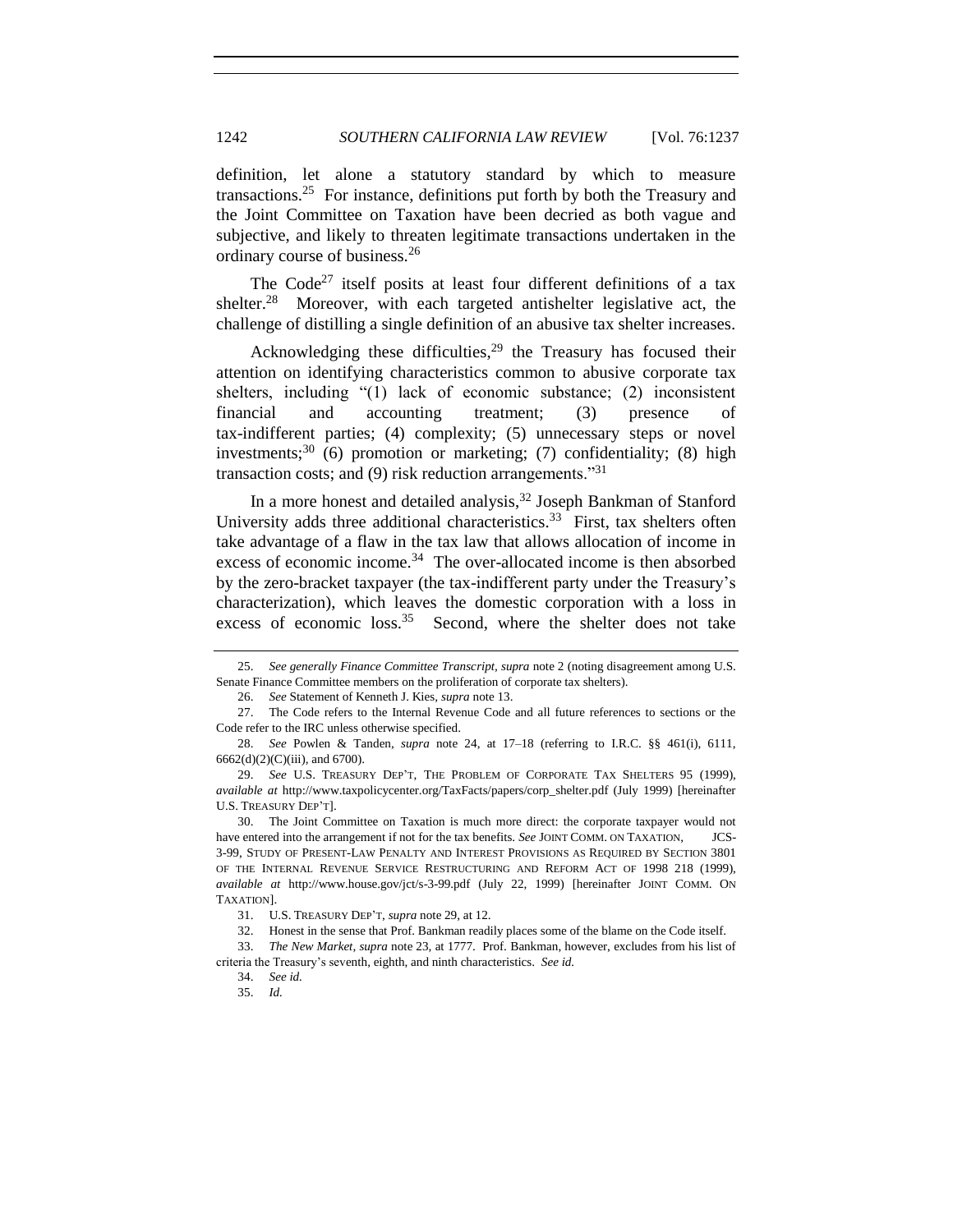advantage of an internal flaw it instead plays on structural flaws involving the taxation of corporate or partnership income, or the interaction of the U.S. tax system with foreign tax systems.<sup>36</sup> Lastly, the shelter would likely be shut down by legislative or administrative change soon after it is detected.<sup>37</sup>

As the Treasury readily admits,<sup>38</sup> however, even some legitimate business transactions exhibit many such characteristics. Thus, although this set of characteristics has the appeal of being more constructive than any single definition, there is still a significant amount of ambiguity in identifying abusive tax shelters.

## B. SPECIFIC EXAMPLES OF ABUSIVE TAX SHELTERS

Of course, no attempt to define abusive tax shelters would be complete without specific examples of shelters that have been identified and shut down by statute or administrative action. Therefore, an analysis of a few transactions found to be abusive sheds light on the often-complex nature of tax shelters, which makes the term "tax shelter" difficult to define.

In 1999, for example, the IRS shutdown the use of the Bond and Option Sales Strategy ("BOSS" transaction) by enacting 1999-52 I.R.B. 761.<sup>39</sup> Through a series of contrived steps, the BOSS transaction enabled taxpayers to claim tax losses for capital outlays that they had in fact recovered.<sup>40</sup> The Treasury estimated that BOSS transactions would have contributed to a loss to the Treasury of up to \$80 billion over a ten-year period.<sup>41</sup>

<span id="page-6-0"></span>In a BOSS transaction, a taxpayer formed a partnership that put money into a limited liability company in a foreign country formed for the purpose of carrying out the deal. In return, the partnership received the common stock of the foreign company. "Another party, generally an entity formed by the promoter, [then] contributed additional capital to the corporation in exchange for preferred stock. Thereafter, the foreign company acquire[d] additional capital by borrowing from a bank and

<sup>36.</sup> *Id.*

<sup>37.</sup> *Id.*

<sup>38.</sup> *See* U.S. TREASURY DEP'T, *supra* note [29,](#page-5-0) at 12 n.41.

<sup>39.</sup> *See* Powlen & Tanden*, supra* not[e 24,](#page-4-0) at 59 n.117.

<sup>40.</sup> *See* John D. McKinnon, *How New Tax Shelter Promised Big Savings But Finally Fell Apart*, WALL ST. J., Aug. 21, 2000, at A1 [hereinafter *New Tax Shelter*].

<sup>41.</sup> *See* Bergin, *supra* not[e 1,](#page-0-1) at 40-1.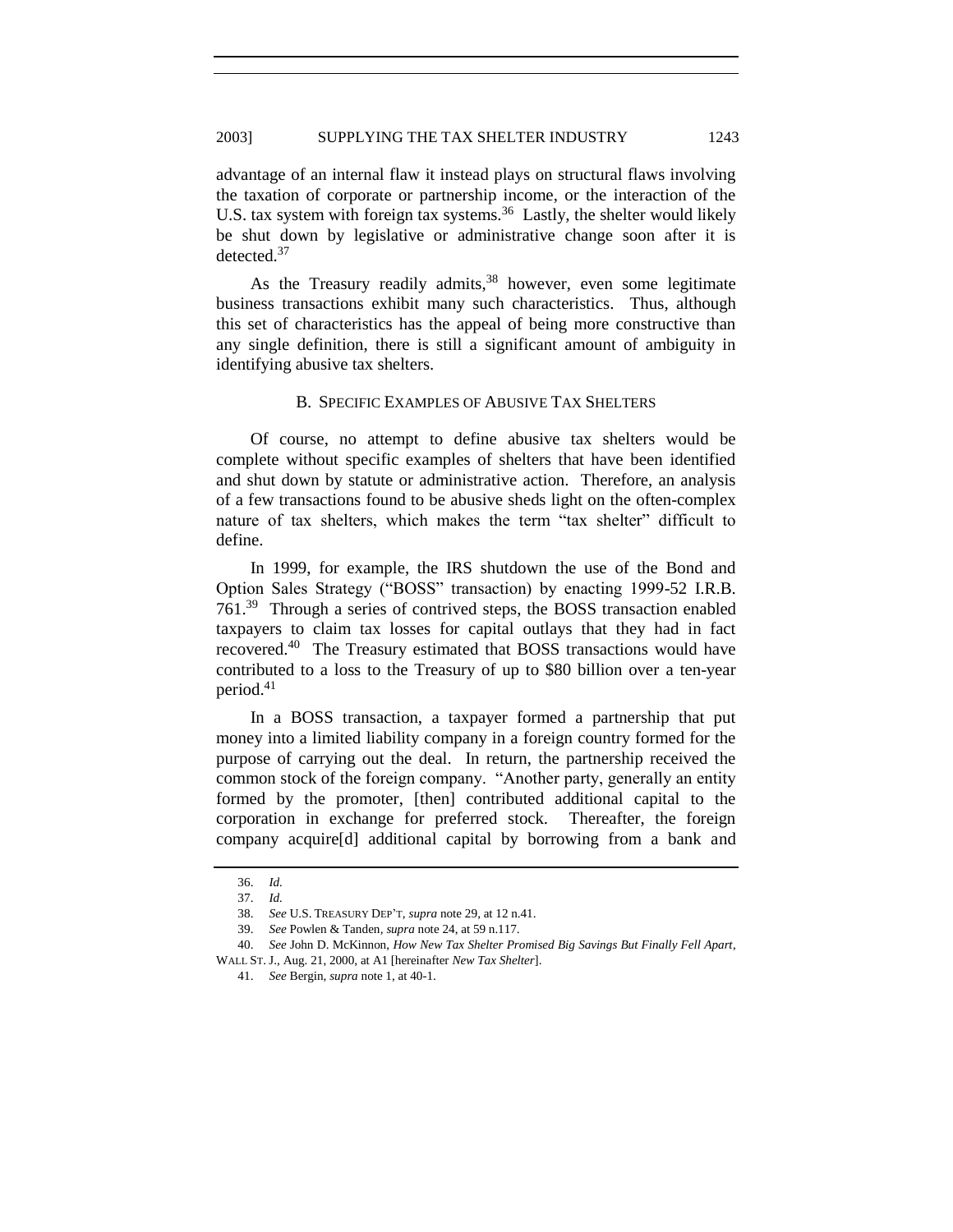grant[ing] the bank a security interest in securities acquired by the [company]." The foreign company then distributed the encumbered securities to the taxpayer's partnership.<sup>42</sup>

The partnership then claimed that the securities were encumbered by the loan from the bank, and "therefore that the amount of the distribution [was] zero and it create[d] no taxable income<sup> $3$ </sup> for the purposes of § 301.<sup>44</sup> The claim, however, was suspect because the value of the securities is later fully restored (unencumbered) when the foreign company's bank debt is repaid out of other assets.<sup>45</sup> Thus, "no part of the distribution is treated either as a dividend or as a reduction of stock basis under section  $301(c)$ ."<sup>46</sup> At the same time, "[t]he effect of the distribution, combined with fees and other transaction costs incurred at the corporate level, is to reduce the remaining value of the foreign corporation's common stock to zero or a minimal amount."<sup>47</sup> The foreign corporation is then liquidated, giving rise to a tax loss equal to the partnership's original investment.<sup>48</sup>

Put more simply, the taxpayer purchased shares that later became worthless, thus entitling the taxpayer to a loss (the purpose of the transaction). The loss, however, was artificial because the company had distributed securities to the taxpayer equal to his or her investment. Yet, the securities escaped taxation because they were encumbered even though they were later unencumbered by the company.

Another transaction that has been shut down by targeted legislation<sup>49</sup> is the Liquidating Real Estate Investment Trust ("Liquidating REIT") transaction. The Liquidating REIT transaction allowed banks and other financial institutions to create a permanent tax exclusion for certain interest income by playing to inconsistencies between Code §§ 332 and  $561(b)(1)(B)$ .<sup>50</sup> By curtailing such transactions, revenue increased by approximately \$1 billion annually.<sup>51</sup> In fact, one transaction alone reported

<sup>42.</sup> Powlen & Tanden*, supra* not[e 24,](#page-4-0) at 58.s

<sup>43.</sup> *New Tax Shelter*, *supra* not[e 40.](#page-6-0)

<sup>44.</sup> *See* Powlen & Tanden, *supra* note [24,](#page-4-0) at 59 (§ 301 determines when the distribution of property made by a corporation to a shareholder with respect to its stock is considered part of the shareholder's gross income).

<sup>45.</sup> *See New Tax Shelter*, *supra* not[e 40.](#page-6-0)

<sup>46.</sup> Powlen & Tanden, *supra* not[e 24,](#page-4-0) at 59.

<sup>47.</sup> *Id.* at 58.

<sup>48.</sup> *See New Tax Shelter*, *supra* not[e 40.](#page-6-0)

<sup>49.</sup> *See* 26 I.R.C. § 332(c) (2001) (preventing a corporation from excluding from income any liquidating distribution received from a Real Estate Investment Trust).

<sup>50.</sup> *See* Powlen & Tanden*, supra* not[e 24,](#page-4-0) at 62 n.119.

<sup>51.</sup> *See* JOINT COMM. ON TAXATION, *supra* not[e 30,](#page-5-1) at 207.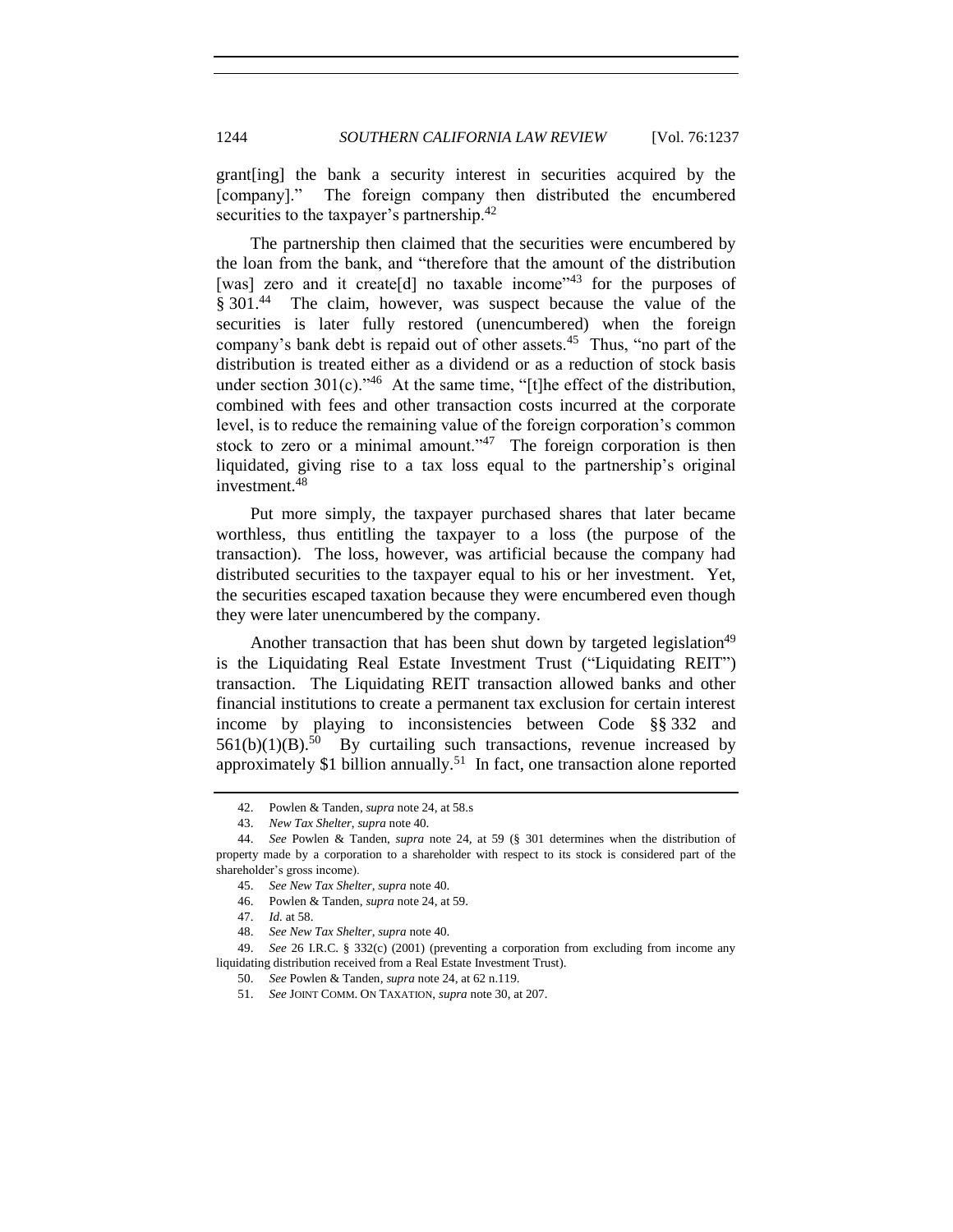a "special tax benefit" from the liquidation of an affiliate (the REIT), resulting in a permanent difference in excess of \$100 million.<sup>52</sup>

The transaction was structured so that "taxpayer[] [corporations] claimed that the liquidation of a REIT subsidiary permitted (1) the corporate shareholder to receive tax-free distributions from the REIT during the liquidation period, and (2) the REIT to claim a dividends paid deduction with respect to the same distributions.<sup> $353$ </sup> This was possible under prior law because nothing prohibited excluding distributions from a liquidating subsidiary, which are tax-free under § 332, from taxable income.<sup>54</sup>

Yet another example is an ACM-type transaction (or contingent installment sale note transaction), which enables "taxpayers, through [the] use of a tax-indifferent party, to have a high and overstated basis in a relatively liquid asset. When the U.S. corporate taxpayer sells the asset, a tax loss is generated that can be used to shelter other, unrelated income from tax."<sup>55</sup> The Joint Committee on Taxation estimates that use of ACM-type transactions have cost the Treasury over \$1 billion in unpaid taxes.<sup>56</sup> ACM-type transactions were shut down by regulatory changes and the *ASA Investerings* and *ACM Partnership* court decisions.<sup>57</sup>

In an ACM-type transaction, the taxpayer forms an offshore partnership with a foreign, tax-exempt entity.<sup>58</sup> The partnership acquires a security and then sells it (twenty-four days later in *ACM Partnership*) in exchange for contingent payments payable over a fixed term.<sup>59</sup> The result of the approach is a large "phantom" gain in the early years<sup>60</sup> that would be allocated almost entirely to the tax-exempt foreign entity.<sup>61</sup> ―The tax-exempt entity is then redeemed out of the partnership, and the

<sup>52.</sup> *See id.* at 250 n.561.

<sup>53.</sup> *Id.* at 250.

<sup>54.</sup> *See* Powlen & Tanden, *supra* not[e 24,](#page-4-0) at 62.

<sup>55.</sup> U.S. TREASURY DEP'T, *supra* not[e 29,](#page-5-0) at 134.

<sup>56.</sup> *See* JOINT COMM. ON TAXATION, *supra* not[e 30,](#page-5-1) at 207.

<sup>57.</sup> *See* ASA Investerings P'ship v. Comm'r, 76 T.C.M. (CCH) 325 (1998); ACM P'ship v. Comm'r, 73 T.C.M. (CCH) 2189 (1997), *aff'd in part, rev'd in part*, 157 F.3d 231 (3d Cir. 1998); Powlen & Tanden, *supra* not[e 24,](#page-4-0) at 66.

<sup>58.</sup> *See* Powlen & Tanden*, supra* not[e 24,](#page-4-0) at 65.

<sup>59.</sup> *See id.* at 65. The payments were considered contingent because they were partly determined by reference to the London Interbank Offering Rate ("LIBOR"). See also JOINT COMM. ON TAXATION, *supra* note 30, at 180 (describing the details of the transaction, where the remaining amount paid for in installment notes would be considered contingent and therefore would fall within the special ratable basis recovery rule under § 453 regulations).

<sup>60.</sup> *See* Powlen & Tanden*, supra* not[e 24,](#page-4-0) at 65.

<sup>61.</sup> *See* JOINT COMM. ON TAXATION, *supra* note [30,](#page-5-1) at 180–81*.*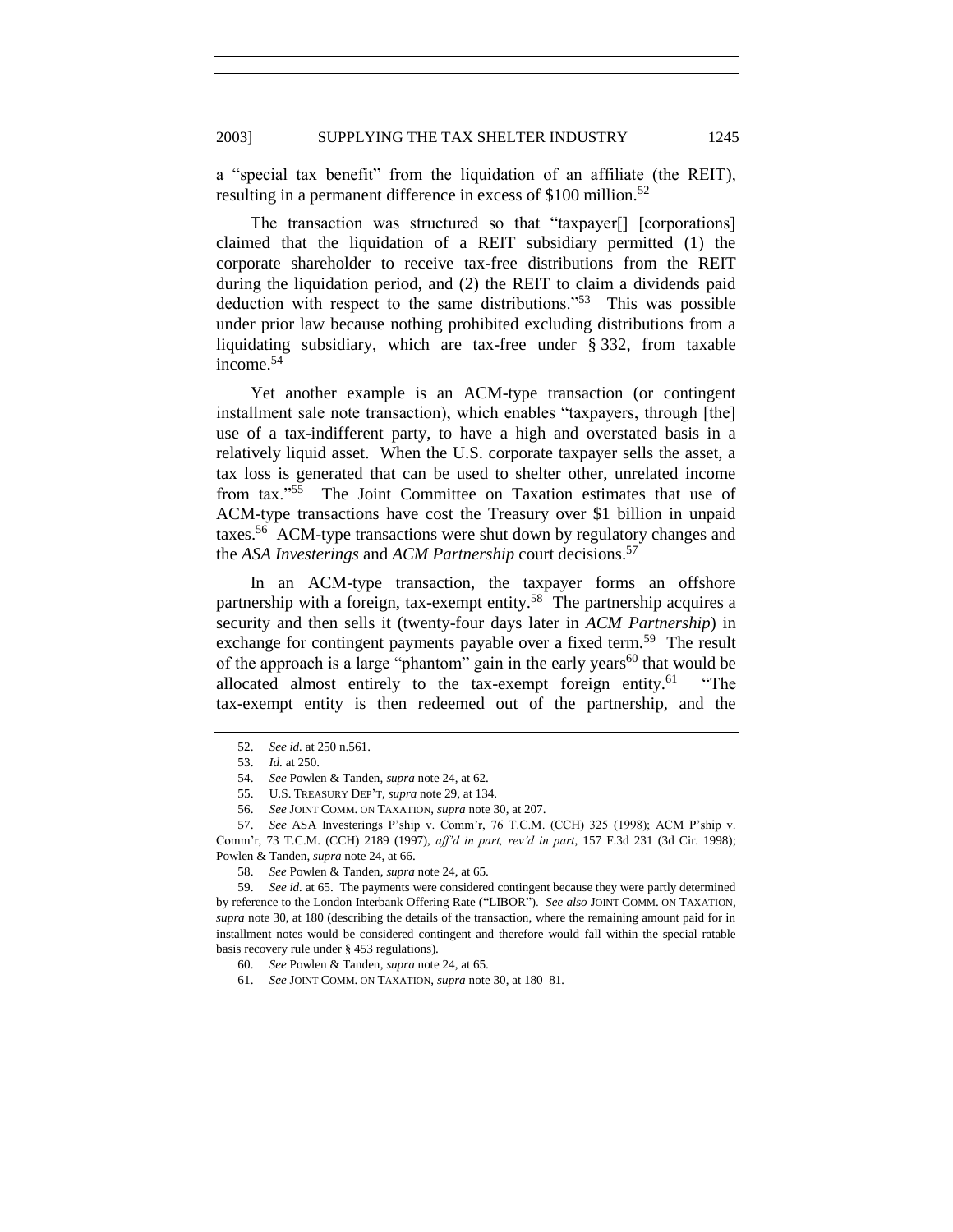partnership subsequently recognizes taxable loss which is wholly allocated to the taxpayer and used to offset other capital gains that the taxpayer had incurred outside of the partnership. $162$ 

## <span id="page-9-3"></span><span id="page-9-1"></span><span id="page-9-0"></span>C. WHAT WAS ONCE AN ABUSIVE TAX SHELTER BUT NOW IS NOT

The difficulties of identifying contemporary tax shelters are further highlighted by a recent string of appellate court cases. In each case a highly touted<sup>63</sup> Treasury victory against abusive tax shelters was overturned on appeal.<sup>64</sup> Taken together, commentators have stated that courts have now drawn the line between abusive tax shelters and legitimate tax planning very narrowly.<sup>65</sup> Moreover, "[s]ome experts predict[] that tax shelter promoters [will] quickly take advantage of the ruling[s] to fashion new shelters for corporations to shed billions of dollars in taxes."<sup>66</sup> The result of these cases demonstrates the fallibility of relying on tax shelter profiles, and reveals the need for an approach that is not reliant on a potentially pejorative label.

<span id="page-9-2"></span>One of the cases, *Compaq Computer Corp. v. Commissioner*, <sup>67</sup> was even used by the Joint Committee on Taxation to arrive at their estimate of losses to the Treasury due to shelter abuse.<sup>68</sup> Compaq had taken advantage of what Raj Tanden and Michael Powlen call "foreign taxes trafficking,"<sup>69</sup> or "dividend stripping" according to David Hariton.<sup>70</sup> Although there are variations of this type of transaction, Compaq's version was to coordinate a series of "huge, rapid-fire stock trades"<sup>71</sup> resulting in a net loss of \$1,486,755, but a foreign tax credit of \$3,381,870 to be offset against U.S.

<sup>62.</sup> Powlen & Tanden, *supra* not[e 24,](#page-4-0) at 66. In *ACM Partnership v. Commissioner*, ACM sought to avoid a capital gain of approximately \$105 million from the sale of a subsidiary. *See JOINT COMM*. ON TAXATION, *supra* not[e 30,](#page-5-1) at 180.

<sup>63.</sup> *See Testimony of the Staff of the Joint Comm. on Taxation Before the House Comm. on Ways and Means*, *available at* http://www.house.gov/jct/x-82-99 (Nov. 10, 1999) [hereinafter *Testimony of Joint Committee*] (statement of Lindy Paull, Chief of Staff of the Joint Comm. on Taxation).

<sup>64.</sup> *See* Compaq Computer Corp. v. Comm'r, 277 F.3d 778, 779 (5th Cir. 2001); IES Indus., Inc. v. United States, 253 F.3d 350, 351 (8th Cir. 2001); United Parcel Serv. v. Comm'r, 254 F.3d 1014, 1016 (11th Cir. 2001).

<sup>65.</sup> *See* David Cay Johnston, *Two Courts Reject I.R.S. Efforts to Limit Tax Shelters*, N.Y. TIMES, June 22, 2001, at A1 [hereinafter *Courts Reject I.R.S.*].

<sup>66.</sup> David Cay Johnston, *Ruling Eases Restrictions on Tax Shelters for Companies*, N.Y. TIMES, Jan. 3, 2002, at C1 [hereinafter *Ruling Eases Restrictions*].

<sup>67.</sup> 113 T.C. 214 (1999).

<sup>68.</sup> *See Testimony of Joint Committee*, *supra* note [63,](#page-9-0) at 6.

<sup>69.</sup> Powlen & Tanden, *supra* not[e 24,](#page-4-0) at 69.

<sup>70.</sup> David P. Hariton, *The* Compaq *Case, Notice 98-5, and Tax Shelters: The Theory Is All Wrong*, 94 TAX NOTES 501, 501 (2002).

<sup>71</sup>*. See Ruling Eases Restrictions*, *supra* not[e 66.](#page-9-1)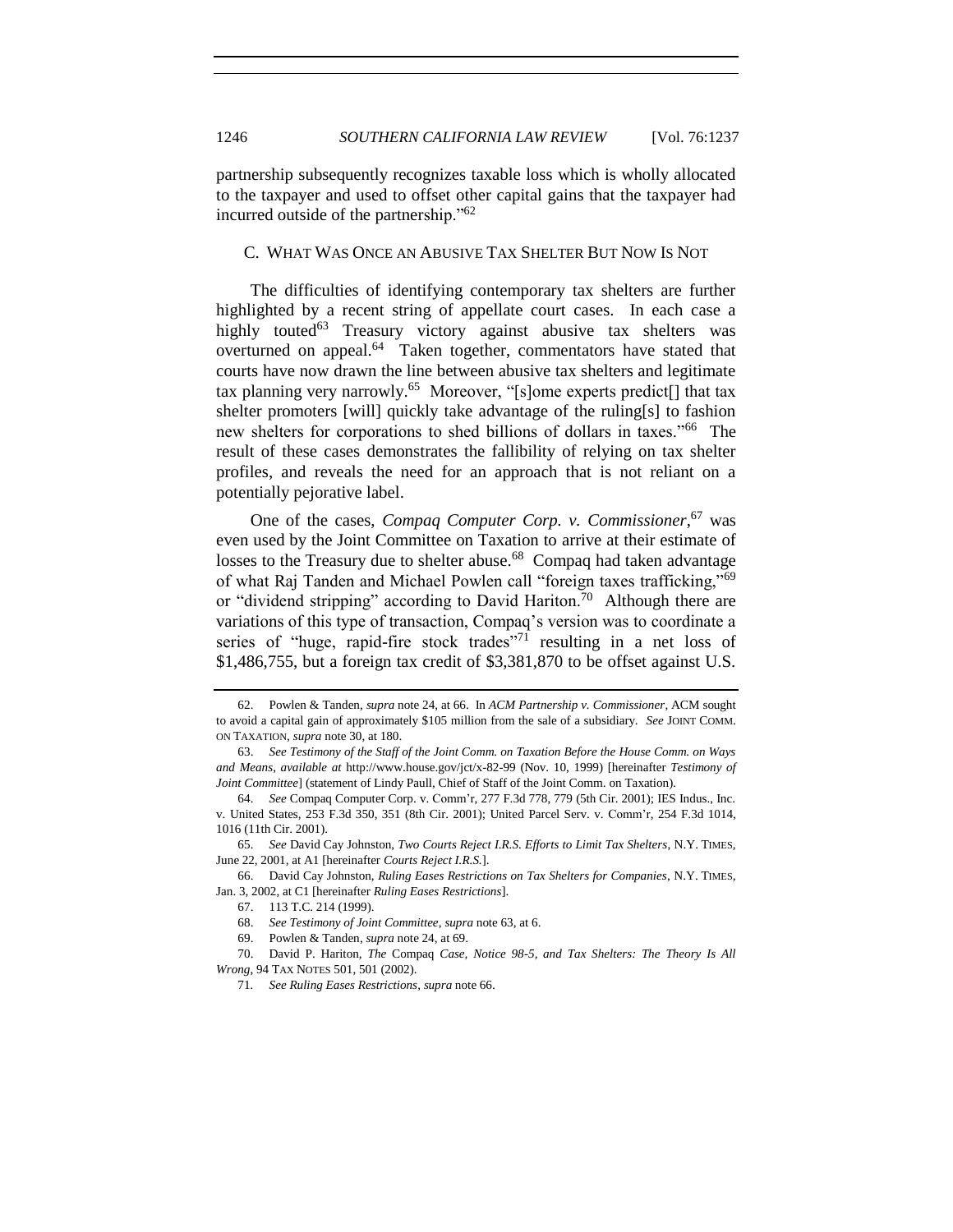income taxes.<sup>72</sup> "In a carefully arranged strategy," Compaq purchased more than \$900 million of foreign stock, which was sold within the hour at a lower price.<sup>73</sup> During that hour Compaq became the recipient of a corporate dividend subject to a foreign withholding tax, which can be claimed as a foreign tax credit for U.S. income tax purposes.<sup>74</sup> Thus, although recognizing an economic loss equal to the loss in value of the stock, Compaq was also able to claim a foreign tax credit for the amount of the withholding tax.<sup>75</sup>

Despite the fact that Compaq had in effect purchased foreign tax credits in a transaction that was reasonably expected to eliminate typical market risks,<sup>76</sup> the Court of Appeals for the Fifth Circuit held that the transaction had both economic substance and a nontax business purpose and was therefore not a sham.<sup>77</sup> The court stated that the transaction was not necessarily invalid even if Compaq had sought *primarily* to get otherwise unavailable tax benefits in order to offset unrelated tax liabilities and unrelated capital gains.<sup>78</sup> Moreover, the court stressed that although the risk involved was minimal, just the possibility of risk was enough to make the trades bona fide.<sup>79</sup>

The Compaq decision followed two earlier rulings also diminishing recent gains the Treasury had made against abusive tax shelters. In *IES Industries, Inc. v. United States*, <sup>80</sup> Alliant Energy engaged in the same type of foreign tax trafficking that was involved in Compaq. Alliant Energy conducted extensive instantaneous back and forth trading of foreign stocks with a third party.<sup>81</sup> This enabled it to claim a foreign tax credit of \$13.5 million, a recognized capital loss of \$82.7 million (from the American Depositor Receipt purchases and sales) to be carried back to offset capital gains earned in 1989 and 1990, and ultimately a refund of over \$26 million.<sup>82</sup>

<sup>72.</sup> *See* Powlen & Tanden, *supra* not[e 24,](#page-4-0) at 31.

<sup>73.</sup> *Ruling Eases Restrictions*, *supra* not[e 66.](#page-9-1)

<sup>74.</sup> *See* Hariton, *supra* not[e 70,](#page-9-2) at 501.

<sup>75.</sup> *See id.*

<sup>76.</sup> *See* Powlen & Tanden*, supra* not[e 24,](#page-4-0) at 31.

<sup>77.</sup> *See* Compaq Computer Corp. v. Comm'r, 277 F.3d 778, 781–82 (5thCir. 2001).

<sup>78.</sup> *Id.* at 237.

<sup>79.</sup> *See id.* at 238.

<sup>80.</sup> 253 F.3d 350 (8th Cir. 2001).

<sup>81.</sup> *See Courts Reject I.R.S.*, *supra* not[e 65.](#page-9-3)

<sup>82.</sup> *See* IES Indus., Inc. v. United States, 253 F.3d 350, 353 (8th Cir. 2001).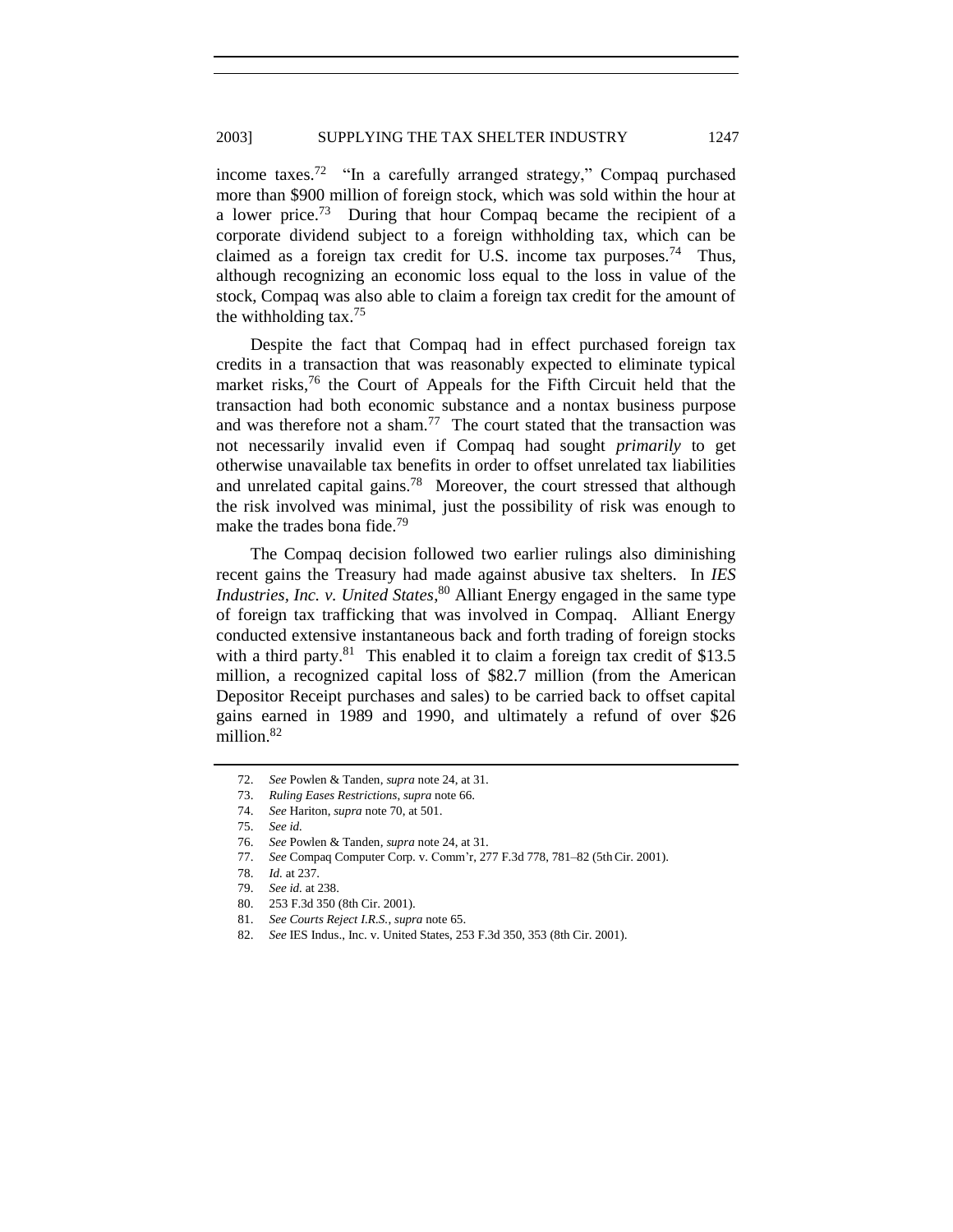The Court of Appeals for the Third Circuit held that the transaction did not, as a matter of law, lack business purpose or economic substance.<sup>83</sup> The court stressed that the trades were conducted at arms-length and that the transaction should not be labeled a sham for tax purposes merely because it did not involve excessive risk.<sup>84</sup> Further, the "ruling made no mention of expert testimony that all of the trades were done at prearranged prices that guaranteed the creation of tax losses," $85$  nor was the court suspicious of the fact that trades were executed in Amsterdam when U.S. and European markets were closed.<sup>86</sup> Instead, the court characterized such actions as "good business judgment" and the result of doing one's homework.<sup>87</sup>

Lastly, in *United Parcel Service v. Commissioner*, <sup>88</sup> the Court of Appeals for the Eleventh Circuit reversed a tax court's ruling that a reinsurance transaction, which enabled UPS to avoid taxation on \$100 million of income in 1984 alone, was an abusive tax shelter since it lacked real economic effects or business purpose.<sup>89</sup>

In an effort to avoid paying taxes on lucrative excess-value business,  $90$ UPS restructured its insurance program into one provided by an overseas affiliate, formed and capitalized as a Bermuda-based subsidiary.<sup>91</sup> UPS then purchased an insurance policy, for the benefit of UPS customers, from a third-party insurer who assumed the risk of damage to, or loss of, excess-value shipments. <sup>92</sup> "The premiums for the policy were the excess-value charges that UPS collected. $^{93}$  UPS, not the insurance company, administered claims brought under the policy.<sup>94</sup> The insurance company in turn entered into a reinsurance agreement with UPS's Bermuda-based subsidiary.<sup>95</sup> Under the agreement, the subsidiary assumed the risk of damage to, or loss of, excess-value shipments that the insurance

<sup>83.</sup> *Id.* at 356.

<sup>84.</sup> *Id.* at 355.

<sup>85.</sup> *Courts Reject I.R.S.*, *supra* not[e 65.](#page-9-3)

<sup>86.</sup> *See IES Indus., Inc.*, 253 F.3d at 352.

<sup>87.</sup> *See id.* at 355.

<sup>88.</sup> 254 F.3d 1014 (11th Cir. 2001).

<sup>89.</sup> *See* United Parcel Serv. of Am., Inc. v. Comm'r, 78 T.C.M. (CCH) 262 (1999).

<sup>90.</sup> Excess value business was the income derived by UPS from payments received by clients for shipping insurance. Excess value business was quite lucrative to UPS "since it never came close to paying as much in claims as it collected in charges . . . ." United Parcel Serv. of Am., 254 F.3d at 1016.

<sup>91.</sup> *See id.*

<sup>92.</sup> *See id.*

<sup>93.</sup> United Parcel Serv. of Am., Inc. v. Comm'r, 254 F.3d 1014, 1016 (11th Cir. 2001).

<sup>94.</sup> *See id.*

<sup>95.</sup> *See id.*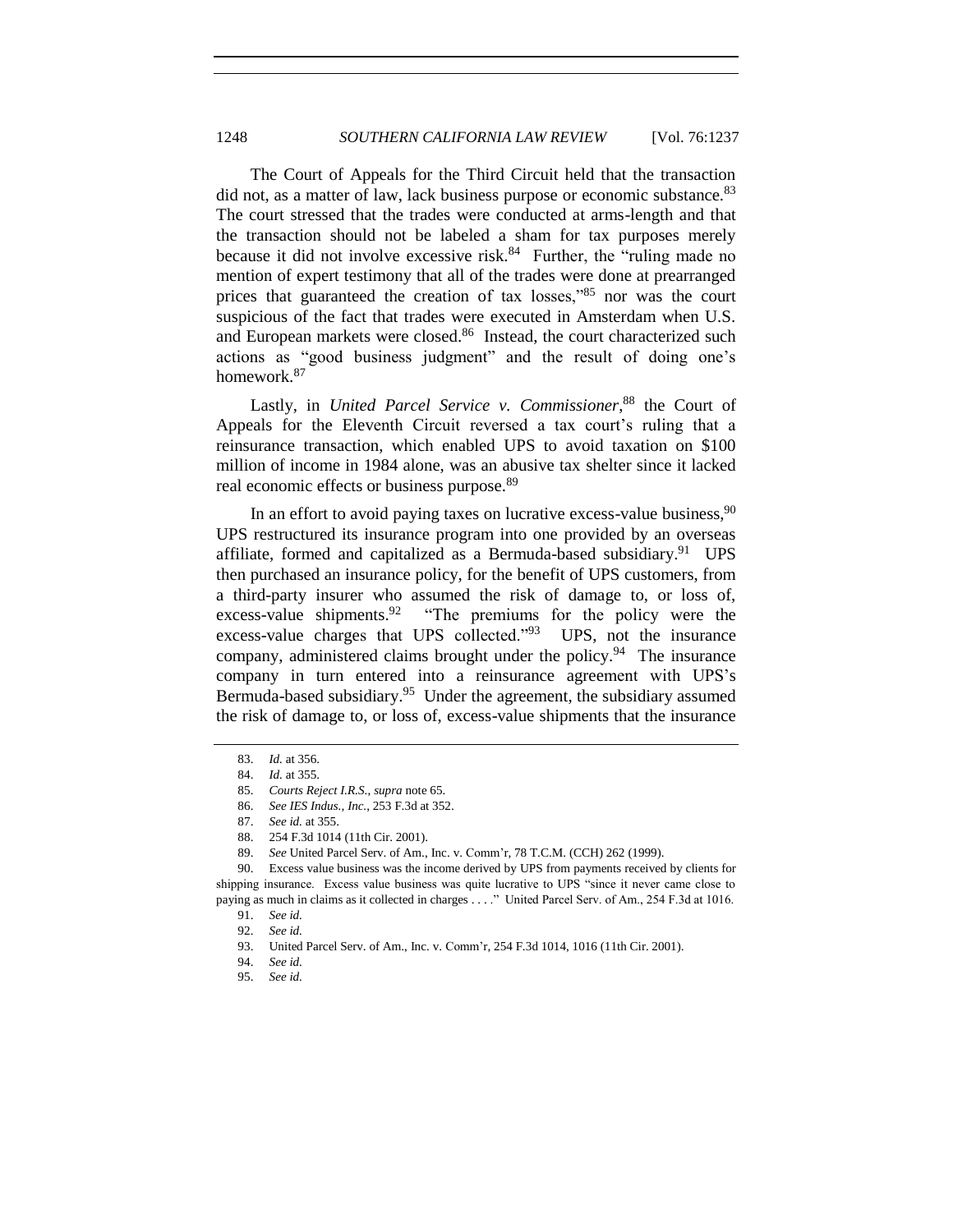## 2003] SUPPLYING THE TAX SHELTER INDUSTRY 1249

company had assumed from UPS in exchange for premiums that equaled the excess-value payments the insurance company received from UPS, less commissions, fees, and excise taxes.<sup>96</sup> The transaction enabled UPS to exclude from income the excess-value payments, while essentially performing the same functions and activities, and recapture those payments minus the fees paid to the insurer. In effect, UPS sold off its insurance business to a third-party, who in turn sold it back to UPS through UPS'S tax-exempt Bermuda-based subsidiary.<sup>97</sup>

The appellate court held that the tax court erred in considering the restructuring pointless and instead found that it did not lack real economic effects or a legitimate business purpose.<sup>98</sup> Although the transaction was merely an altered form of an existing business, the court held that because the original business was bona fide it retained an adequate business purpose to neutralize any tax-avoidance motive.<sup>99</sup> Moreover, the court stated that even though it was more sophisticated and complex than usual transactions, its sophistication did not change the fact that there was a real business that served the genuine needs of customers and assisted UPS in lowering its liability exposure. $100$ 

# III. THE TAX SHELTER INDUSTRY

An analysis of the tax shelter industry, the players, and the reasons for its growth provides further insight into the nature of the tax shelter problem. In addition, examining the accounting profession reveals the motivation that drives them to devote enormous resources into the development and marketing of shelters, and illuminates possible alternatives that may diminish these incentives.

#### <span id="page-12-0"></span>A. AN OVERVIEW OF THE TAX SHELTER INDUSTRY

Although abusive tax shelters are nothing new,  $^{101}$  what was once seen as a tool only for wealthy individuals<sup>102</sup> has now become a lucrative<sup>103</sup>

<sup>96.</sup> *See id.*

<sup>97.</sup> *See id.* at 1016–17.

<sup>98.</sup> *See* United Parcel Serv. of Am., Inc. v. Comm'r, 254 F.3d 1014, 1016 (11th Cir. 2001).

<sup>99.</sup> *See id.* at 1020.

<sup>100.</sup> *See id.*

<sup>101.</sup> Powlen & Tanden*, supra* not[e 24,](#page-4-0) at 15.

<sup>102.</sup> *See Penalty and Interest Provisions in the Internal Revenue Code: Hearing Before the U.S. Senate Comm. on Finance*, 106th Cong. ¶ 5 (Mar. 8, 2000) (statement of Peter L. Faber), *reprinted in* TAX NOTES TODAY, Mar. 9, 2000, LEXIS, 2000 TNT 47-65 [hereinafter Statement of Peter L. Faber]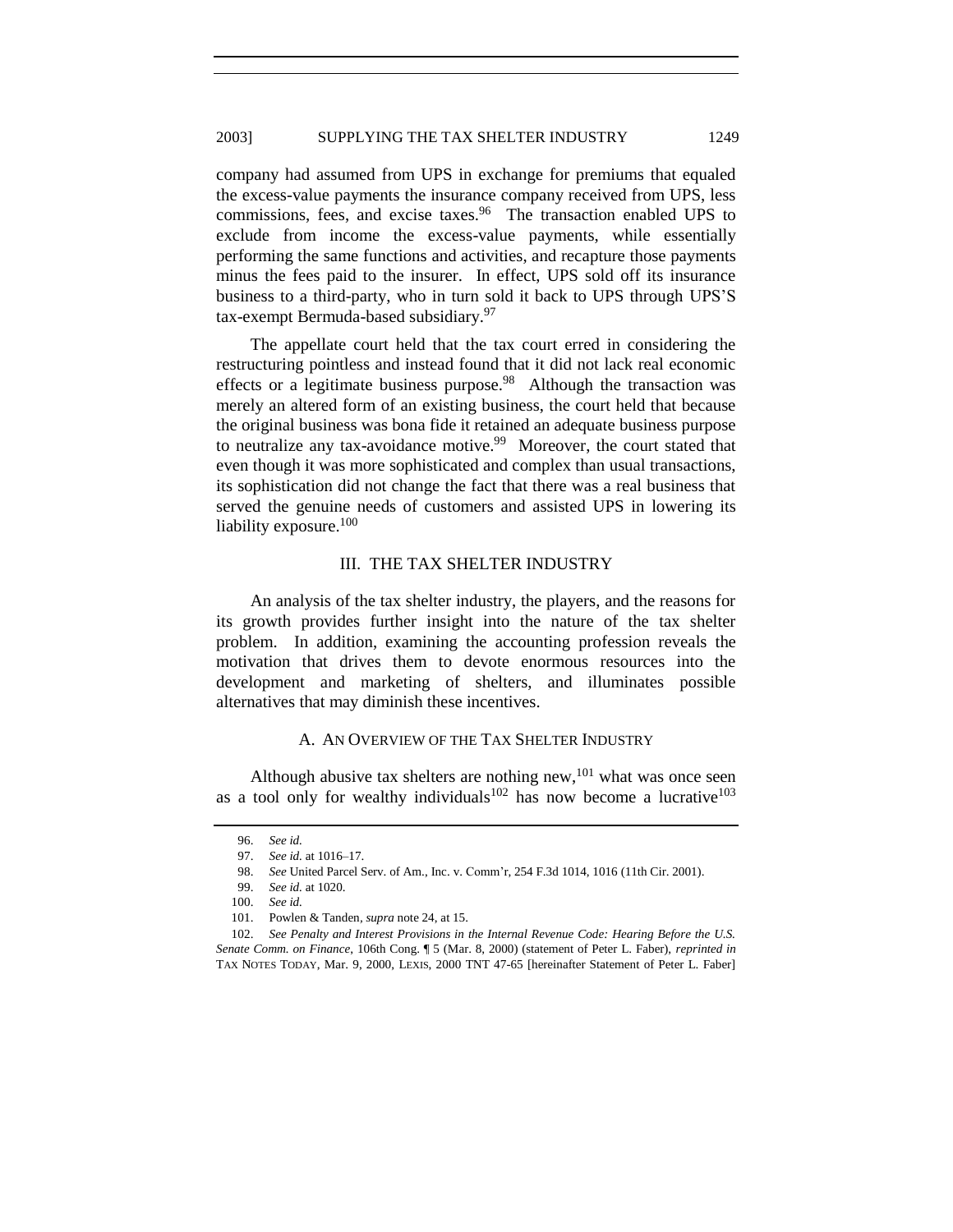<span id="page-13-0"></span>"new industry"<sup>104</sup> marked by "wildfire growth"<sup>105</sup> and includes a client list made up of the likes of Fortune 500 companies.<sup>106</sup> Media reports describe a "thriving industry . . . being peddled, sometimes in cold-call pitches, to thousands of companies." $107$  The transactions being marketed are described as truly aggressive<sup>108</sup> and involving tax-exempt foreign entities,<sup>109</sup> "arcane quirks in the tax code,"<sup>110</sup> and armies of professionals<sup>111</sup> culminating in unjustified transactions that distort the tax system.<sup>112</sup> Stories of multimillion-dollar tax savings, multimillion-dollar fees, and now multimillion dollars in losses to U.S. investors have uncovered an industry of "hustling" and a widespread acceptance of corporate taxavoidance.<sup>113</sup>

Furthermore, "[t]he recognition of a corporate tax shelter phenomenon is not limited to media reports. Several prominent associations representing corporate tax executives, lawyers, and accountants have voiced their concerns with the growing popularity of corporate tax shelters and its potentially harmful effects on the federal income tax system."<sup>114</sup>

Nonetheless, reports of the industry have been largely anecdotal.<sup>115</sup> Joseph Bankman attributes this to the lack of any agreed upon definition of a tax shelter, the relative newness of the industry, and the understandable desire of many of the participants for a high degree of secrecy in development and promotion of the schemes. $116$  For example, many tax shelter transactions require the taxpayer to sign a non-disclosure agreement, and in some cases the promoter will purposefully limit the sale

<sup>(</sup>describing the shelters of the 1970s and early 1980s as predominately being used by doctors); Susan Beck, *Gimme Shelters*, AM. LAW., Nov. 1999, at 105.

<sup>103.</sup> *See New Tax Shelter*, *supra* not[e 40.](#page-6-0)

<sup>104.</sup> Janet Novack & Laura Saunders, *The Hustling of X Rated Shelters*, FORBES, Dec. 14, 1998, at 198.

<sup>105.</sup> Beck, *supra* not[e 102,](#page-12-0) at 106.

<sup>106.</sup> *See, e.g.*, Novack & Saunders, *supra* not[e 104,](#page-13-0) at 200.

<sup>107.</sup> *Id.* at 198–99.

<sup>108.</sup> Beck, *supra* not[e 102,](#page-12-0) at 110.

<sup>109.</sup> *See, e.g.*, U.S. TREASURY DEP'T, *supra* note [29,](#page-5-0) at 17 (stating that corporate tax shelters typically involve exceedingly complex transactions and structures to facilitate the exploitation of tax law inconsistencies, and to cloak the tax shelter transaction from detection).

<sup>110.</sup> Novack & Saunders, *supra* not[e 104,](#page-13-0) at 199.

<sup>111.</sup> *See Tax Magicians*, *supra* note [10.](#page-1-2)

<sup>112.</sup> *See* Beck, *supra* not[e 102,](#page-12-0) at 110.

<sup>113.</sup> *See, e.g.*, U.S. TREASURY DEP'T, *supra* not[e 29,](#page-5-0) at 28; Novack & Saunders, *supra* note 104, at 198.

<sup>114.</sup> JOINT COMM. ON TAXATION, *supra* note [30,](#page-5-1) at 205.

<sup>115.</sup> *See, e.g.*, *The New Market*, *supra* not[e 23,](#page-4-1) at 1780.

<sup>116.</sup> *See id.*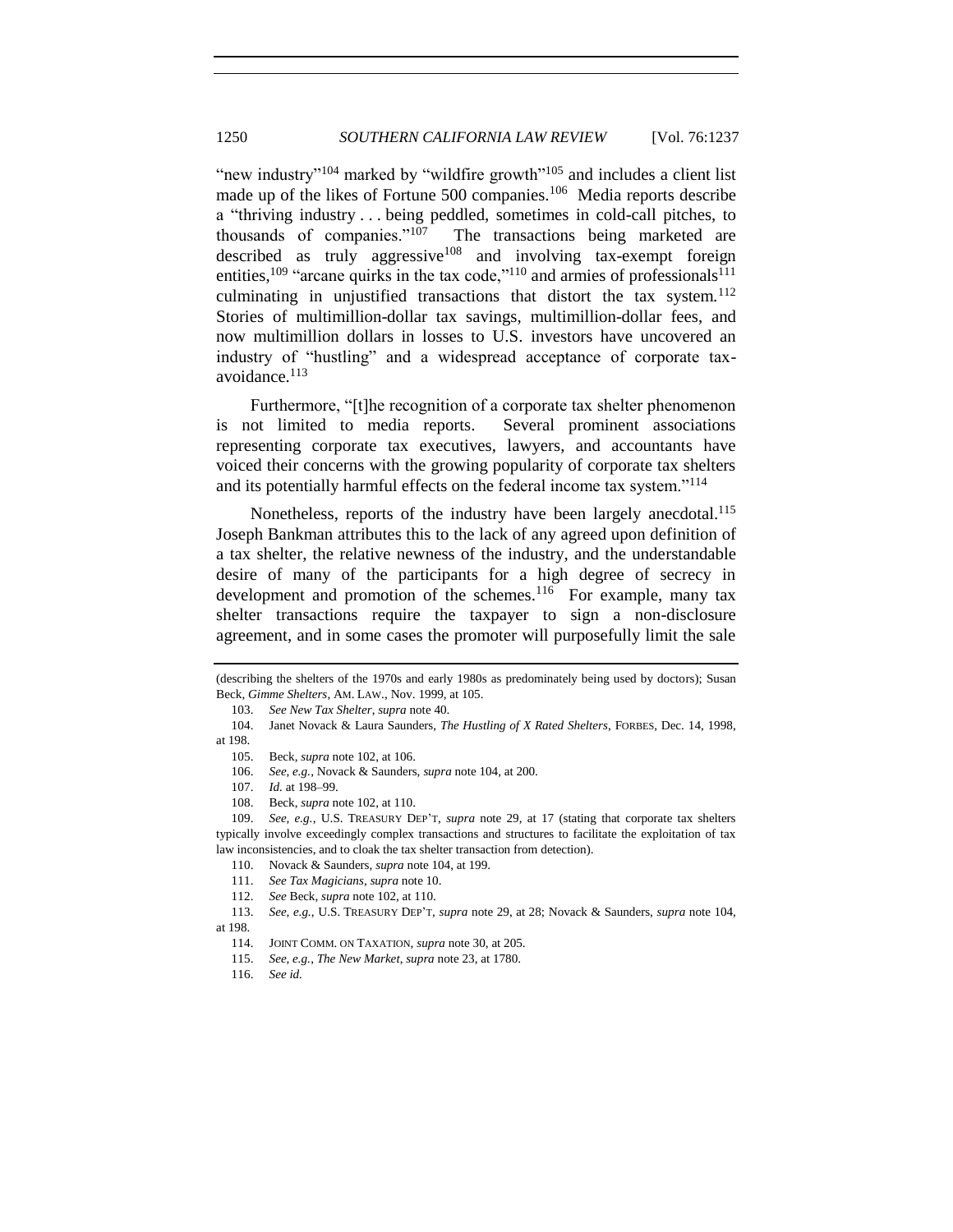of the shelter to only a few taxpayers in an effort to evade the scrutiny of the IRS and Treasury.<sup>117</sup>

What has come to light, both anecdotally and via hard data, has revealed that the corporate tax shelter industry is proliferating.<sup>118</sup> Peter Faber of McDermott, Will & Emery has stated that the problem is qualitatively and quantitatively different than any other compliance problem.<sup>119</sup> Qualitatively different in that both the parties involved and the actual tax shelters are much more sophisticated in comparison to the shelters of the 1970s and early  $1980s$ <sup>120</sup> The shelters exploit flaws in the statutes and regulations, enabling them to create artificial tax benefits that do not reflect economic reality even though they may literally comply with the  $law.<sup>121</sup>$  Not only are the new shelters much more subtle, but promoters are even devising ways to help taxpayers cover-up the use of tax shelters.<sup>122</sup>

In addition, the tax shelters being developed are no longer client specific as they had been in the past. $123$ 

[Today's tax shelter promoters] parse the numerous weaknesses in the tax code and devise schemes that can be pitched as "products" to corporate prospects. Then [the promoters] sell them methodically and aggressively, using a powerful distribution network not unlike the armies of pitchmen who sold cattle and railcar tax shelters to individuals in the 1970s and 1980s.<sup>124</sup>

Perhaps thinking that the analogy to cattle and railcar tax shelters was too conservative, one expert has stated that the "tax products" are "being marketed like toothpaste." $125$  Moreover, acceptance of the industry is so widespread that one member of the Big Five has placed advertisements for the development and marketing of "tax products." $126$ 

<sup>117.</sup> *See* Beck, *supra* not[e 102,](#page-12-0) at 110.

<sup>118.</sup> *See* U.S. TREASURY DEP'T, *supra* note [29,](#page-5-0) at xii.

<sup>119.</sup> *See* Statement of Peter L. Faber, *supra* not[e 102,](#page-12-0) ¶ 3.

<sup>120.</sup> *See id.* ¶¶ 3, 5, 7*.*

<sup>121.</sup> *See id.* ¶ 5*.*

<sup>122.</sup> *See New Tax Shelter*, *supra* note [40](#page-6-0) (describing a new trust that was being marketed that would effectively launder shelter transactions, so that large losses they produce wouldn't have to be reported separately on returns and raise suspicion).

<sup>123.</sup> *See, e.g.*, Novack & Saunders, *supra* not[e 104,](#page-13-0) at 202.

<sup>124.</sup> *Id.* at 200.

<sup>125.</sup> *See* Statement of Peter L. Faber, *supra* not[e 102,](#page-12-0) ¶ 11.

<sup>126.</sup> *See id.*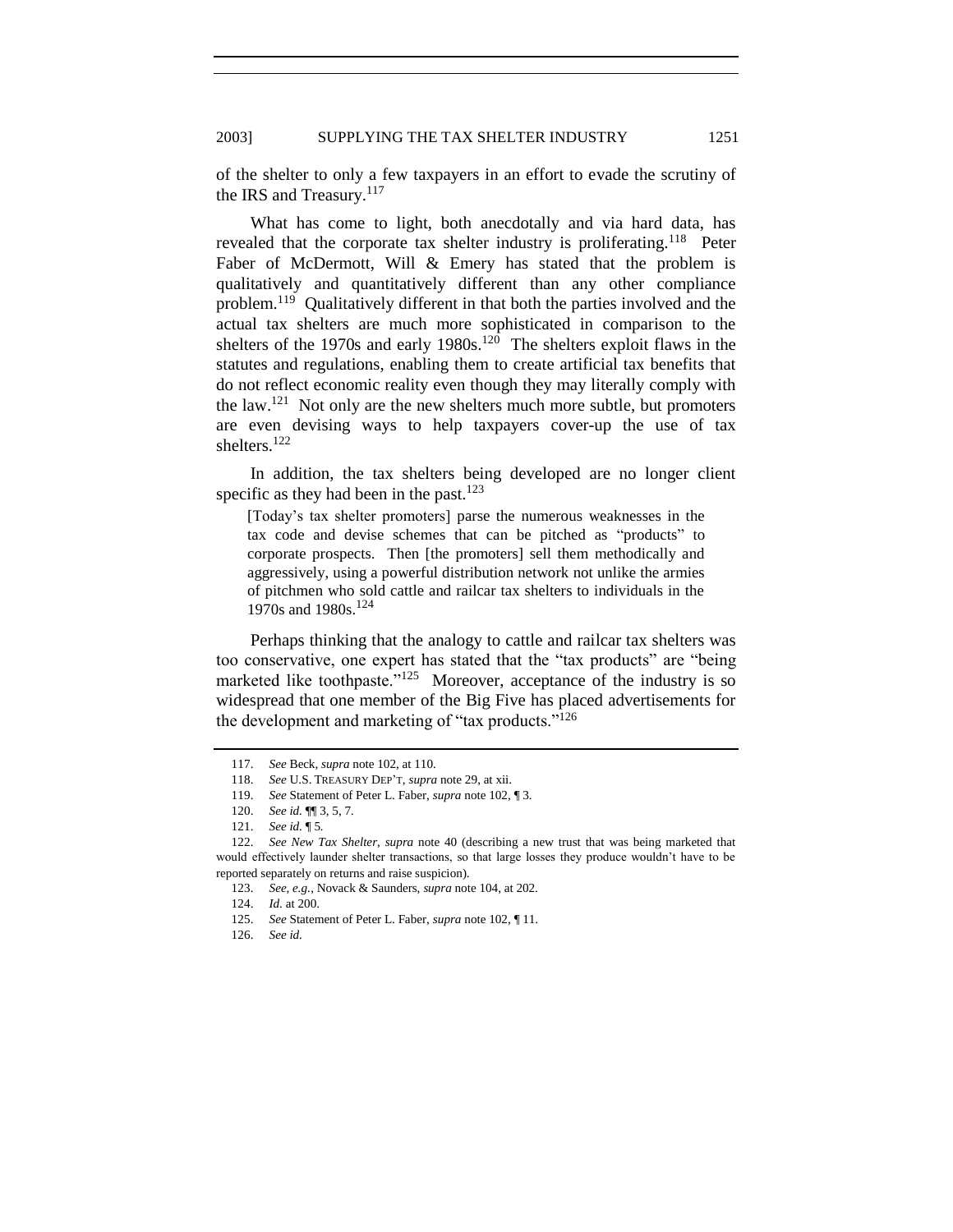The "product" is a device that exists solely to avoid taxes.<sup>127</sup> It promises to zero out a company's taxes,  $128$  and it comes with an opinion that provides insurance against tax penalties in case of a successful IRS attack.<sup>129</sup> Promoters are developing the products at such a rate that the IRS cannot keep up with them,  $130$  and they have become so nimble that they easily sidestep court rulings and IRS determinations.<sup>131</sup> In fact, some promoters require their staffers to come up with one new idea a week.<sup>132</sup> ―‗[The promoters] work . . . every angle. They tell the companies to do it. They argue with the IRS that [the tax products] ought to be allowed. And they lobby the Congress to try to make them legal."<sup>133</sup>

#### <span id="page-15-0"></span>B. THE PLAYERS

The result is a new industry "thought to revolve around a few  $\dots$ shelter creators and/or promoters."<sup>134</sup> This small group of developers, or promoters, is made up of large accounting firms, investment banks, and law  $firms.<sup>135</sup>$  Recent data from an amnesty-induced confession of tax-avoidance has revealed that of twenty-eight promoters, seven were accounting firms, seven were investment banks, and the other fourteen were not characterized.<sup>136</sup>

Nevertheless, "[m]any, if not most, observers believe that accounting firms hold the lion's share of the market." $137$  Some accounting firms even have partners and employees whose sole purpose is to develop tax shelters and others whose purpose is to sell the products. $138$  For example, PricewaterhouseCoopers admitted to having two databases of about one thousand "mass-market" tax saving ideas, some aggressive and some mainstream.<sup>139</sup> In addition to the mass-marketed products, PricewaterhouseCoopers also admitted to selling complex "black box"

<sup>127.</sup> *See Tax Magicians*, *supra* note [10.](#page-1-2)

See Novack & Saunders, *supra* not[e 104,](#page-13-0) at 198.

<sup>129.</sup> *See The New Market*, *supra* not[e 23,](#page-4-1) at 1782.

<sup>130.</sup> *See* Beck, *supra* not[e 102,](#page-12-0) at 106.

<sup>131.</sup> *See* Ken Rankin, *Accountants Get Blamed for Tax Shelter 'Hustling*,*'* ACCT. TODAY, Feb. 7, 2000, at 5.

<sup>132.</sup> *See id.*; Novack & Saunders, *supra* note [104,](#page-13-0) at 203.

<sup>133.</sup> David S. Hilzenrath, *Accountants' Tax Services Draw Fire*, WASH. POST, Feb. 7, 2002, at E1 (quoting Robert McIntyre of Citizens for Tax Justice).

<sup>134.</sup> *The New Market*, *supra* not[e 23,](#page-4-1) at 1780.

<sup>135.</sup> *See id.*

<sup>136.</sup> *I.R.S. Offers Amnesty*, *supra* not[e 19.](#page-2-0)

<sup>137.</sup> *The New Market*, *supra* not[e 23,](#page-4-1) at 1780.

<sup>138.</sup> *See* Statement of Peter L. Faber, *supra* not[e 102,](#page-12-0) ¶ 10.

<sup>139.</sup> *See* Novack & Saunders, *supra* not[e 104,](#page-13-0) at 202.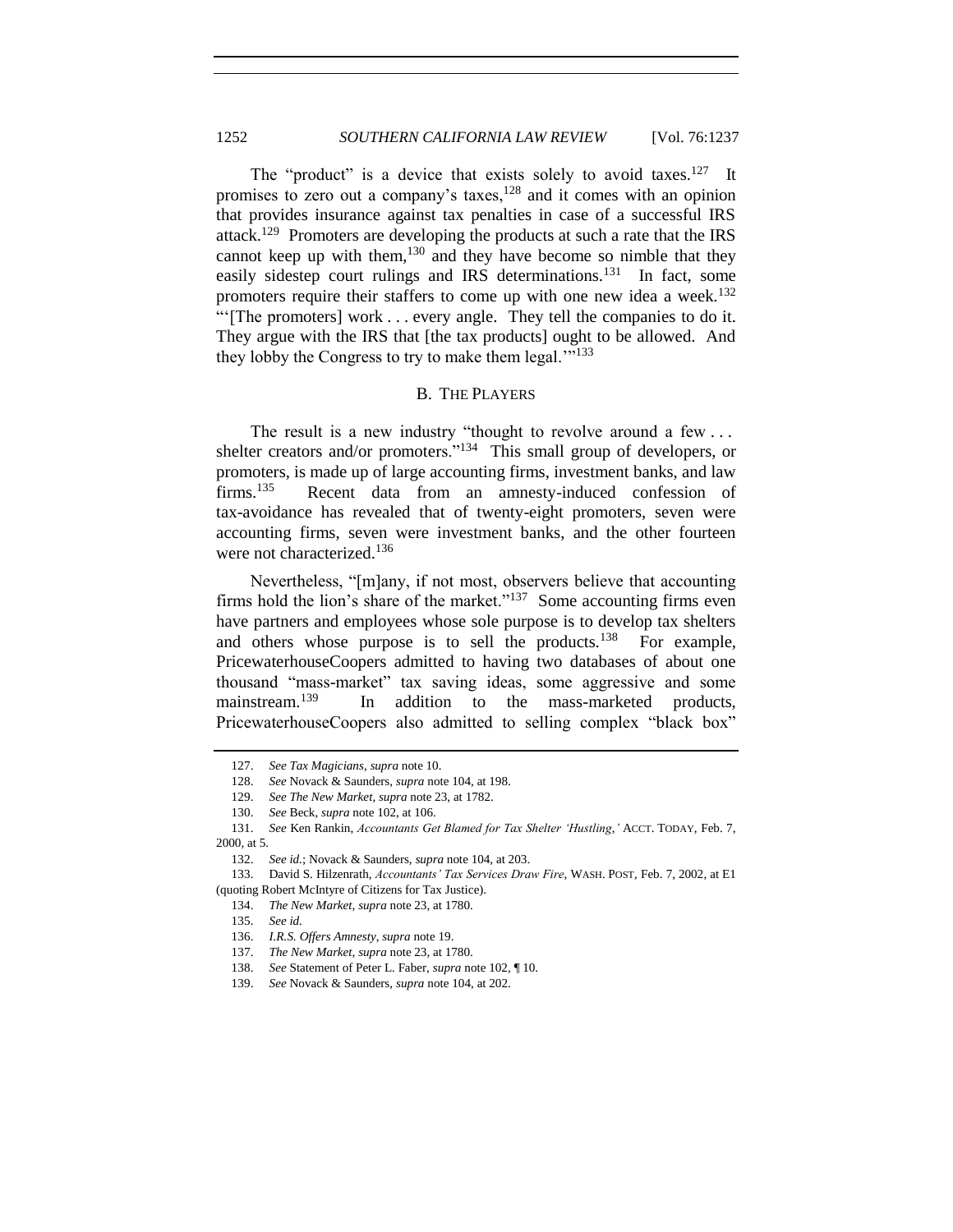<span id="page-16-0"></span>products and unique strategies that are not widely publicized.<sup>140</sup> The black box products are pitched to a limited number of companies to avoid being detected by the IRS and Treasury, and are estimated to generate from tens of millions to hundreds of millions of dollars in tax savings.<sup>141</sup> Moreover, "[a]ll of the Big Five accounting firms," Ernst  $\&$  Young, PricewaterhouseCoopers, Deloitte & Touche, KPMG, and Arthur Andersen, are designing and selling tax shelters.<sup>142</sup>

In addition to economic data indicating a proliferation of abusive corporate tax shelters,  $143$  an analysis of the growth of the Big Five is also suggestive of the scope of their involvement and increased acceptance of corporate tax shelters. A survey of the Big Five's net revenue for 2001 indicates that tax services accounted for more than \$6.9 billion in revenue, comprising 30% of total revenue for the firms.<sup>144</sup> Although tax services consist of anything from the preparation of clients' returns to the sale of tax shelters, the sale of mass-marketed shelters for  $$20$  million<sup>145</sup> and  $$7$ million<sup>146</sup> would likely make up a large part of the revenue derived.

Although not the focus of this Note, investment banks are likely to be operating in much the same manner as the accounting firms.<sup>147</sup> Merrill Lynch denotes its team of shelter developers "financial engineers."<sup>148</sup> Merrill Lynch was also one of the developers behind the ACM-type transactions, and had sold the same idea to at least ten<sup>149</sup> other companies including AlliedSignal Inc.,<sup>150</sup> American Home Products Corp.,<sup>151</sup> Borden Inc.,<sup>152</sup> Brunswick Corp., Dun & Bradstreet Corp., Paramount Communications Inc.,<sup>153</sup> and Schering-Plough Corp.<sup>154</sup>

151. The IRS victory in *American Home Products Corp*. was reversed recently by a U.S. District Court in Washington D.C. *See* Randall Smith, *IRS Is Reversed on AHP Shelter*, WALL ST. J., Oct. 12, 2001, at C13 (reporting that it was Merrill Lynch & Co.'s first victory in four suits involving transactions that had been found to be impermissible tax-avoidance transactions by tax courts in 1997).

<sup>140.</sup> *See id.* at 203.

<sup>141.</sup> *See id.*

<sup>142.</sup> *Tax Magicians*, *supra* note [10.](#page-1-2)

<sup>143.</sup> *See supra* Part I.

<sup>144.</sup> *Tax Magicians*, *supra* note [10.](#page-1-2)

<sup>145.</sup> *See* Hilzenrath, *supra* not[e 133.](#page-15-0)

<sup>146.</sup> *See Tax Magicians*, *supra* note [10.](#page-1-2) 147. *See The New Market*, *supra* not[e 23,](#page-4-1) at 1780.

<sup>148.</sup> *Tax Magicians*, *supra* note [10.](#page-1-2)

<sup>149.</sup> *See id*.

<sup>150.</sup> Allied Signal became part of Honeywell International Inc. in 1999.

<sup>152.</sup> Borden Inc. is owned by Kohlberg Kravis Roberts & Co.

<sup>153.</sup> Paramount Communications Inc. is now part of Viacom Inc.

<sup>154.</sup> *See* Randall Smith, *IRS, Merrill Reach Pact on Shelters*, WALL ST. J., Aug. 29, 2001, at C1.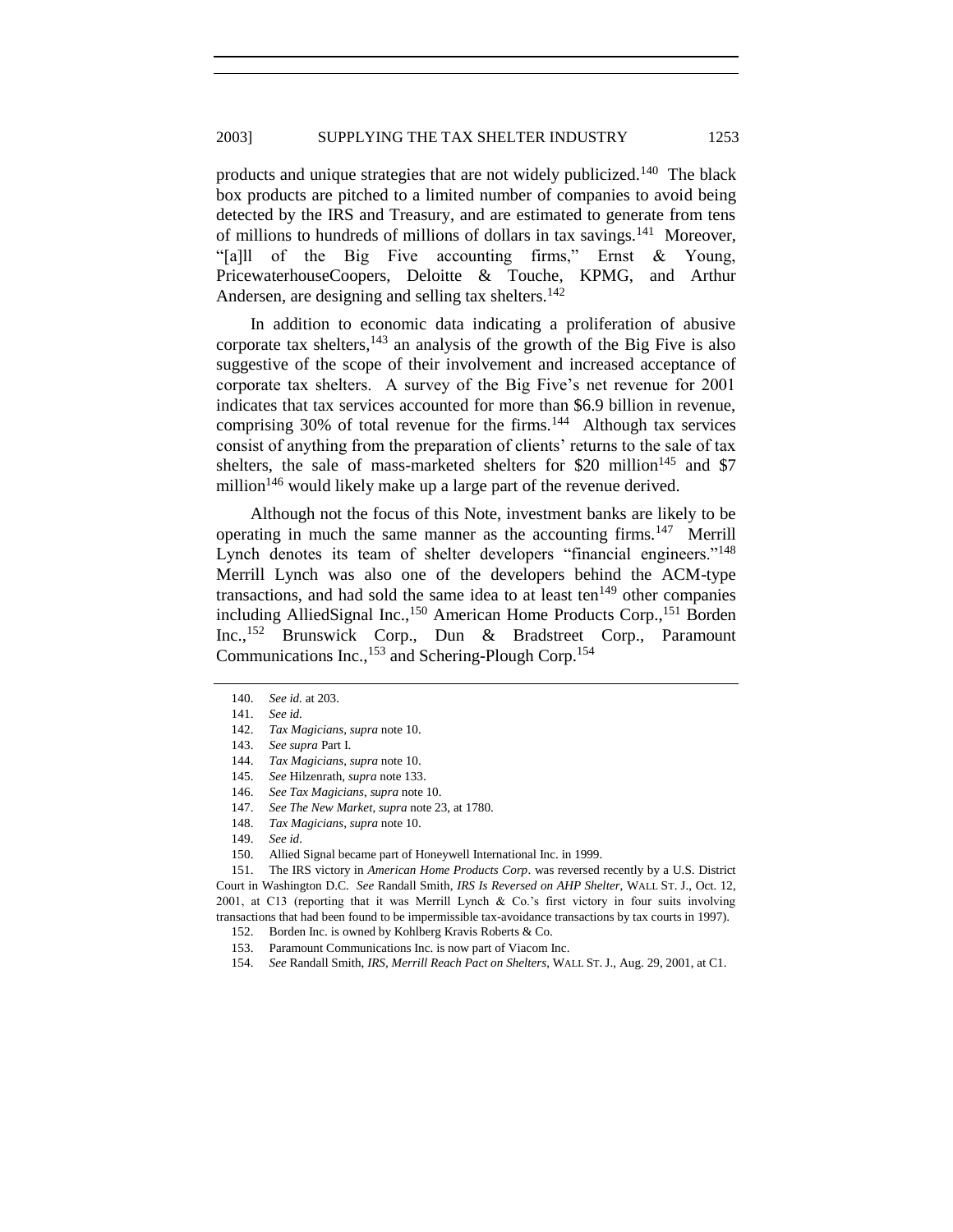Likewise, "[m]any law firms have a hand in 'tax product' work . . . [A] handful of firms—including New York's Skadden, Arps, Slate, Meagher & Flom; Atlanta's King & Spaulding; and New York's Shearman & Sterling—are known for maintaining some of the most active practices."<sup>155</sup> In fact, a marketing brochure put out by PricewaterhouseCoopers, which was meant to persuade prospective clients that the firm had more expertise in a specific transaction, listed law firms that had been involved in structuring the transaction for some of the nation's biggest banks.<sup>156</sup>

<span id="page-17-0"></span>Nonetheless, accounting firms are believed to hold the majority of the market.<sup>157</sup> In comparison, "shelter work makes up only a small part of tax practice in most law firms."<sup>158</sup> Instead, law firms are more commonly engaged in the process of writing the legal opinions by which promoters insure their corporate prospects against audit penalties.<sup>159</sup>

<span id="page-17-1"></span>The subordinate role of lawyers<sup>160</sup> is attributable to a number of factors. First, accounting firms can be said to be at the "ground level," in that their auditing functions make them privy to large gains that corporations may desire to shelter. Second, they have at their disposal a ready-made client base that they are routinely able to evaluate.<sup>161</sup> Third, accounting firms have invested enormous resources into their tax product work. For example, PricewaterhouseCoopers employs approximately six hundred top-notch tax professionals in its Washington D.C. office alone,  $162$ while the largest U.S. law firm has only twenty-eight.<sup>163</sup> Lastly, different cultures exist in law firms and accounting firms.<sup>164</sup> Selling tax shelters on a contingency fee basis fosters a willingness to develop and sell ever-aggressive transactions within the accounting profession.<sup>165</sup> In

<sup>155.</sup> Beck, *supra* not[e 102,](#page-12-0) at 106.

<sup>156.</sup> *See id.* at 109–10*.*

<sup>157.</sup> *See id.* at 106*.*

<sup>158.</sup> Joseph Bankman, *The Business Purpose Doctrine and the Sociology of Tax*, 54 SMU L. REV. 149, 153 (2001) [hereinafter *The Business Purpose*].

<sup>159.</sup> *See* Beck, *supra* not[e 102,](#page-12-0) at 106; discussion *infra* Part III.C.

<sup>160.</sup> *See The Business Purpose*, *supra* note [158,](#page-17-0) at 153 (stating that lawyers profit only indirectly from shelter work and that in the long run shelters are bad for the legal tax practice since they are "often promoted by accounting firms, who compete with law firms for tax business").

<sup>161.</sup> Telephone Interview with Greg Jenner, Deputy Assistant Secretary for Tax Policy, U.S. Dep't of the Treasury (Mar. 7, 2002). Please note that Mr. Jenner's statements were made in an entirely individual capacity in response to specific questions from the author.

<sup>162.</sup> *Id.*

<sup>163.</sup> *See* NATIONAL ASS'N FOR LAW PLACEMENT, NALP LAW FIRM QUESTIONNAIRE, SKADDEN, ARPS, SLATE, MEAGHER & FLOM LLP – NEW YORK (2001).

<sup>164.</sup> *See The Business Purpose*, *supra* note [158,](#page-17-0) at 152.

<sup>165.</sup> *See id.* at 153*.*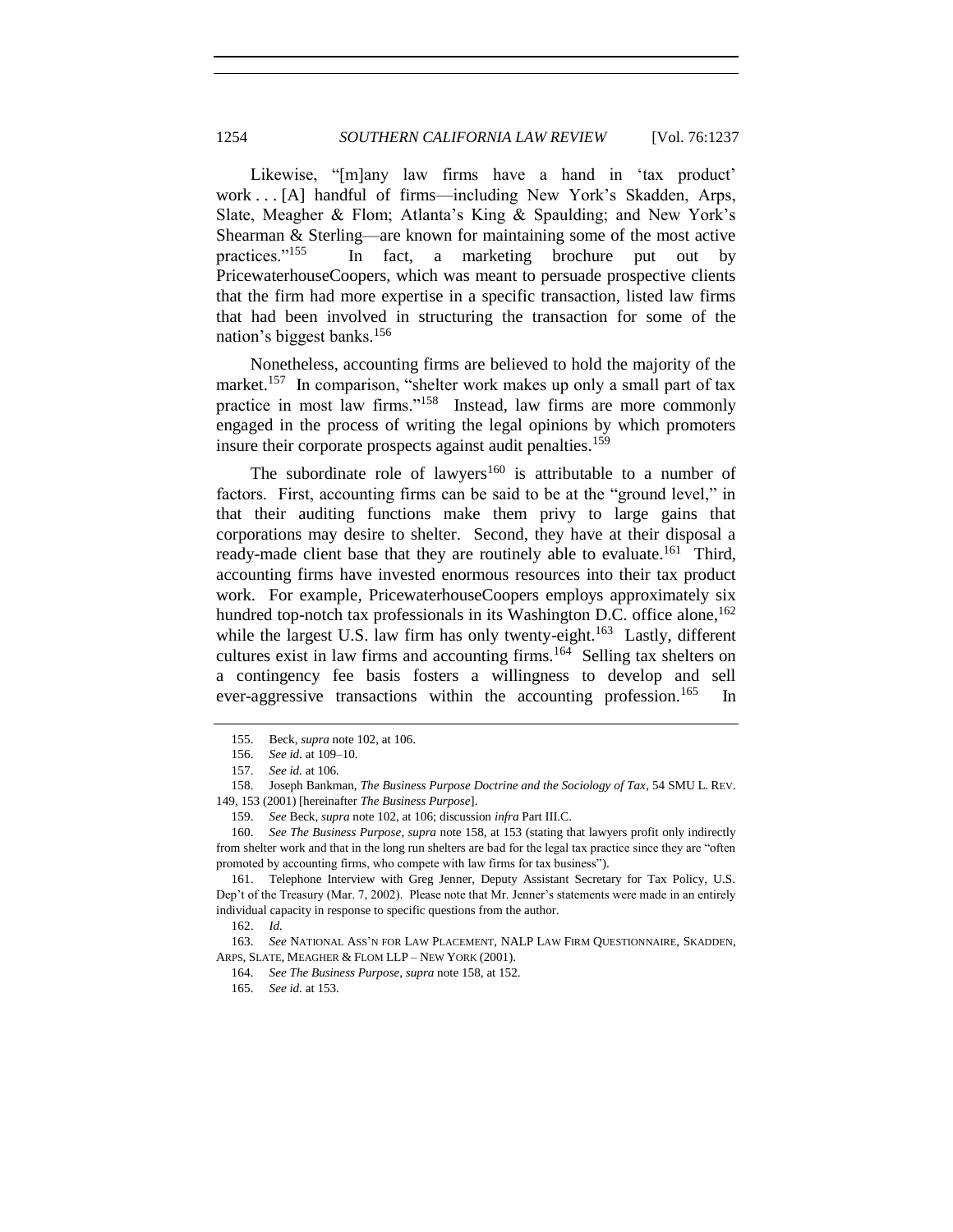comparison, lawyers' tax product work is often charged on an hourly basis, which translates into a lower willingness to engage in such transactions.<sup>166</sup> Moreover, a lawyer's hourly fee does not justify the risk to one's reputation if the transaction is disallowed, or even the initial costs to develop and market the shelter. In other words, the subordinate role of lawyers in the industry suggests that hourly fees are not a sufficient financial incentive to develop and promote abusive tax shelters, and thus further supports restricting the Big Five's use of contingency fees.

The Big Five are aggressively marketing<sup>167</sup> the tax products to ―Fortune 500 companies and, less commonly, to privately held companies controlled by individuals of substantial wealth."<sup>168</sup> Feeling the pressure to generate greater economic returns<sup>169</sup> and perceiving that competitors are actively engaging in tax-avoidance,<sup>170</sup> corporations that were once reluctant to engage in tax-avoidance schemes are now engaged in what the New York State Bar Association describes as a "race to the bottom."<sup>171</sup> As related by Bankman, "[t]here isn't a Fortune 500 Company that doesn't invest in these deals."<sup>172</sup>

#### <span id="page-18-0"></span>C. REASONS FOR THE GROWTH OF THE TAX SHELTER INDUSTRY

Speculation as to the reasons for the growth of the tax shelter industry predominantly falls into two groups. The first naturally focuses on the demand side of the shelter industry, and both the external and internal factors that drive corporations to engage in such transactions. The second examines the externalities attributable to the supply side, the developers, and with respect to this Note, the role of large accounting firms.

On the corporate level, the main external factors<sup>173</sup> contributing to the growth of the tax shelter industry include the low risk of being audited, the complexity of tax laws, globalization, financial innovation, and the merger

<sup>166.</sup> *See* discussion *infra* Part III.C.

<sup>167.</sup> *See, e.g.*, Hilzenrath, *supra* not[e 133.](#page-15-0)

<sup>168.</sup> *The New Market*, *supra* not[e 23,](#page-4-1) at 1776.

<sup>169.</sup> *See* Powlen & Tanden, *supra* not[e 24,](#page-4-0) at 21.

<sup>170.</sup> *See* U.S. TREASURY DEP'T, *supra* note [29,](#page-5-0) at 3.

<sup>171.</sup> *See* Statement of Jonathan Talisman, *supra* note [9](#page-1-3) (quoting the New York State Bar Association).

<sup>172.</sup> *The New Market, supra* not[e 23,](#page-4-1) at 1776 (quoting "Investment Banker").

<sup>173.</sup> The analysis of factors influencing growth on the demand side of the shelter industry excludes the influence of promoters, which will be addressed later in Part III.C. *See* discussion *infra* Part III.C.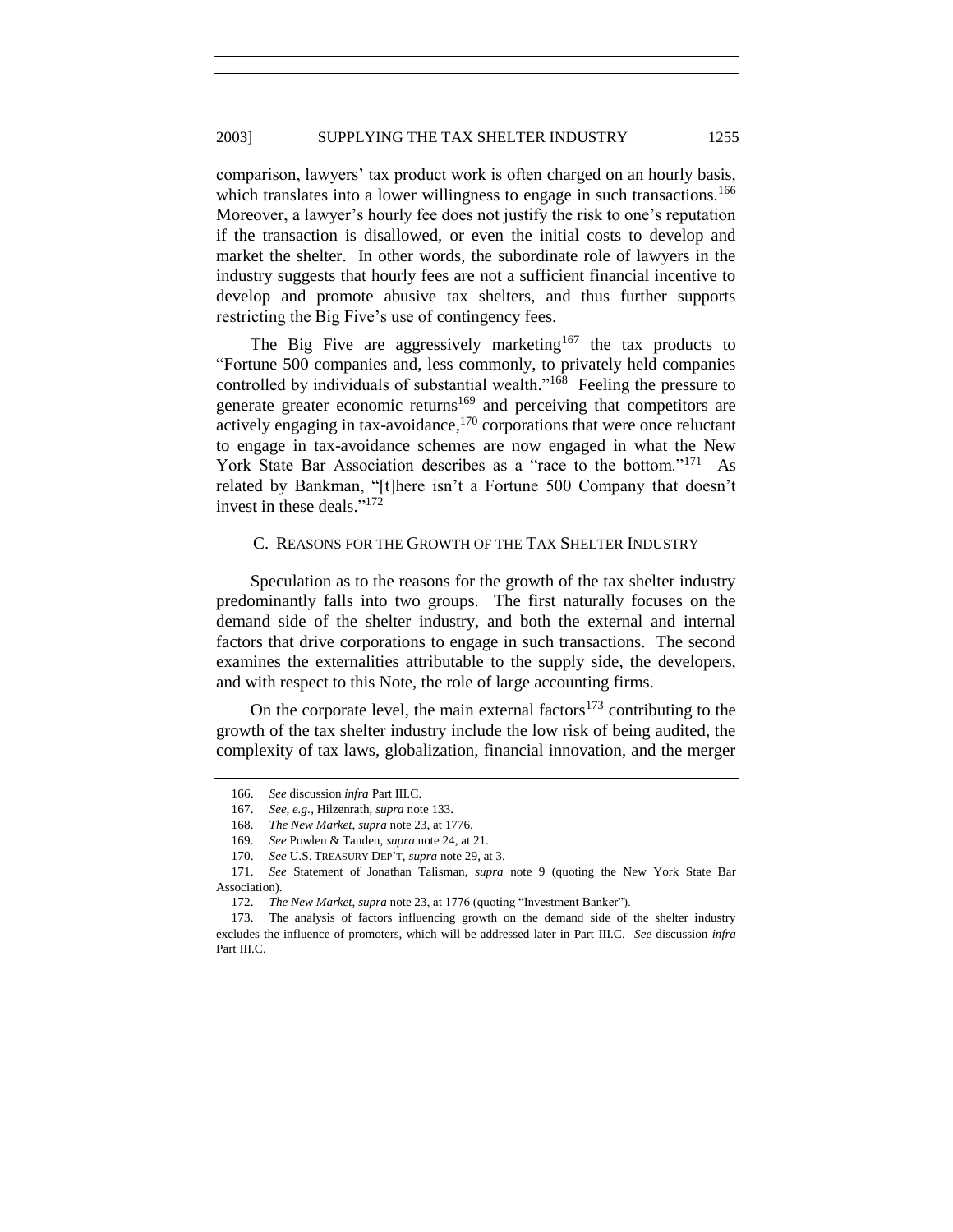boom of the 1980s and 1990s.<sup>174</sup> Review of the demand side of the tax shelter industry reveals that many of the factors are either desirable or would represent an enormous challenge to overcome and therefore necessitate focus on the role of accountants.

The complexities of tax laws, particularly in relation to business transactions, also allow aggressive taxpayers to find and exploit discontinuities that become the foundations for corporate tax shelters. *See* JOINT COMM. ON TAXATION, *supra* note [30,](#page-5-1) at 207; U.S. TREASURY DEP'T, *supra* note [29,](#page-5-0) at 29–30. Tax shelters may take advantage of flaws in the tax law or inconsistencies in the way the tax law applies to economically equivalent transactions, play to unrelated, incongruous Code provisions in connection with a single transaction that results in consequences never intended by Congress, or capitalize on misguided administrative and judicial interpretations of the law. *See* JOINT COMM. ON TAXATION, *supra* not[e 30,](#page-5-1) at 207–08. Furthermore, the complexity adds to the ineffectiveness of the audit threat as only a painstaking analysis by a well-informed auditor would catch the complex financial arrangements, which invoke very sophisticated provisions of the tax law. *See id.* at 202–13.

In addition, the increasing sophistication and globalization of financial markets have enabled taxpayers to facilitate tax-avoidance through the use of foreign entities and technological advances in financial product development. *See* U.S. TREASURY DEP'T, *supra* note [29,](#page-5-0) at 30. For example, both the ACM-type and BOSS transactions funneled taxable income through foreign entities. *See* discussion *supra* Part II.B. Further, many of the new tax shelters have benefited from the growth of derivatives and employ devices such as "swaps, collars, straddles, and preferred stock as building blocks." Novack & Saunders, *supra* not[e 104,](#page-13-0) at 198.

The merger booms of the 1980s and 1990s also created tax-planning opportunities as companies sought ways to offset significant capital gains from the sale of companies. *See* U.S. TREASURY DEP'T, supra note [29,](#page-5-0) at 30-31. In addition, legislation eliminating popular "tax-saving techniques with respect to mergers and acquisitions may have led to increased emphasis on corporate tax shelters." *Id.* at 31.

Several factors within the tax system have contributed to the increased incentive to use tax shelters and a shift in corporate attitudes. For example, the Tax Reform Act of 1986 eliminated many corporate tax preferences, such as accelerated depreciation, investment tax credits, and the *General Utilities* doctrine, which has given corporations greater incentives to look elsewhere in the Code in search of techniques to reduce their taxes. *See id.* at 26. In addition, other factors such as drops in interest rates and reduced benefits from interest deductions have had a similar effect. *See id.* at 31.

Even more troubling is the general trend among corporate executives to view the corporate tax department as a profit center rather than as a general administrative support facility. *See, e.g.*, *id.* at 28–29. Tax departments are viewed as having an "obligation to more or less aggressively reduce the tax burden.‖ *Corporations' Taxes Are Falling*, *supra* note [8](#page-1-0) (quoting Treasury Secretary Lawrence H. Summers). In fact, tax executives at major corporations report that they are getting "pitched" more and more "aggressive" transactions and are under increasing pressure to approve transactions with little nontax business purpose or economic substance. *See Testimony of Joint Committee*, *supra* note [63,](#page-9-0) at 6; Statement of Peter L. Faber, *supra* not[e 102,](#page-12-0) ¶ 14.

<sup>174.</sup> *See* U.S. TREASURY DEP'T, *supra* note [29,](#page-5-0) at 25–31. As audit rates for large corporations have fallen dramatically, corporations have learned that the chance of being audited is low. *See id.* at 29. For example, between 1980 and 1997 the chance of being audited dropped by 42%. *See id*. Moreover, as the ABA recently testified: "[A]ll parties to these transactions [corporate tax shelters] know there is substantial likelihood that the device employed . . . will not be uncovered by IRS agents even if the corporation is audited . . . . " JOINT COMM. ON TAXATION, *supra* note [30,](#page-5-1) at 212-13 (quoting testimony by the ABA).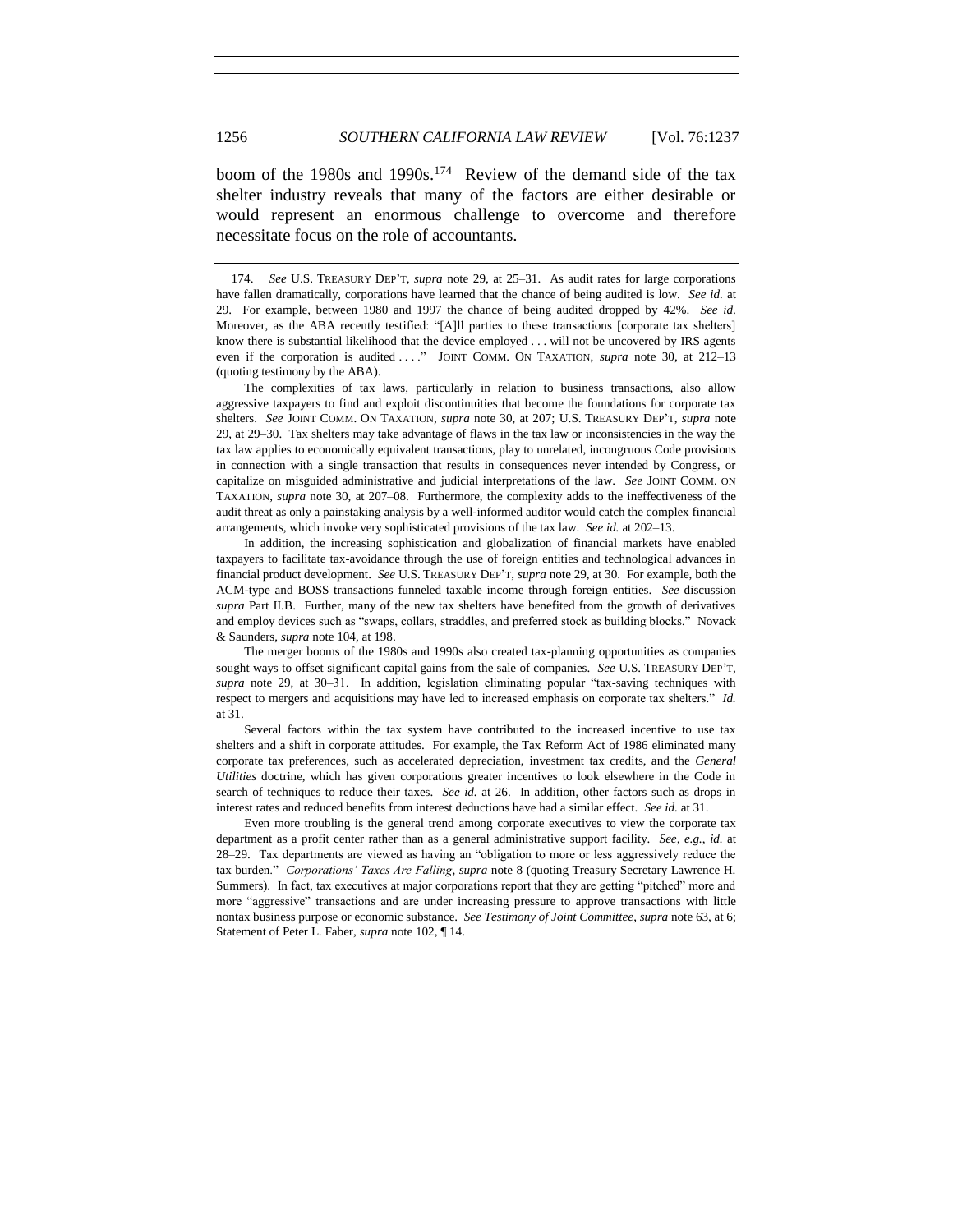Moreover, despite the constructive benefits of focusing on specific contributing factors on the demand side, the fact that money ultimately drives the industry cannot be overlooked.<sup>175</sup>

It is also obvious that the majority of corporations are not acting alone in designing ways to avoid paying their fair share of taxes. It is perhaps more effective, therefore, both specifically in decreasing tax-avoidance and more broadly in minimizing any collateral effects (such as those that would inevitably occur with substantive changes in the code),  $176$  to focus on the economic factors that drive promoters, particularly the Big Five, to develop and mass-market these products. Additionally, the extent of the Big Five's involvement may be a large contributor to the perception of widespread acceptance and the resulting "race to the bottom."

The involvement of accounting firms in the creation of tax products is itself a product of many of the same external and internal factors that create corporate demand. Clearly, the low probability of an audit, complexity of tax laws, globalization, financial innovation, and changing attitudes have a similar incentive effect on accounting firms. Nonetheless, there are a number of factors specific to the accounting industry that have created a greater interest in the use of shelters than their own corporate clients.

First, and perhaps the largest driving force behind the wildfire growth of the tax shelter industry, is the use of contingency fees to sell tax shelter products.<sup>177</sup> Accounting firms have been reported to demand up to 30– 40% of the anticipated tax savings offered to corporations.<sup>178</sup> For example, PricewaterhouseCoopers will charge anywhere from 8–30% depending on the product and its originality.<sup>179</sup> Considering the size of contingency fees and the potential tax savings, $180$  it is clear why all of the Big Five have rushed to develop these products.<sup>181</sup> After all, "major accounting . . . firms [would not] maintain large departments staffed with highly compensated

<span id="page-20-0"></span>

<sup>175.</sup> *See* Novack & Saunders, *supra* not[e 104,](#page-13-0) at 203.

<sup>176.</sup> *See One Shelter at a Time*, *supra* note [3,](#page-0-2) at 1226 (stating that targeted legislation actually creates a market for new shelters in that it can be used to whipsaw the IRS when applied mechanically to unintended situations, it can signal that transactions not covered by the targeted rules are permissible, and it does not have the flexibility to address a new generation of shelters that may develop in the future).

<sup>177.</sup> *See* Novack & Saunders, *supra* not[e 104,](#page-13-0) at 205–06.

<sup>178.</sup> *See id.*; Statement of Peter L. Faber, *supra* not[e 102,](#page-12-0) ¶ 8.

<sup>179.</sup> *See* Novack & Saunders, *supra* not[e 104,](#page-13-0) at 202.

<sup>180.</sup> *See supra* text accompanying notes [140–](#page-16-0)41 (discussing sale of "black boxes" by PricewaterhouseCoopers that are estimated to save tens of millions to hundreds of millions of dollars in tax).

<sup>181.</sup> *See Tax Magicians*, *supra* note [10.](#page-1-2)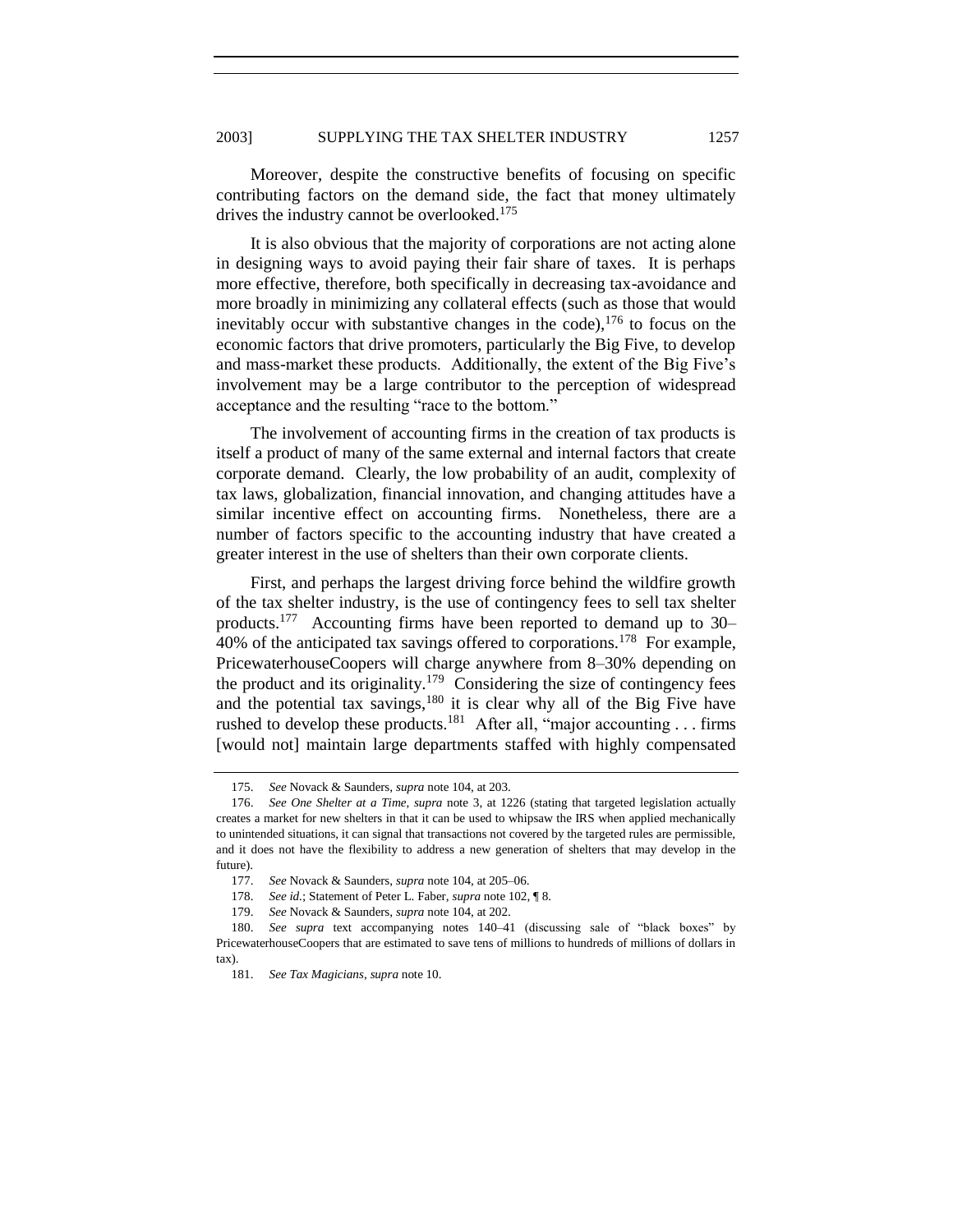professionals who devote all their efforts to generating tax shelter products  $\dots$  if it were not lucrative."<sup>182</sup>

Moreover, because the shelters are "products" in the sense that little effort is required to sell additional shelters, accountants have a greater incentive to sell the shelters based on a contingency fee. In comparison, lawyers may not have as great an incentive to promote the shelters because compensation based on an hourly fee may not be worth the risk of audits, the possible damage to their reputation, or the initial costs to develop and market the shelter.<sup>183</sup> The sale of shelters on a contingency fee basis by the accounting firm vitiates any such concerns.<sup>184</sup>

<span id="page-21-0"></span>Of course, behind the enormous profits to be made by promoters is the internal pressure on staff members of the Big Five to develop and sell tax products.<sup>185</sup> The pressure on partners in the Big Five to maximize revenue has translated into a push to sell contingency-fee-based products<sup>186</sup> rather than "rely[ing] on counseling clients on the tax consequences of normal business transactions, for which they may only be able to bill at hourly rates."<sup>187</sup> That both Ernst & Young and Deloitte & Touche reported a 29% jump in revenue from "tax services"<sup>188</sup> for 1997, while "ordinary" tax work<sup>189</sup> remained flat suggests that the pressure is producing the intended results.<sup>190</sup> In fact, the million dollar fees derived from shelter sales buoy up the tax departments of the Big Five,  $191$  in part because the firms are using their audit services as loss leaders.<sup>192</sup>

Another aspect of the internal pressure for increased revenues has been the evolution of multidisciplinary practices in the Big Five. This transition is both indicative of the opportunities accounting firms see in shelter development and sales and also is another reason why the shelter industry has grown. The Big Five has been actively recruiting lawyers,

<sup>182.</sup> *Canellos*, *supra* not[e 18,](#page-2-1) at 48.

<sup>183.</sup> *See id.* at 55–57; discussion *supra* Part III.B.

<sup>184.</sup> *See The Business Purpose*, *supra* note [158,](#page-17-0) at 153.

<sup>185.</sup> *See* Statement of Peter L. Faber, *supra* not[e 102,](#page-12-0) ¶¶ 8–12.

<sup>186.</sup> *See* Robert Eli Rosen, *As the Big 5 Become Multi-Disciplinary Practices, Opportunities Abound for Tax Executives*, 51 TAX EXECUTIVE 147, 148 (1999).

<sup>187.</sup> Statement of Peter L. Faber, *supra* not[e 102,](#page-12-0) ¶ 8.

<sup>188.</sup> Note, however, that tax services range from preparing returns to developing and selling shelters.

<sup>189. &</sup>quot;Ordinary" tax work presumably refers to audit work.

<sup>190.</sup> *See* Novack & Saunders, *supra* note [104,](#page-13-0) at 203. The authors also note that since 1993, tax revenues for the Big Five have grown at a 10% average, which is more than twice the rate of audit revenues. *See id.* at 206.

<sup>191.</sup> *See The Business Purpose*, *supra* note [158,](#page-17-0) at 153.

<sup>192.</sup> *See Rosen*, *supra* not[e 186,](#page-21-0) at 147.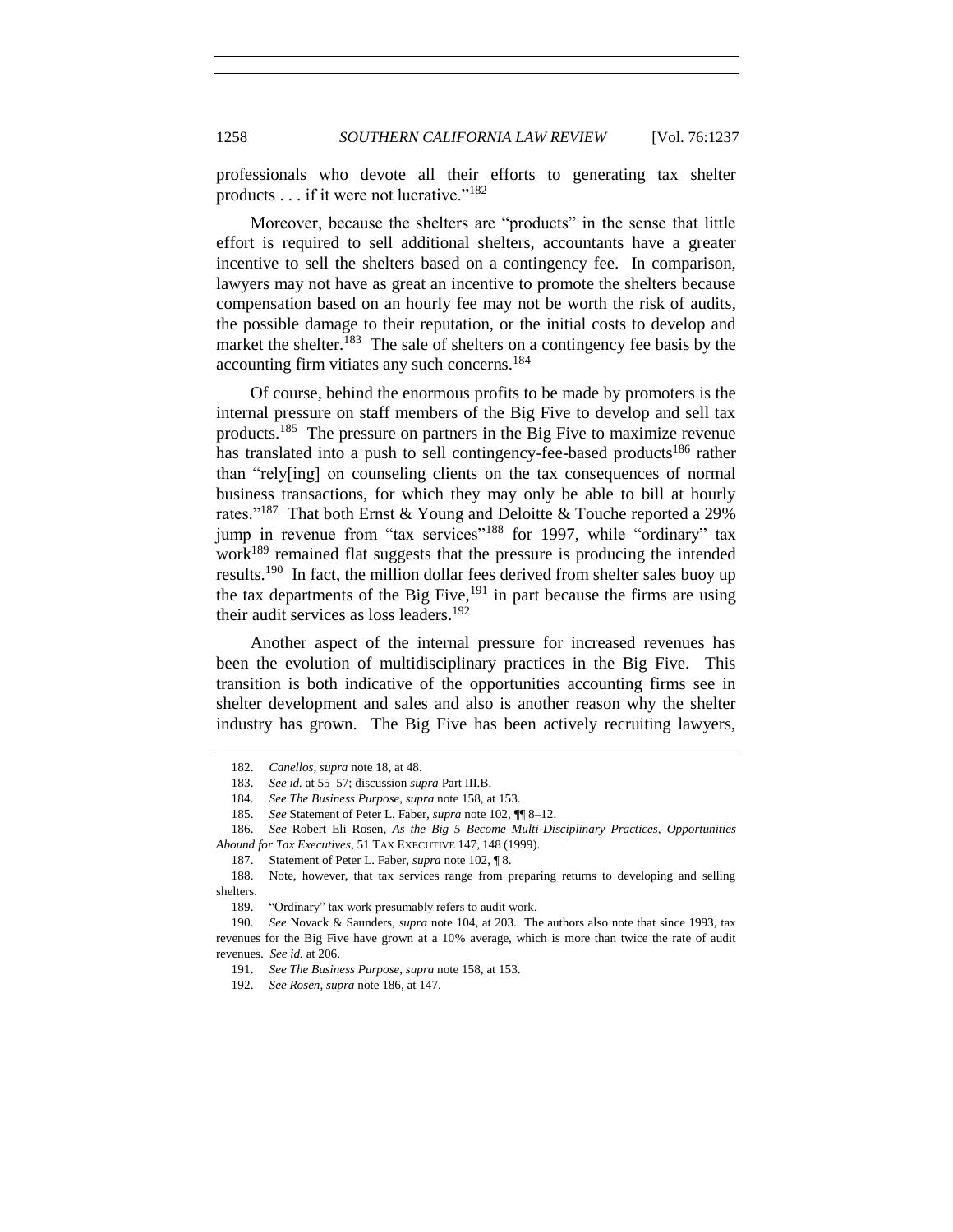both at the entry level and the prestige level.<sup>193</sup> "The Big Five have successfully courted tax partners at leading law firms and senior IRS and Treasury officials . . . . In fact, Arthur Andersen [was] the largest private employer of lawyers in the United States."<sup>194</sup> These lawyers are used to "dream[ing] up tax saving ideas," $195$  and the advice is so valuable that the accounting firms are luring away these lawyers to the tune of multimilliondollar five-year contracts.<sup>196</sup> The increasing sophistication of the accounting firms, as a result of this recruitment, has led to decreased  $costs<sup>197</sup>$  in shelter production and hence a greater supply of products to deliver to the market.<sup>198</sup>

The means by which the Big Five have managed to dominate the market also contributes to the growth of the tax shelter industry.<sup>199</sup> The Big Five have been able to leverage both their connections with corporate executives and their marketing capabilities to take market share away from competitors.<sup>200</sup> For example, for each mass-marketed product that PricewaterhouseCoopers chooses to actively promote, it prepares a marketing briefing book and assigns product managers, called "product" champions," to coordinate sales. $201$  Teams of professional salesmen, who pitch the ideas to companies that are not current clients, then conduct the sales.<sup>202</sup>

The ease by which accounting firms can acquire a "more likely than not" tax opinion for its tax products has also added to the growth of shelter production.<sup>203</sup> Bankman points out that legal ambiguity and different interpretive attitudes of lawyers make it easy for a promoter to "shop" an

<sup>193.</sup> *See* N.Y. STATE BAR ASS'N, REPORT OF SPECIAL COMMITTEE ON MULTI-DISCIPLINARY PRACTICE AND THE LEGAL PROFESSION 10, *available at* http://www.nysba.org/multidiscrpt.html# (last visited July 21, 2003).

<sup>194.</sup> *Id.*

<sup>195.</sup> Statement of Peter L. Faber, *supra* not[e 102,](#page-12-0) ¶ 10.

<sup>196.</sup> *See* Beck, *supra* not[e 102,](#page-12-0) at 106.

<sup>197.</sup> It is interesting to note that tax shelters are generally considered relatively inexpensive to develop when one considers the ability to amortize development costs due to the "product" aspect of contemporary tax shelters. *See* U.S. TREASURY DEP'T, *supra* not[e 29,](#page-5-0) at 27. However, Bankman states that, individually, tax shelters are surprisingly expensive to develop given the fact that the shelter must produce a noneconomic loss for tax purposes and at the same time avoid the same loss for accounting purposes. *See The New Market*, *supra* not[e 23,](#page-4-1) at 1780–81.

<sup>198.</sup> *See* U.S. TREASURY DEP'T, *supra* note [29,](#page-5-0) at 20.

<sup>199.</sup> *See The New Market*, *supra* not[e 23,](#page-4-1) at 1780.

<sup>200.</sup> *See id.*

<sup>201.</sup> *See* Novack & Saunders, *supra* not[e 104,](#page-13-0) at 202.

<sup>202.</sup> *See id.*

<sup>203.</sup> *See The New Market*, *supra* not[e 23,](#page-4-1) at 1782.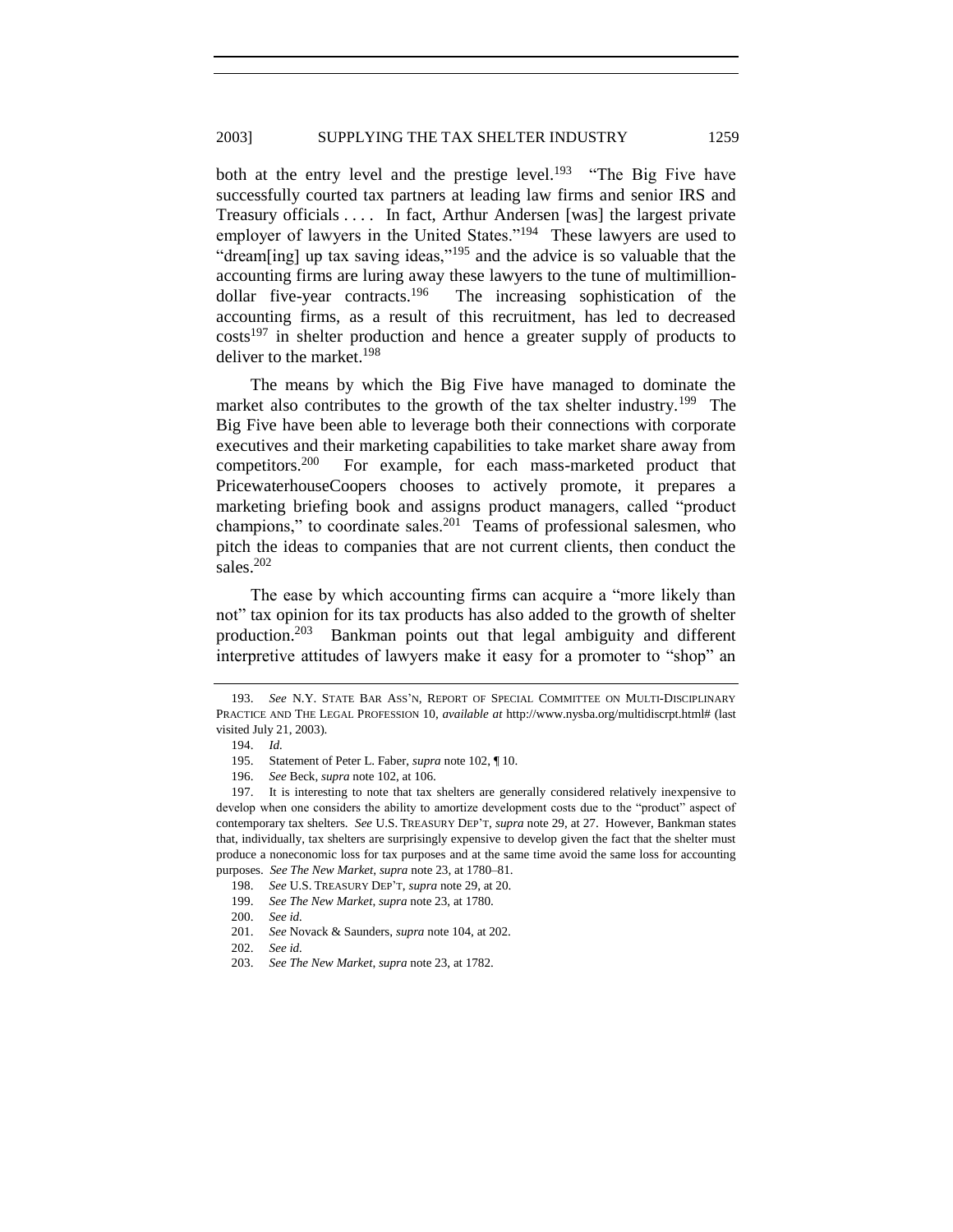opinion until a favorable lawyer is found.<sup>204</sup> The temptation on lawyers is immense as promoters offer \$1 million for such letters,  $205$  promise future business,  $206$  and in some cases offer to share in up to 15% of the promoter's fee.<sup>207</sup> As recognized by both the ABA and the New York State Bar Association ("NYSBA"), the temptation on lawyers has deteriorated tax opinion-writing standards, thereby facilitating the rise of corporate tax shelters.<sup>208</sup>

Lastly, as will be addressed in Part V, the weak standards and lax enforcement of the accounting industry increase the development and promotion of abusive tax shelters.<sup>209</sup>

## IV. THE BIG FIVE AND THEIR INVOLVEMENT IN THE INDUSTRY

The preceding Part's focus on the factors that have given the Big Five their incentives and enabled them to successfully penetrate the market sheds some light on the extent of their involvement in the industry. This Part attempts to overcome the anecdotal element prevalent in reports on the Big Five's involvement, and discusses specific examples of the development and sale of tax shelter products. Additionally, this Part analyzes various regulations that impact the accounting industry and examines whether the purposes of the regulations are being met, and if they are not, how the Big Five are circumventing them.

#### A. EVIDENCE OF THEIR INVOLVEMENT

Although it is common knowledge that accounting firms are deeply involved in the tax shelter industry, $210$  evidence of their involvement is scant. Nonetheless, a few specific occurrences of their involvement have come into the public's hands.

First, the discovery of PricewaterhouseCoopers' development and promotion of the BOSS shelter<sup>211</sup> was described as "one of the hottest skirmishes in an intensifying battle over tax shelters between the federal government and the private sector, particularly big accounting firms."<sup>212</sup>

<sup>204.</sup> *See id*.

<sup>205.</sup> *See Tax Magicians*, *supra* note [10.](#page-1-2)

<sup>206.</sup> *See The New Market*, *supra* not[e 23,](#page-4-1) at 1782.

<sup>207.</sup> *See* Beck, *supra* not[e 102,](#page-12-0) at 111.

<sup>208.</sup> *See* U.S. TREASURY DEP'T, *supra* note [29,](#page-5-0) at 86.

<sup>209.</sup> *See* discussion *infra* Part IV.C.

<sup>210.</sup> *See, e.g.*, *Canellos*, *supra* not[e 18,](#page-2-1) at 47–48.

<sup>211.</sup> *See* discussion *supra* Part II.B.

<sup>212.</sup> *New Tax Shelter*, *supra* not[e 40.](#page-6-0)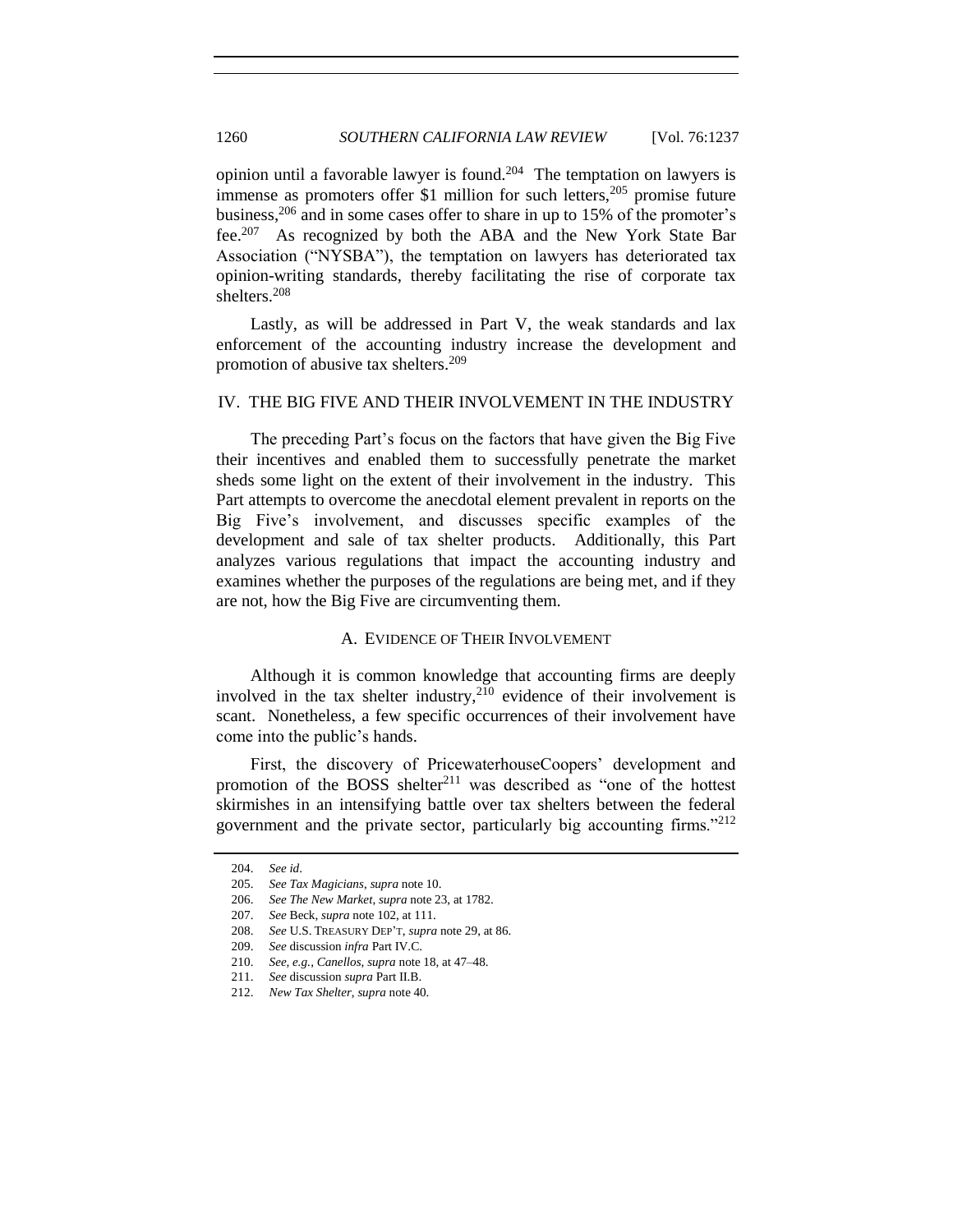The transaction was brought to light after an anonymous whistleblower mailed a confidential PricewaterhouseCoopers' opinion letter detailing the structure of the BOSS shelter to the Treasury Department.<sup>213</sup> The document outlines the "dauntingly complex"<sup>214</sup> structure of the BOSS shelter, conducts an analysis of whether it would withstand IRS scrutiny,  $215$ and finally promises to indemnify the parties involved from potential penalties in the event of disallowance.<sup>216</sup>

By the time the IRS announced that it regarded BOSS as improper, PricewaterhouseCoopers had already accepted fees from clients in anticipation of the huge tax savings that were promised. $217$ PricewaterhouseCoopers was forced to unwind the deal, which led to complaints by clients stating that they were not made whole.<sup>218</sup> By calculating backwards, some of the clients may have contributed somewhere between \$9.5 million and \$16 million. $2^{19}$ 

Second, an article in Forbes uncovered the promotion of a tax shelter being sold by Deloitte & Touche whereby the firm promised to zero out a company's taxes for a contingency fee of 30% of the tax savings.<sup>220</sup> In addition, the firm "promise<sup>[d]</sup> to defend its 'strategy' in an IRS audit—but not in court—and to refund a piece of the fee if back taxes  $\lceil \text{cam} \rceil$  due.<sup>1221</sup> Although Forbes did not disclose the nature of the transaction being promoted,<sup>222</sup> the letters sent by Deloitte & Touche making such promises is clear evidence that shelters are being sold on a contingency fee basis.

Third, KPMG exposed its own role in the industry when it filed breach of contract claims against three Connecticut banks for refusing to pay  $$560,000$  in contingency fees.<sup>223</sup> A spokesperson for the firm stated that they had provided the banks with a "valuable and confidential tax refund

<span id="page-24-0"></span><sup>213.</sup> *See id.*

<sup>214.</sup> *Id.*

<sup>215.</sup> *See* Lee A. Sheppard, *Another Corporate Tax Shelter, Another Tax Court Decision*, 85 TAX NOTES 1229, 1234 (1999).

<sup>216.</sup> *See* PRICEWATERHOUSECOOPERS, BOND & OPTION SALES STRATEGY ¶ 14 (Mar. 4, 1999), *reprinted in* TAX NOTES TODAY, Dec. 6, 1999, LEXIS, 1999 TNT 233-58.

<sup>217.</sup> *See New Tax Shelter*, *supra* not[e 40.](#page-6-0)

<sup>218.</sup> *See id.*

<sup>219.</sup> *See id.*

<sup>220.</sup> *See* Novack & Saunders, *supra* not[e 104,](#page-13-0) at 198.

<sup>221.</sup> *Id.*

<sup>222.</sup> *See id.*

<sup>223.</sup> *See id.* at 206; Louis Whiteman, *KPMG Suing 3 Connecticut Banks, Claiming Fees on Tax Refund*, AM. BANKER, Jan. 7, 1998, at 6.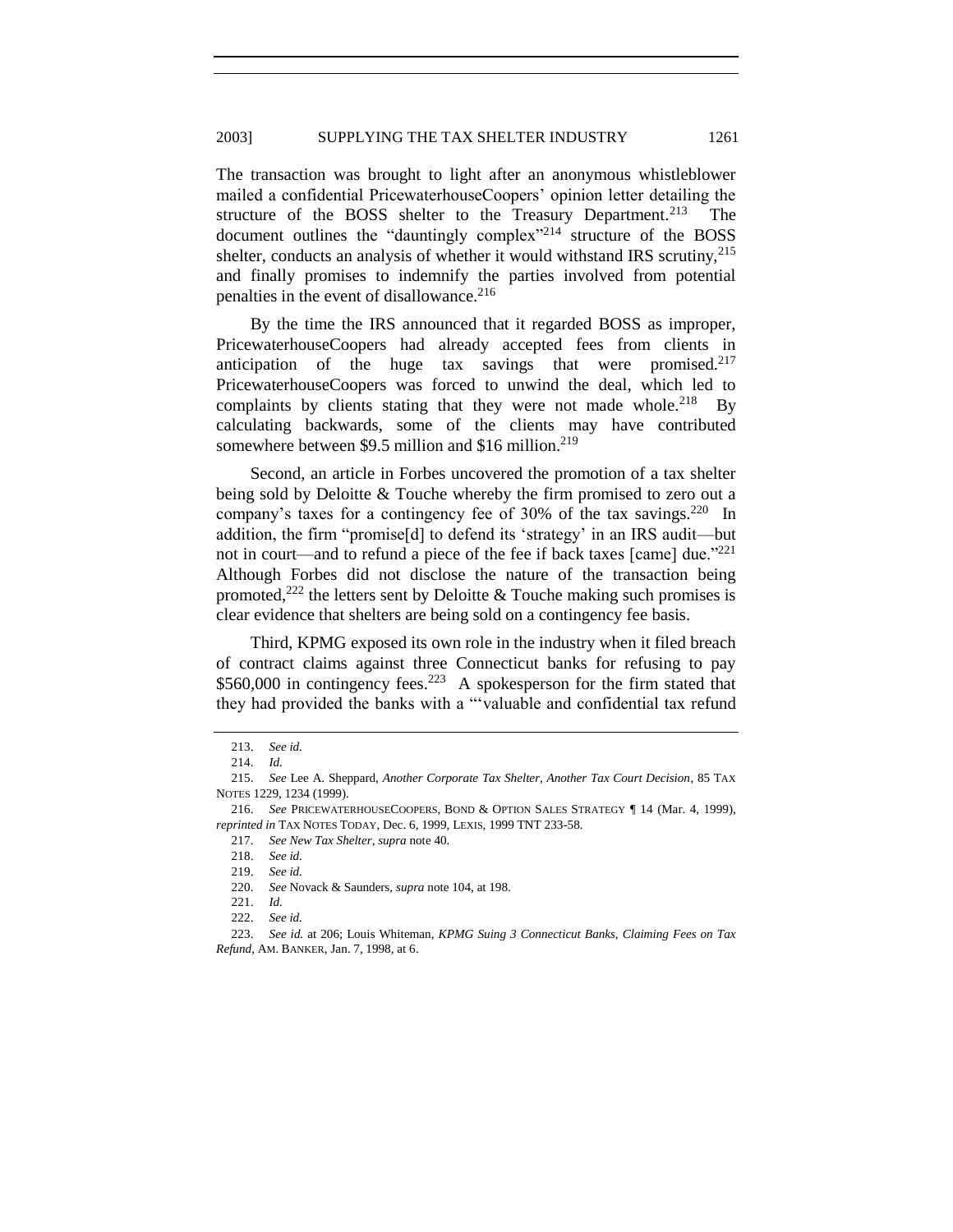strategy."<sup>224</sup> KPMG had discovered a loophole in Connecticut tax law pertaining to the taxation of state bonds and had pitched the idea to an undisclosed number of banks.<sup>225</sup> The firm alleged that the banks took advantage of the strategy, yet failed to compensate the firm for the agreed upon 25% contingency fee on refunds.<sup>226</sup>

<span id="page-25-0"></span>Lastly, a hearing officer in the New Mexico Taxation and Revenue Department found that an intellectual property relicensing scheme, marketed by Pricewaterhouse<sup>227</sup> to Kmart Corporation, was an abusive tax shelter.<sup>228</sup> The scheme was meant to generate state corporate tax savings of over \$12 million per year.<sup>229</sup> Moreover, the court's findings exposed that Pricewaterhouse had promoted and sold the same shelter to as many as fifty to one hundred other companies.<sup>230</sup> The court commented that the tax professionals at Pricewaterhouse, as well as Kmart and Pricewaterhouse's other corporate clients, had failed to heed the Supreme Court's warning in *Scripto Inc. v. Carson*<sup>231</sup> to not open the gates to a "stampede of tax avoidance."232

## B. REGULATIONS ON AN ACCOUNTANT'S COMPENSATION

As accountants,  $233$  the activities of the Big Five are subject to both government regulation and their own body of professional codes. Although there are arguments that the Big Five's development and promotion of tax shelters are outside the scope of certain government regulations,  $234$  the primary regulations applicable to their use of contingency fees to sell tax shelters are the Treasury's Circular No. 230 ("Circular  $230$ ")<sup>235</sup> and the American Institute of Certified Public Accountants' ("AICPA") Code of

234. *See id*.

235. *See* JOINT COMM. ON TAXATION, *supra* not[e 30,](#page-5-1) at 216–18. The regulations are found in 31 C.F.R. § 10. *See* Circular 230, 31 C.F.R. § 10 (2003).

<sup>224.</sup> Whiteman, *supra* note [223,](#page-24-0) at 6 (quoting George Ledwith, spokesman for KPMG Peat Marwick LLP).

<sup>225.</sup> *See id.*

<sup>226.</sup> *See* Novack & Saunders, *supra* not[e 104,](#page-13-0) at 206; Whiteman, *supra* not[e 223,](#page-24-0) at 6.

<sup>227.</sup> The transactions occurred before Pricewaterhouse became known as PricewaterhouseCoopers.

<sup>228.</sup> *See* Kmart Props., Inc., N.M. Id. No. 01-287446-006, Conclusion ¶¶ 1–59 (Jan. 31, 2000), *reprinted in* ST. TAX TODAY, Feb. 11, 2000, LEXIS, 2000 STT 29-27.

<sup>229.</sup> *See id.*; Hilzenrath, *supra* not[e 133.](#page-15-0)

<sup>230.</sup> *See* Kmart Props., *supra* note [228,](#page-25-0) ¶ 20.

<sup>231.</sup> 362 U.S. 207 (1960).

<sup>232.</sup> Kmart Props., *supra* not[e 228,](#page-25-0) ¶ 29.

<sup>233.</sup> It is unclear the extent to which an accountant acting as a consultant would be subject to Circular 230. *See* discussion *infra* Part IV.C.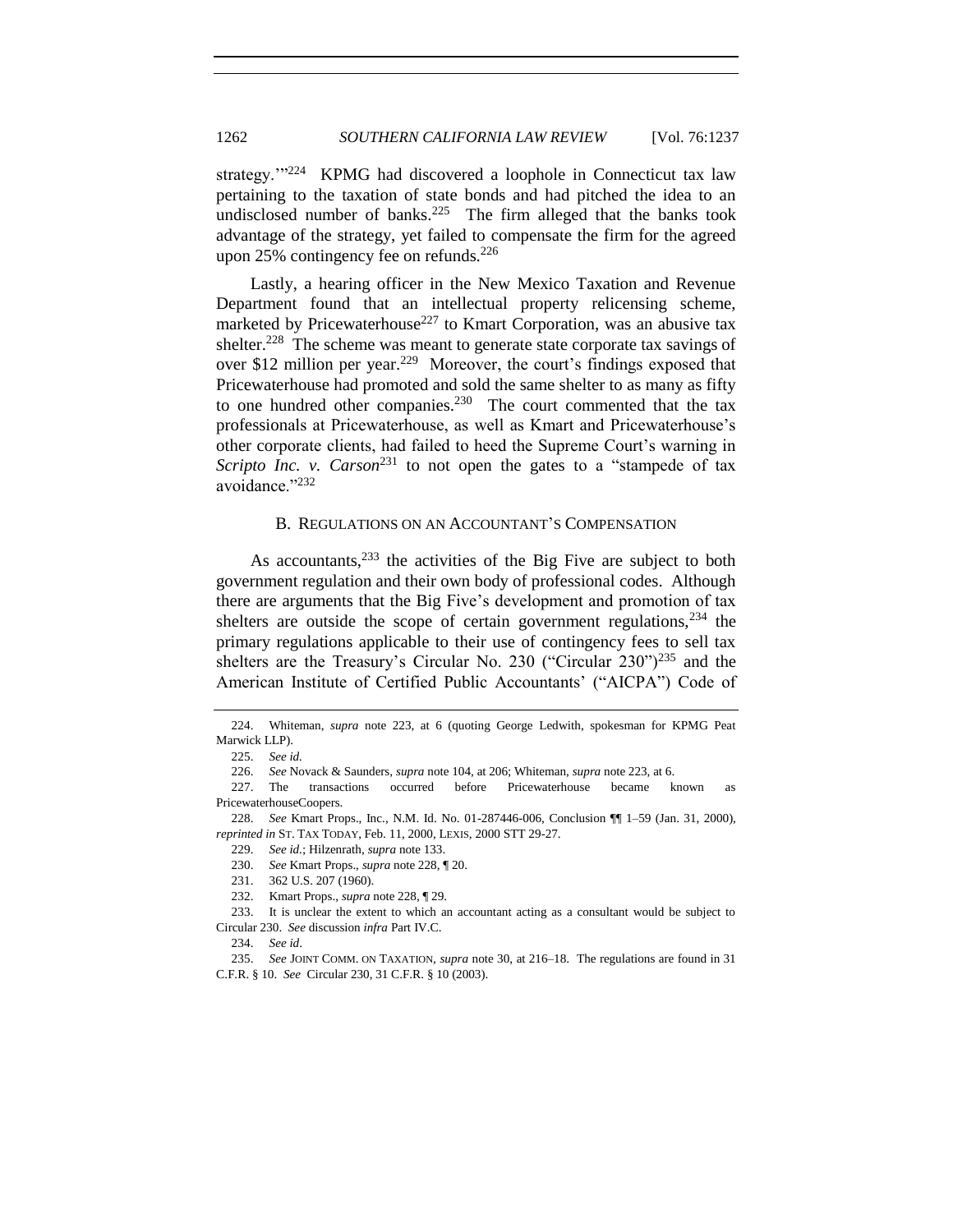<span id="page-26-1"></span>Professional Conduct.<sup>236</sup> As this Note will discuss, however, not only do these regulations inadequately address the current tax shelter problem, but in some circumstances they may in fact be wholly inapplicable.

First, Circular 230 derives its authority from 31 U.S.C. § 330 of title 31 of the United States Code. This section authorizes the Secretary of the Treasury to regulate the practice of representatives before the Department<sup>237</sup> and to suspend or disbar from practice before the Department those representatives who are incompetent, disreputable, or who violate regulations prescribed under  $§$  330.<sup>238</sup> Of particular importance to tax shelters are 31 C.F.R.  $\S$  10.27 (regulating fees),  $^{239}$  10 C.F.R. § 10.33 (regulating tax shelter opinions),<sup>240</sup> and 10 C.F.R. § 10.34 (listing standards for advising with respect to tax return positions and for preparing or signing returns). $^{241}$ 

<span id="page-26-0"></span>From time to time the regulations have been amended.<sup>242</sup> Pursuant to possible amendment the Treasury published advance notices of proposed rulemaking on June 15, 1999, and May 8, 2000, requesting comments on the amendments to the regulations.<sup>243</sup> Many of the proposed amendments

240. Circular 230, 10 C.F.R. § 10.33 (2003). Section 10.33 of Circular 230 regulates tax shelter opinions, requiring among other things that a practitioner inquire into all relevant facts, have a reasonable belief in asserted facts, relate law to actual facts, identify and ascertain that all material federal tax issues have been considered, provide an opinion on each material issue, and provide an overall evaluation of whether the material tax benefits will be realized. 10 C.F.R. § 10.33(a)(1)–(5).

241. Circular 230, 10 C.F.R. § 10.34 (2003). Section 10.34 of Circular 230 bars practitioners from signing a tax return as a preparer if the practitioner determines that the tax return does not have a "realistic possibility" of being sustained on its merits. *See id*. This section lists situations where a practitioner may advise a client to take a position on a tax return, including when the position is not frivolous or when the practitioner determines that the position satisfies the reasonable possibility standard. *Id.* Further, this section regulates when a practitioner should advise clients on potential penalties and when a practitioner may rely on information furnished by clients. *Id.*

242. Prop. Treas. Reg. § 111835-99 ¶ 12, 31 C.F.R. pt. 10 (2000), *reprinted in* TAX NOTES TODAY, May 9, 2000, LEXIS, 2000 TNT 90-6.

<sup>236.</sup> AICPA CODE OF PROF'L CONDUCT ET § 302 (2003), *available at* http://www.aicpa.org/ about/code/index.htm (last visited July 21, 2003).

<sup>237. &</sup>quot;Practice Before the IRS" comprehends all matters connected with the presentation to the IRS or any of its officers or employees relating to a client's rights, privileges, or liabilities under the laws or regulations administered by the IRS. Such presentations include the preparation and filing of necessary documents, correspondence with and communications to the IRS, and the representation of a client at conferences, hearings, and meetings. Circular 230, 31 C.F.R. § 10.2(d) (2003).

<sup>238.</sup> 31 U.S.C. § 330 (1994) (stating that representatives may only be suspended or disbarred after notice and an opportunity for a proceeding).

<sup>239.</sup> Circular 230, 31 C.F.R. § 10.27 (2003). Section 10.27 of Circular 230 regulates the use of contingency fees when representing a client in a matter before the IRS. More generally, the law bars practitioners from charging an "unconscionable fee," defines "contingent fees," and regulates when a practitioner can and cannot use contingency fees. *Id.* § 10.27(a)–(b).

<sup>243.</sup> *See id.*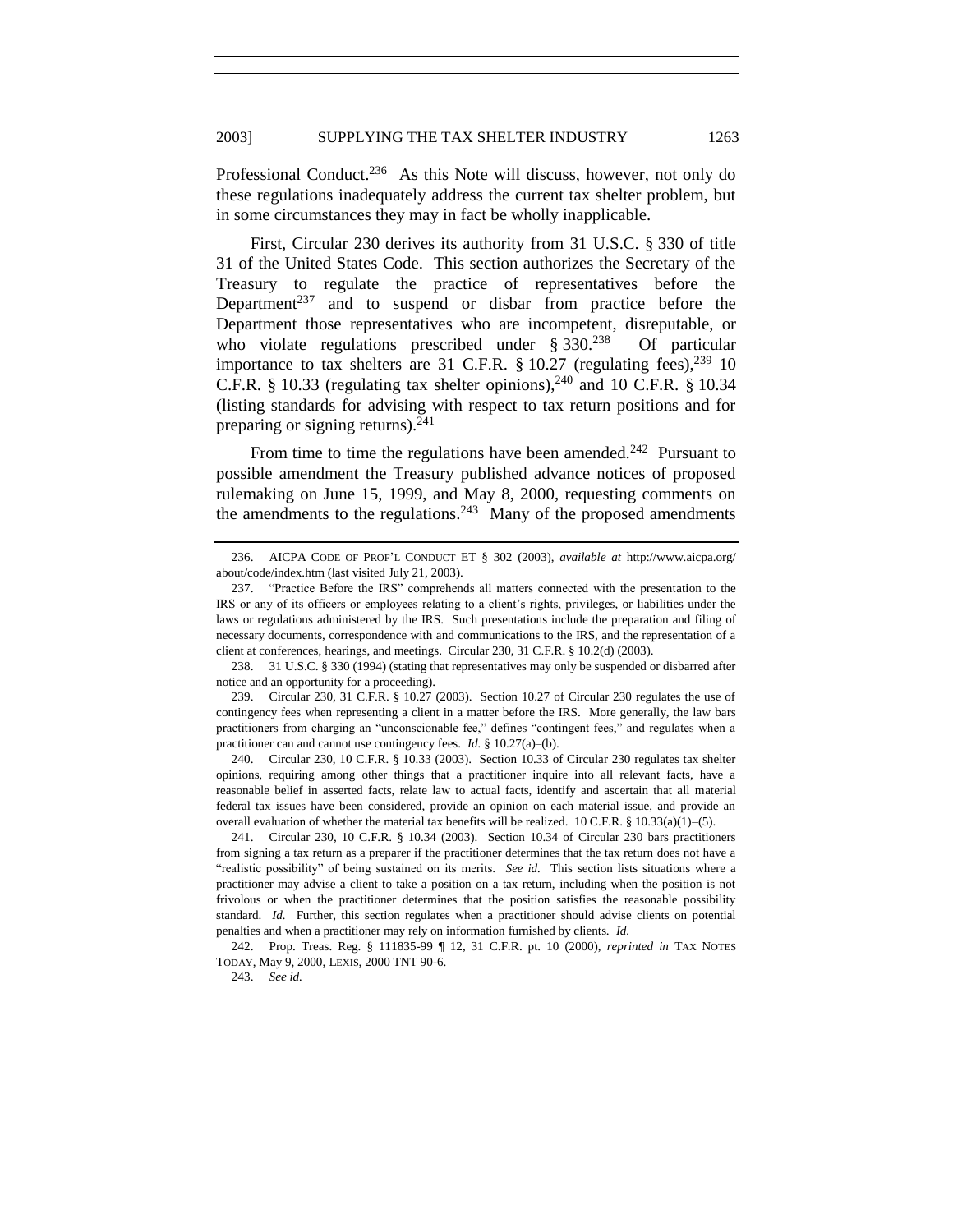were in response to the perception that corporate tax shelters are proliferating.<sup>244</sup> In particular, the Treasury proposed that 31 C.F.R.  $§ 10.27<sup>245</sup>$  be amended to prohibit practitioners from charging a contingent fee for preparation of an original tax return and for advice rendered in connection with a position taken or to be taken on an original tax return.<sup>246</sup>

<span id="page-27-1"></span>In response, the AICPA expressed concerns that the amendments would unduly restrict fee arrangements and unreasonably undercut consumer choice in violation of the Federal Trade Commission Act.<sup>247</sup> Similarly, the NASBA urged for a narrowing of the proposed amendment. The NASBA would only prohibit contingent fee arrangements for services specifically mentioned and would hold that a fee was not contingent just because it is based on the amount of tax liability or refund shown, or because of value-billing.<sup>248</sup>

Second, the AICPA's Code of Professional Conduct also regulates the activities that the Big Five can engage in. "[T]he AICPA Code recognizes that accounting firms can provide professional services, such as tax or consulting services, that involve client advocacy, and that advocacy on behalf of a client does not necessarily compromise the firm's [auditing] independence regarding the client. $1249$  In a study conducted by the Independent Standards Board, however, a majority of practitioners perceived increasing challenges to auditor objectivity and independence due to the shift in focus from auditing services to other services.<sup>250</sup>

<span id="page-27-0"></span>With respect to the use of contingent fees, the AICPA Code of Professional Conduct prohibits the use of contingent fees<sup>251</sup> in three

247. *See* Prop. Treas. Reg. § 111835-99 cmt. of AICPA ¶ 3 (Apr. 23, 2001), *reprinted in* TAX NOTES TODAY, Apr. 27, 2001, LEXIS, 2001 TNT 82-34 [hereinafter *Comment of AICPA*].

<sup>244.</sup> *See* U.S. TREASURY DEP'T, *supra* note [29,](#page-5-0) at xii.

<sup>245.</sup> Section 10.28 was renumbered Section 10.27 following the approval of the amendment.

<sup>246.</sup> *See* Prop. Treas. Reg. *supra* not[e 242,](#page-26-0) ¶ 12. In addition, a contingent fee would be defined to include any fee that is based, in whole or in part, on whether or not a position taken on a tax return or in a refund claim is sustained, or an indemnity agreement, a guarantee, rescission rights, insurance or any other arrangement by which the practitioner will compensate or reimburse the taxpayer or another person if a position taken on a tax return or refund claim is not sustained. *Id.*

<sup>248.</sup> *See* Prop. Treas. Reg. § 111835-99 cmt. of ABA (Aug. 13, 2001), *reprinted in* TAX NOTES TODAY, Aug. 13, 2001, LEXIS, 2001 TNT 158-15.

<sup>249.</sup> Sheryl Stratton, *SEC Looks at the Sale of Aggressive Products to Audit Clients*, 87 TAX NOTES 13, 16 (2000).

<sup>250.</sup> *See* Independent Standards Board, *ISB Memo on a Conceptual Framework for Auditor Independence*, TAX NOTES TODAY, Apr. 3, 2000, LEXIS, 2000 TNT 64-90 ¶ 24; Stratton, *supra* note [249,](#page-27-0) at 16.

<sup>251.</sup> The AICPA defines contingent fees as:

<sup>[</sup>A] fee established for the performance of any service pursuant to an arrangement in which no fee will be charged unless a specified finding or result is attained, or in which the amount of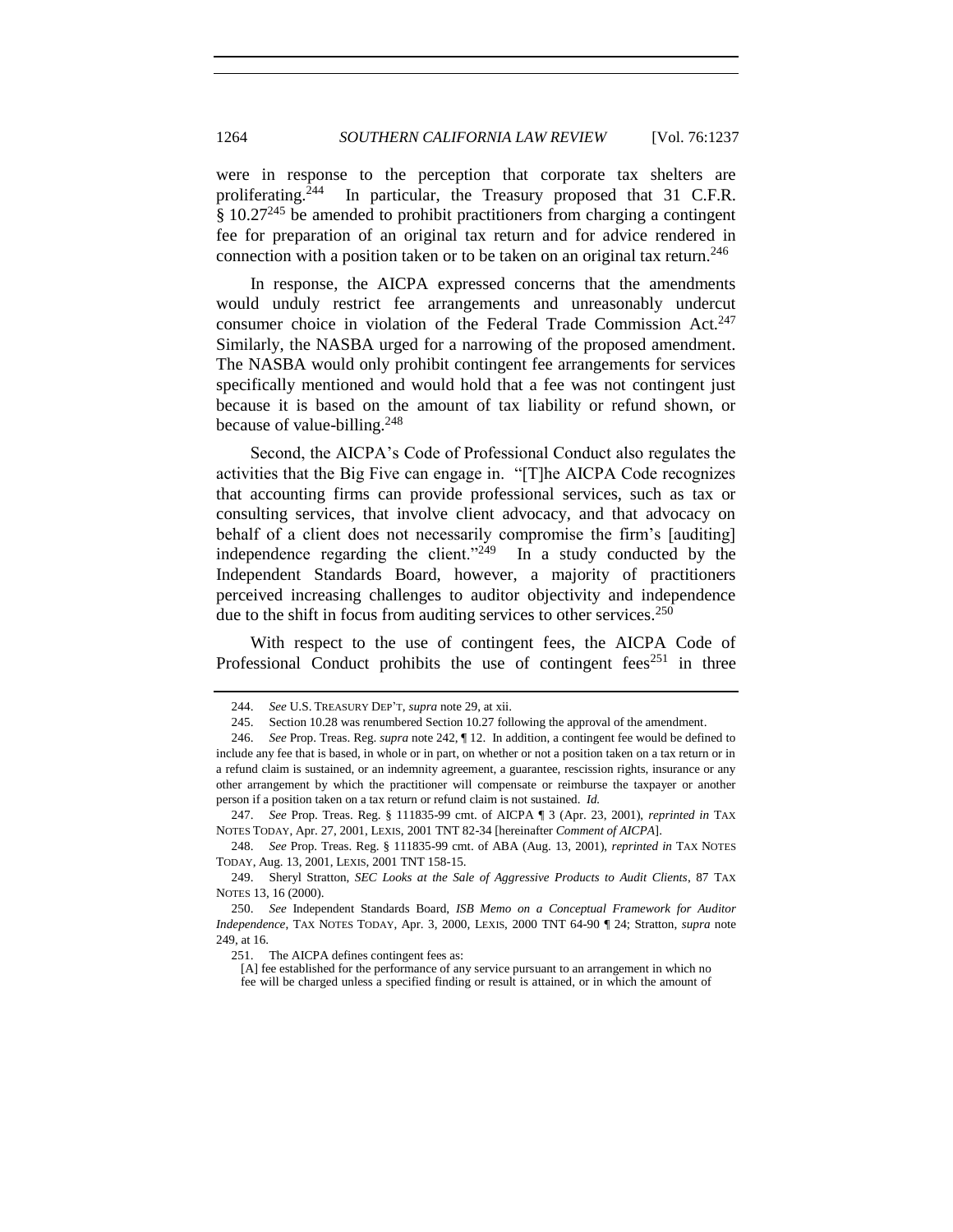circumstances: (1) for the performance of an audit or review of a financial statement; (2) for the performance of a compilation of a financial statement when the member expects, or reasonably might expect, that a third party will use the statement and the compilation does not disclose a lack of independence; or (3) an examination of prospective financial information.<sup>252</sup>

#### C. A CRITIQUE OF REGULATIONS ON ACCOUNTANT'S COMPENSATION

As suggested by the Treasury's proposed amendments, there is the belief that Circular 230 in its current state is inadequate to cope with the tax shelter industry.<sup>253</sup> In addition, although reliance on the AICPA's own Code of Professional Conduct may provide additional deterrence to the promotion of tax shelters, in practice it has not proven to be much of an obstacle.<sup>254</sup> Thus, any attempt to diminish the use of abusive tax shelters requires significant modification of the regulations.

As addressed in Part II.A–B, the inability to agree upon a single definition for an abusive tax shelter has been a major stumbling block in decreasing abusive tax shelters.<sup>255</sup> Reliance on common characteristics of abusive tax shelters may provide some relief, and in fact the Treasury's recent disclosure requirements relying on the use of "filters" to alert the Treasury of possibly abusive transactions have already uncovered a number of shelters.<sup>256</sup> As recognized by 31 C.F.R. § 10.27,<sup>257</sup> however, efforts to combat corporate tax shelters require not only focus on the demand side of the industry but also the supply side.<sup>258</sup>

Nonetheless, current 31 C.F.R. § 10.28 is an ineffective deterrent to the promotion of tax shelters. The scope of 31 C.F.R. § 10.28 is too limited to address the circumstances involved with contemporary tax shelters. In fact, 31 C.F.R. § 10.28 is silent with regards to the promotion of tax shelters, as it only attempts to regulate the use of contingency fees in tax

the fee will be charged unless a specified finding or result is attained, or in which the amount of the fee is otherwise dependant upon the finding or result of such service. AICPA CODE OF PROF'L CONDUCT, *supra* not[e 236,](#page-26-1) at ET § 302.01.

<sup>252.</sup> *Id.*

<sup>253.</sup> *See* U.S. TREASURY DEP'T, *supra* note [29,](#page-5-0) at 34–46.

<sup>254.</sup> *See* Stratton*, supra* not[e 249,](#page-27-0) at 16; *Tax Magicians*, *supra* not[e 10.](#page-1-2)

<sup>255.</sup> *See* JOINT COMM. ON TAXATION, *supra* not[e 30,](#page-5-1) at 226.

<sup>256.</sup> *I.R.S. Offers Amnesty*, *supra* not[e 19.](#page-2-0)

<sup>257.</sup> Circular 230, 31 C.F.R. § 10.27 (2003).

<sup>258.</sup> *See* JOINT COMM. ON TAXATION, *supra* not[e 30,](#page-5-1) at 6.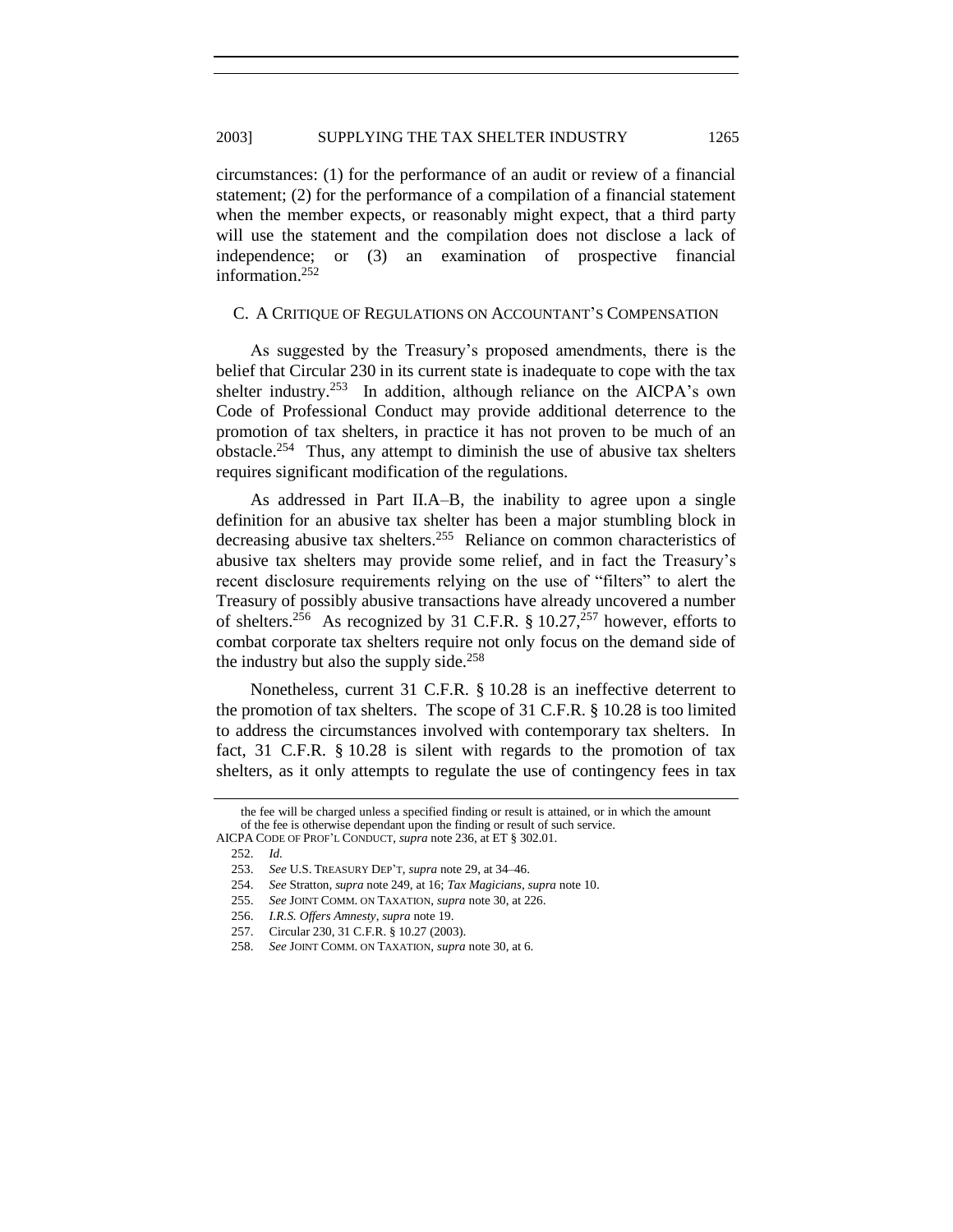return preparation.<sup>259</sup> Further, it is unclear when, and if any, substantive change to 31 C.F.R. § 10.28 will occur.

On a broader level, some argue that the Big Five's involvement in the promotion of tax shelters does not even bring them within the scope of Circular 230.<sup>260</sup> Specifically, Circular 230 encompasses the following:

Circular 230 sets forth the rules, duties, and conduct of practitioners "relating to authority to practice before the Internal Revenue Service." . . .

If a practitioner's tax practice consists of advising taxpayers with respect to corporate tax shelters, the practitioner's activity may not constitute "practice before the Internal Revenue Service." Thus, the significance of the Circular 230 standards (and the effectiveness of the disciplinary sanctions) is greatly diminished. $^{261}$ 

Moreover, even if the actions of promoters are within the scope of Circular 230, "[a] perception exists that enforcement of the Circular 230 standards is not as vigilant as it should be . . . . [This] diminish[es] the importance with which practitioners regard Circular  $230.^{262}$  Practitioner penalties are easily waived if the practitioner establishes that his or her actions were reasonable and made in good faith. $263$  Further, "the Director of Practice does not have the authority to impose monetary sanctions on a practitioner for a violation of the Circular 230 standards."<sup>264</sup>

Lastly, lack of public information regarding any enforcement efforts undertaken by the Office of Director of Practice further dilutes the deterrence function of Circular 230.<sup>265</sup>

Reliance on the AICPA's Code of Professional Conduct is equally problematic. The AICPA "has not issued standards of practice specifically related to tax shelter arrangements. [The] AICPA Statements on Responsibilities in Tax Practice (1991 Revision) represent general guidance for AICPA members, but do not constitute enforceable standards.

<sup>259.</sup> *See id.*

<sup>260.</sup> *See id.* at 215.

<sup>261.</sup> *Id.* at 216 (emphasis omitted). The Joint Committee on Taxation ("JCT") argues that the scope of Circular 230 be expanded if it is to play a meaningful role in regulating corporate tax shelter activity. JCT contends that Circular 230 standards should apply to any individual who issues an opinion with respect to a corporate tax shelter, or is required to register a corporate tax shelter under I.R.C. § 6111. *Id.*

<sup>262.</sup> *Id.* at 217.

<sup>263.</sup> *Id.*

<sup>264.</sup> *Id.*

<sup>265.</sup> *Id.* at 217–18.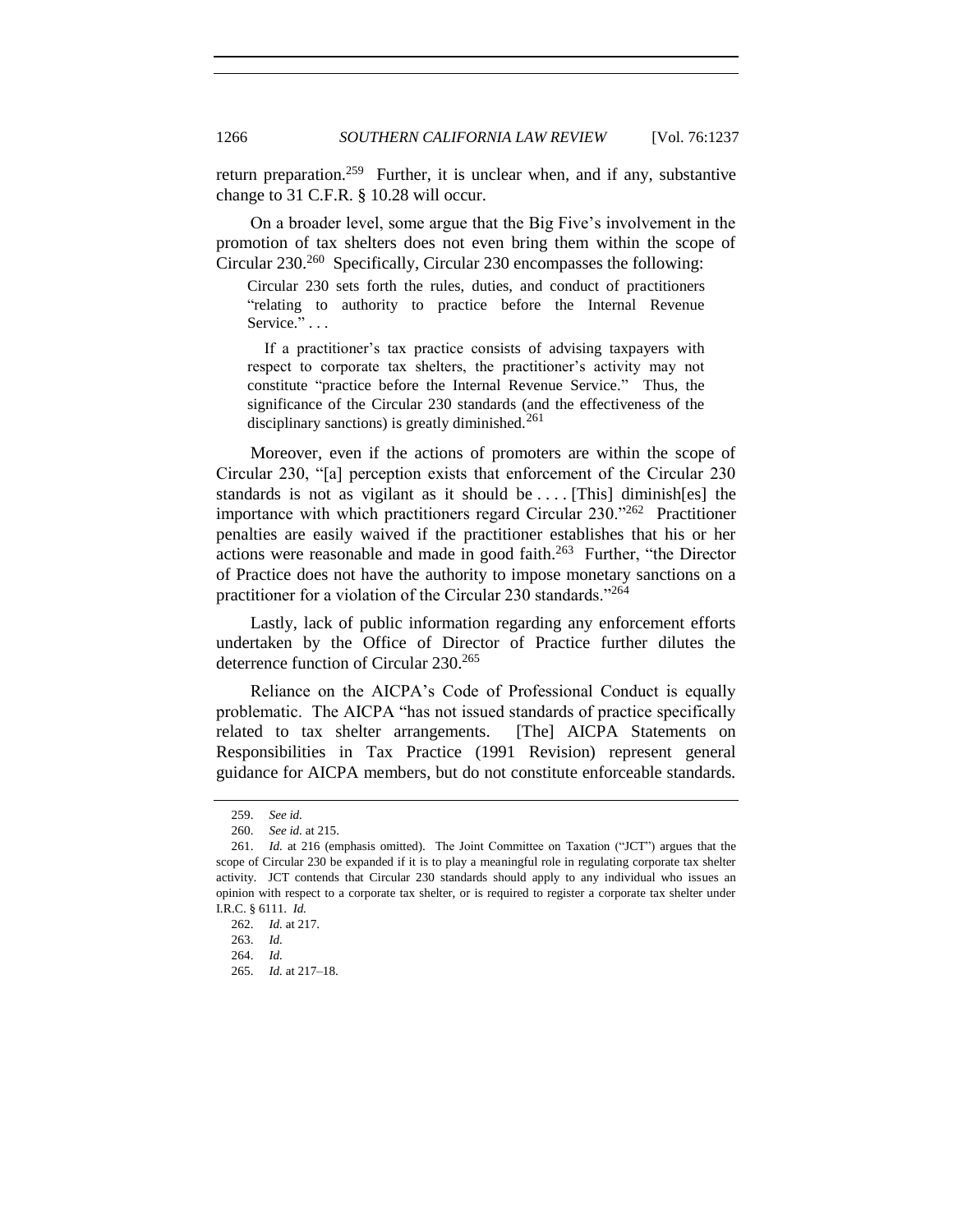## 2003] SUPPLYING THE TAX SHELTER INDUSTRY 1267

Rather, the statements are considered only educational and advisory in nature."266

Also, Rule 302.01 only prohibits the use of contingency fees in three narrow situations.<sup>267</sup> It does not consider situations in which the Big Five are selling tax shelters to nonaudit clients.<sup>268</sup> Clint Stretch, Director of Tax Policy at Deloitte & Touche, admits that there is much greater latitude in the types of fees charged with nonaudit clients.<sup>269</sup> In fact, the sale of tax shelters on a contingency fee basis to nonaudit clients not only makes it easier to get around rules prohibiting the use of contingency fees,  $270$  but it also "sticks a different auditor with the tough issue of—and liability for—whether a company should set up reserves in its reported earnings for the possibility that the IRS will detect and disallow the tax gimmick.<sup> $271$ </sup> Also, the growing trend of the Big Five to spin off their consulting divisions alleviates the Big Five of any such fee restrictions.

Furthermore, ambiguity exists as to what exactly constitutes a contingency fee.<sup>272</sup> Clearly, a fee based on a percentage of tax savings is a contingent fee, but accounting firms may be charging clients on a "value-pricing"<sup>273</sup> or "value-based"<sup>274</sup> system. "Value-based" or ―value-priced‖ fees play to the gray area of contingent fees, setting the price for the tax product not on an hourly fee but on how much a client would be willing to pay to recognize the promised tax savings.<sup>275</sup> Also, it is unclear whether a warranty or indemnity of projected tax savings, or a deferral of a portion of the fee until the tax year is closed without disallowance of the projected tax savings is necessarily a contingent fee.<sup>276</sup> In addition, the Big Five's indemnities or warranties may not be in the form of explicit contingency provisions; rather, the firms may be reimbursing clients by adjusting their annual audit fees.<sup>277</sup> The ambiguity of what

<sup>266.</sup> *Id.* at 200.

<sup>267.</sup> AICPA CODE OF PROF'L CONDUCT, *supra* note [236,](#page-26-1) at ET § 302.01. *See also* discussion *supra* Part IV.B.

<sup>268.</sup> *See* AICPA CODE OF PROF'L CONDUCT, *supra* not[e 236,](#page-26-1) at ET § 302.01. *See also* discussion *supra* Part IV.B.

<sup>269.</sup> *See* Stratton, *supra* note 249, at 14.

<sup>270.</sup> *See* Novack & Saunders, *supra* not[e 104,](#page-13-0) at 202 (stating that promoters in fact prefer sales to nonaudit clients since it makes it easier to get around SEC and state prohibitions on contingency fees).

<sup>271.</sup> *Id.* at 202–03.

<sup>272.</sup> *See* Stratton, *supra* not[e 249,](#page-27-0) at 14.

<sup>273.</sup> *Tax Magicians*, *supra* note [10.](#page-1-2)

<sup>274.</sup> Stratton, *supra* not[e 249,](#page-27-0) at 14.

<sup>275.</sup> *See id.*; *Tax Magicians*, *supra* not[e 10.](#page-1-2)

<sup>276.</sup> *See* Stratton, *supra* not[e 249,](#page-27-0) at 14.

<sup>277.</sup> *See id.*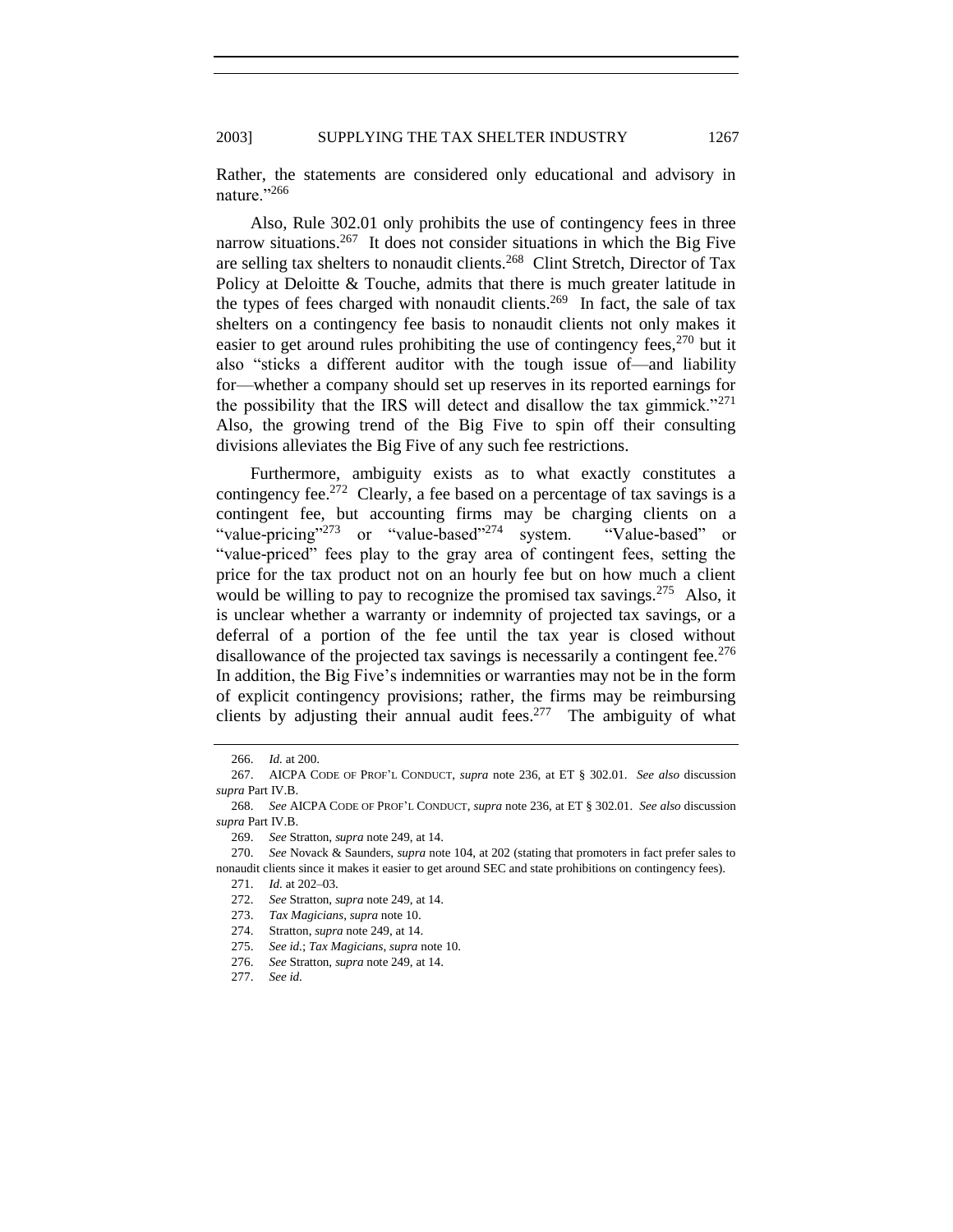constitutes a contingent fee and what may be deliberate attempts by the Big Five to recharacterize their fees effectively defeat prohibition on the use of contingent fees with audit clients as provided for in Rule 302.01.

### V. RECOMMENDATIONS

Efforts to remedy the tax shelter problem have insufficiently addressed the role of accountants in the tax shelter industry. Accountants, and most importantly the Big Five, play such a dominant role in the industry that they have become, to a large extent, keepers of the industry.

As discussed in Part III.C, perhaps the most important reason for the Big Five's extensive involvement in the tax shelter industry is accountant compensation in the form of contingency fees. The millions of dollars in revenue generated by the sales of tax shelter products on a contingency fee basis have given the Big Five both an incentive to dominate the market and to expand the market. Further, using contingency fees to sell shelter products is highly problematic in that it raises independence issues, promotes the development of increasingly aggressive shelter schemes, perpetuates the "race to the bottom," and breeds disrespect for the tax system.<sup>278</sup>

Any effective regulation of tax shelters must consider the form of an accountant's compensation. The minor role of lawyers in the tax shelter industry provides prima facie evidence that without the use of contingency fees there are insufficient incentives to develop and promote tax shelters.<sup>279</sup> Thus, regulating accountant compensation would drastically undercut the Big Five's incentives and thereby reduce the supply of abusive tax shelters.

Additionally, focus on an accountant's compensation circumvents the inherent difficulties in defining what is an abusive tax shelter, which has recently become one of the major stumbling blocks. Although it seems strange to regulate tax shelters without specifically defining an abusive tax shelter, history has demonstrated that developing a specific definition may lead to new shelters that exploit the definition. The opportunities for exploitation are evident in that every ad hoc remedial Treasury notice can potentially be flipped on its head to generate a new group of abusive tax shelters.<sup>280</sup>

<sup>278.</sup> *See* U.S. TREASURY DEP'T, *supra* note [29,](#page-5-0) at 3.

<sup>279.</sup> *See* discussion *supra* Part III.B.

<sup>280.</sup> *See supra* not[e 176.](#page-20-0)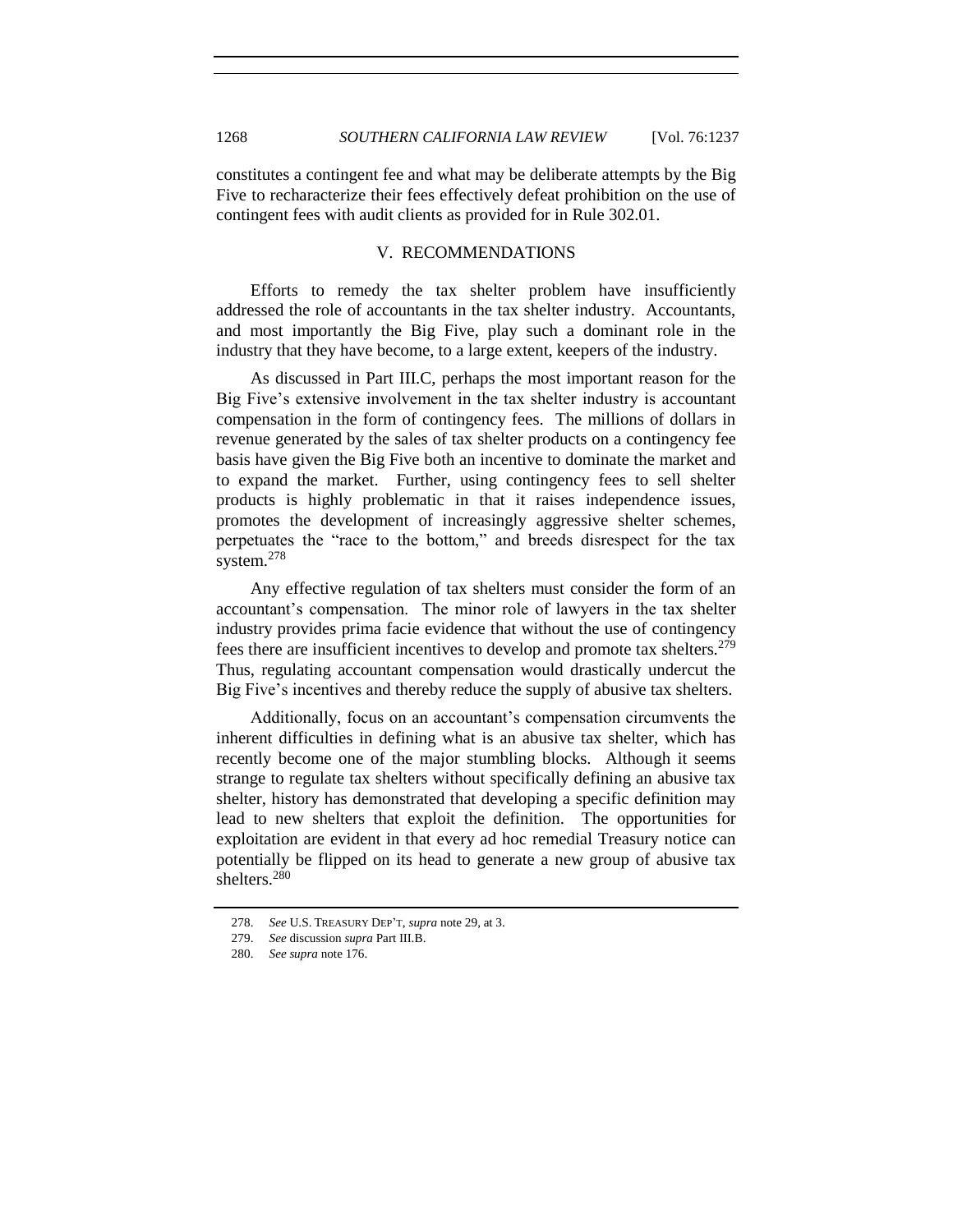Targeting accountant compensation also has the appeal of simplicity. Unlike adding to the complexity of the tax code, regulating accountant compensation does not require a Treasury ruling or exceptions to the code sections that are being abused. By striking at the financial motivation to abuse the tax system, regulating compensation would drastically restrict abusive tax shelter development and promotion. Moreover, such an approach is not only simple but also flexible. By not having to target specific tax transactions, the approach maintains its applicability to future generations of tax avoidance schemes.

Diminishing the Big Five's incentives to participate in the industry would not only reduce the number of tax shelters on the market but would also diminish the corporate perception that their competitors are actively engaging in such schemes. Involvement in such transactions may cease to be considered a necessity to compete in the market, thereby forestalling the "race to the bottom"

Moreover, certain factors suggest that it is unlikely that removing the Big Five from the tax shelter industry will result in development shifting in-house. The Big Five's corporate clients may in some instances be engaging in abusive transactions on their own; however, the fact that the Big Five hold a dominant position in the industry suggests that corporations lack the resources or the desire to go at it alone. The fact that corporations are willing to pay hundreds of millions of dollars in fees further supports such a conclusion. Corporations also may be unwilling to invest in such resources because their expertise and resources are directed to a different industry. It is unlikely that a corporation would employ a full-time department dedicated to shelter development given the costs and the likelihood that a corporation would probably not engage in the amount of shelters that a full-time division would produce. In-house development of tax shelters would also lack the indemnity or warranty agreements that are often provided by the Big Five's use of opinion letters. Lastly, it is unlikely that corporations would be very successful with such transactions because they will be subject to audits by accountants who will no longer have a financial incentive to overlook abusive transactions.

Given the deficiencies of both Circular 230 and the AICPA's Code of Professional Conduct with respect to the deterrence of tax shelters, however, it seems clear that if tax-avoidance transactions are something to be discouraged, the current regulations cannot be relied upon. This is not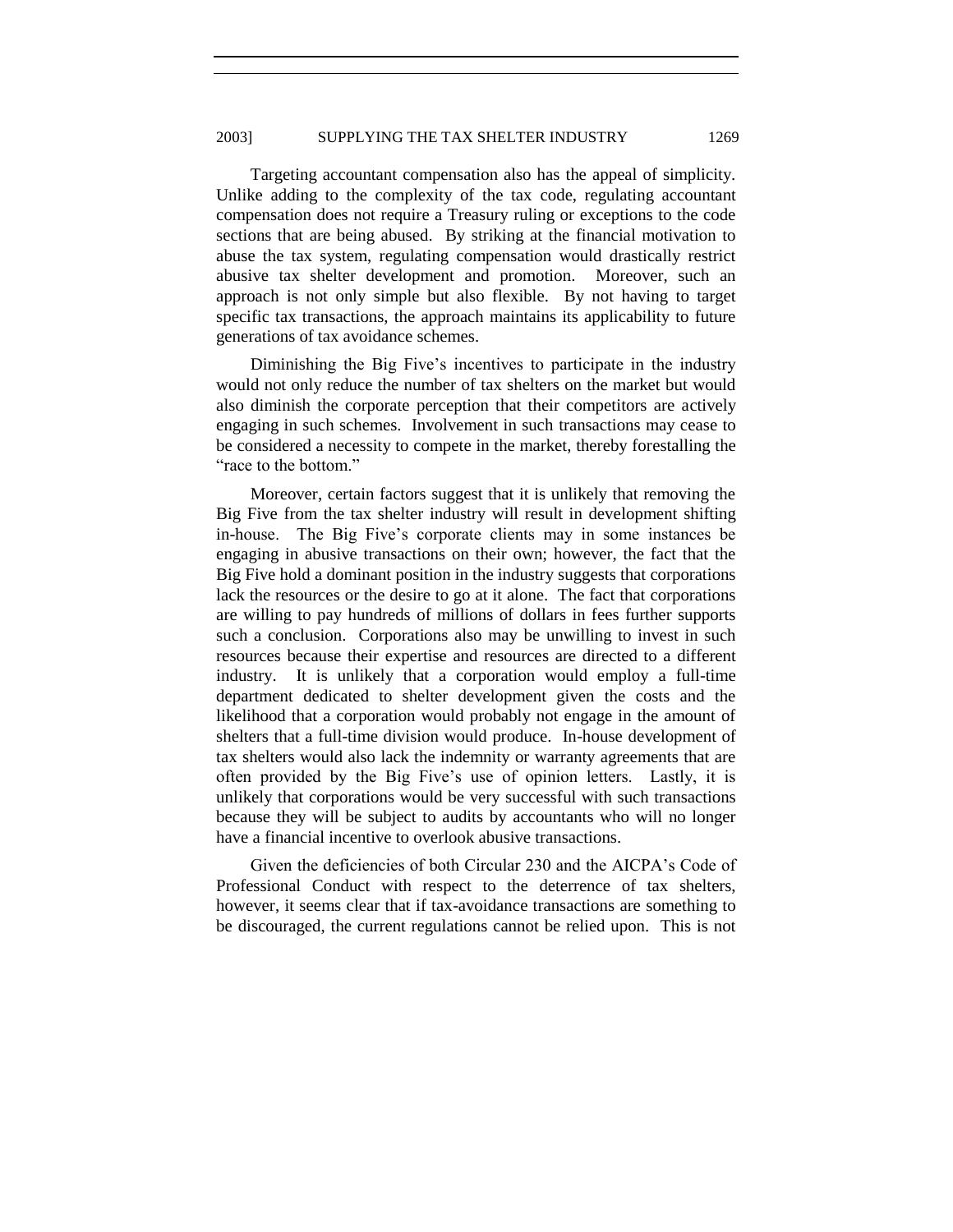to say that the Treasury's efforts to date have been wholly ineffective,  $281$ only that any attempt to deal with the tax shelter problem requires a multifaceted approach that will include scrutiny of the role of the Big Five in the tax shelter industry. Moreover, the Treasury readily admits that their results to date are "just the tip of the iceberg."<sup>282</sup>

Rather, one method of changing the calculus for promoters would be to adopt the proposed amendment to 31 C.F.R.  $§ 10.28^{283}$  thereby eliminating the use of contingency fees and indemnity agreements for advice rendered in connection with a position taken or to be taken on an original tax return.<sup>284</sup>

Commentators have objected to the proposed amendments on grounds that it would unreasonably undercut consumer choice and is unnecessary when there is a reasonable expectation that the Treasury will review the transaction.<sup>285</sup> As discussed in Part II.B, however, the complexity of contemporary tax shelters combined with the inability of the Treasury to keep pace with shelter development makes it unlikely that the transaction's abusive nature will be discovered, even if the transaction is reviewed. Also, just as the Big Five have exploited the reasonableness requirement of tax shelter opinions, it is doubtful that the requirement of a reasonable expectation of substantial review will do any better to deter the development and promotion of the shelters.<sup>286</sup> After all, the use of contingency fees is generally seen as unduly influencing the determination of what is and is not a reasonable belief.

The argument that prohibiting contingency fees would overly restrict consumer choice is also questionable. A prohibition may prevent smaller businesses from using the services of the Big Five, but it is unlikely that these businesses currently use the Big Five or that the Big Five even consider such businesses their market. Any effect on services available to large businesses would also be minimal because they can more easily absorb large hourly fees. Moreover, those arguing for more consumer choice must consider whether that is desirable when the choices are either aggressive tax shelters or more aggressive tax shelters. Lastly, this

<sup>281.</sup> *See infra* Part I (discussing recent Treasury efforts that have persuaded many corporations to voluntarily disclose the use of such shelters).

<sup>282.</sup> *I.R.S. Offers Amnesty*, *supra* not[e 19.](#page-2-0)

<sup>283.</sup> *See* Prop*.* Treas. Reg. 111835-99, *supra* not[e 242.](#page-26-0)

<sup>284.</sup> *See id.*

<sup>285.</sup> *See Comment of AICPA*, *supra* not[e 247,](#page-27-1) ¶¶ 3, 37.

<sup>286.</sup> *See supra* not[e 170.](#page-18-0)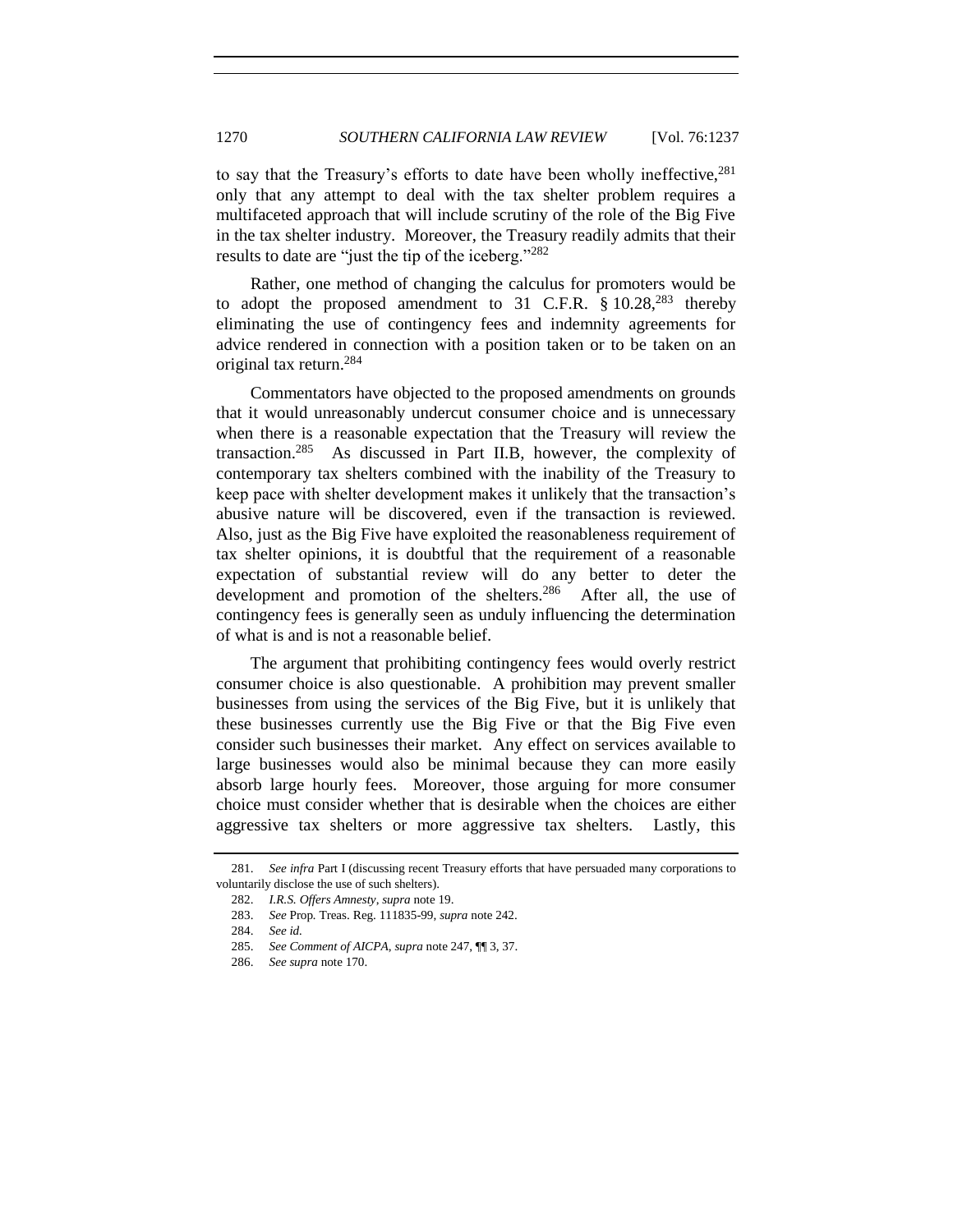argument is counterintuitive because only five, and possibly soon only four, major firms dominate the market.

An amendment to 31 C.F.R. § 10.28 alone would not be very effective, however, without a corresponding modification to Circular 230 explicitly encompassing shelter development and promotion activities by accountants. The difficulties in modifying Circular 230 lie in determining exactly what transactions would bring an accountant, or consultant for that matter, within the scope of Circular 230. Clearly, the literal interpretation of "practice before the Internal Revenue Service" is insufficient. Likewise, it is problematic to say that Circular 230 should apply to those involved in the development of tax shelters, as this would return to the difficulties of defining a tax shelter. Also, any transaction with tax implications should not necessarily make the parties involved subject to the heightened scrutiny of Circular 230. Therefore, out of necessity and administrative ease, the Treasury may have to consider drawing a bright line stating that parties whose actions implicate positions on tax returns over a certain dollar amount in tax benefits are subject to Circular 230. Although arbitrary, it has the appeal of being realistic about the fact that aggressive tax shelters are unlikely to be employed to generate minimal tax savings. Further, being subject to Circular 230 does not mean that an accountant's freedom to pursue their livelihood is taken away, rather the accountant would merely be required to use heightened diligence in the specific transaction.<sup>287</sup>

In addition, Rule 302.01 of the AICPA Code of Professional Conduct should be modified to include both audit and nonaudit clients. Although the focus on audit clients is presumably intended to produce an unbiased review of a corporation's financials, the prohibition exclusion for nonaudit clients suggests that although it is not all right to allow audit clients to engage in abusive transactions, it is acceptable to assist nonaudit clients in abusing the tax system. This distinction runs counter to the goal of providing investors with accurate information. By allowing the possibility of abuse as long as it is a nonaudit client, the AICPA Code shrugs the responsibility onto another firm, and although some may consider this a cynical view, that firm may have an incentive to overlook the abuse in the interests of maintaining the tax shelter industry. This situation perpetuates the belief that such transactions are standard business practices. Thus, the duty on accountants to ensure the accuracy of investor information should likewise be extended to nonaudit clients.

<sup>287</sup>*. See* Telephone Interview with Greg Jenner, *supra* not[e 161.](#page-17-1)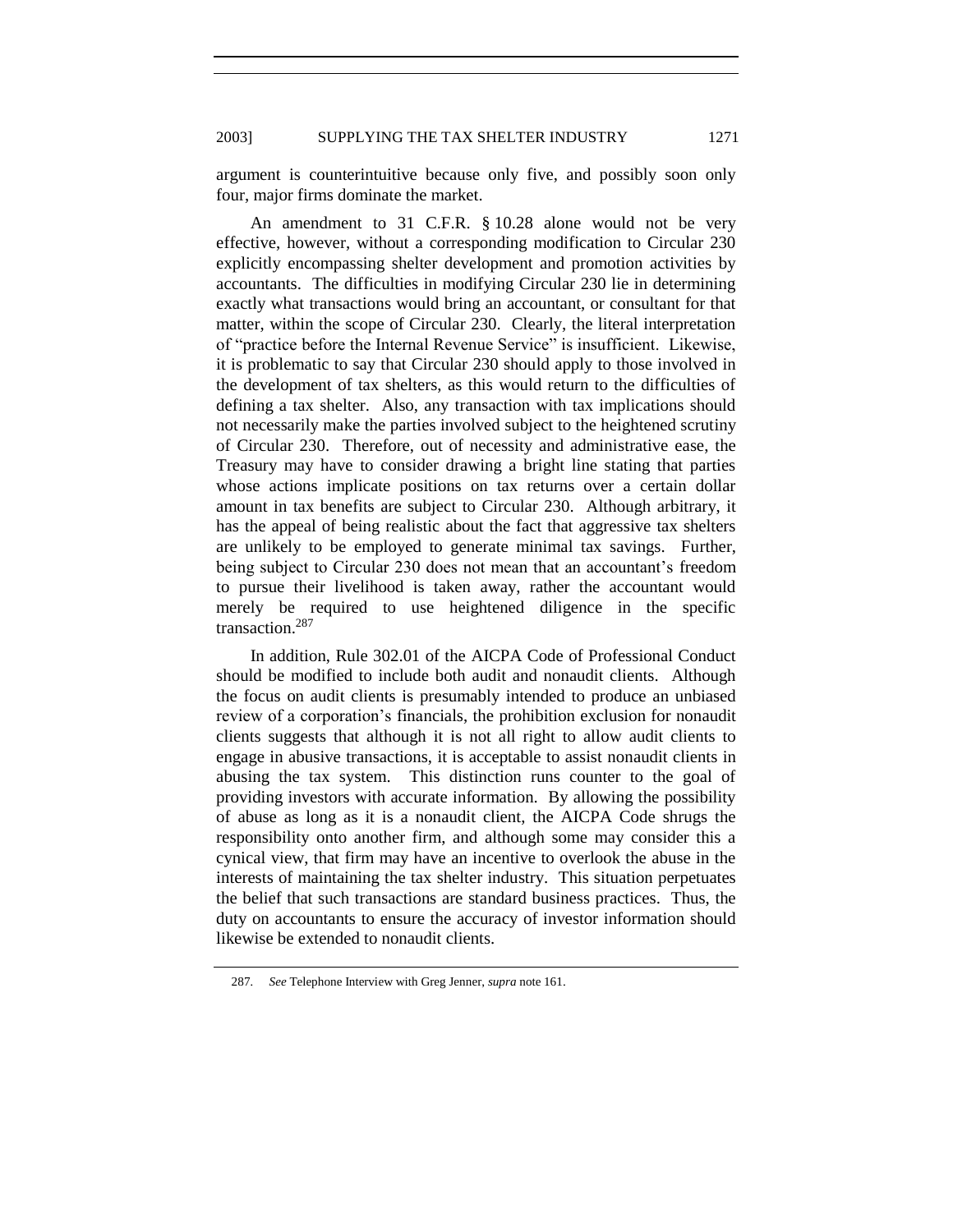The definition of a contingency fee should also be broadened to encompass efforts to disguise contingent fees. As discussed in Part IV.C, there are several techniques that the Big Five use to recharacterize their fees in a deliberate attempt to circumvent the AICPA's prohibition on contingency fees with audit clients. These techniques include value-billing, the use of indemnity agreements to insure against disallowance, and rebate adjustments via annual audit fees.

An expanded definition of contingency fees could encompass any fee structure that makes an accountant's compensation, or some part of it, contingent on the tax strategy surviving any challenges. Such a definition, however, raises the concern of being over-inclusive despite intentionally being more inclusive. Again, the definition could be limited to apply to situations where the sought after tax benefits would exceed a certain dollar limit. Yet in this situation the use of a bright line dollar limit may not be preferable because rather than just being subject to heightened diligence, the result here is an absolute prohibition.

As an alternative, the definition of contingency fee could be deliberately broad, but with certain explicit exceptions. This method may be preferable because it would apply to future innovative fee structures meant to circumvent the contingency prohibition. Further, specific transactions that the Treasury has deemed acceptable would be excused from the prohibition, thereby diminishing the concern of over-inclusiveness.

Lastly, in addition to decreasing the financial incentives of the Big Five, their reputation should be negatively impacted if they are involved in promoting a tax shelter. As demonstrated in the legal profession, the incentive to engage in the development and promotion of abusive tax shelters is diminished when one's reputation is at risk and the fees do not sufficiently justify the costs or the risk to reputation. Similarly, incentives to develop and promote abusive tax shelters will decrease if the accountant risks damaging his or her reputation. This could be accomplished by requiring all of the accountant's clients to be subject to an audit, labeling the accountant as automatically suspect in any dealings with the IRS, or subjecting the accountant to annual audits for a specified number of years. The Big Five's incentive to engage in abusive transactions would diminish because they would not want to subject themselves or their clients to in-depth scrutiny by the IRS or the costs associated with an audit. Therefore, fee regulations on the Big Five should also contain a reputation component.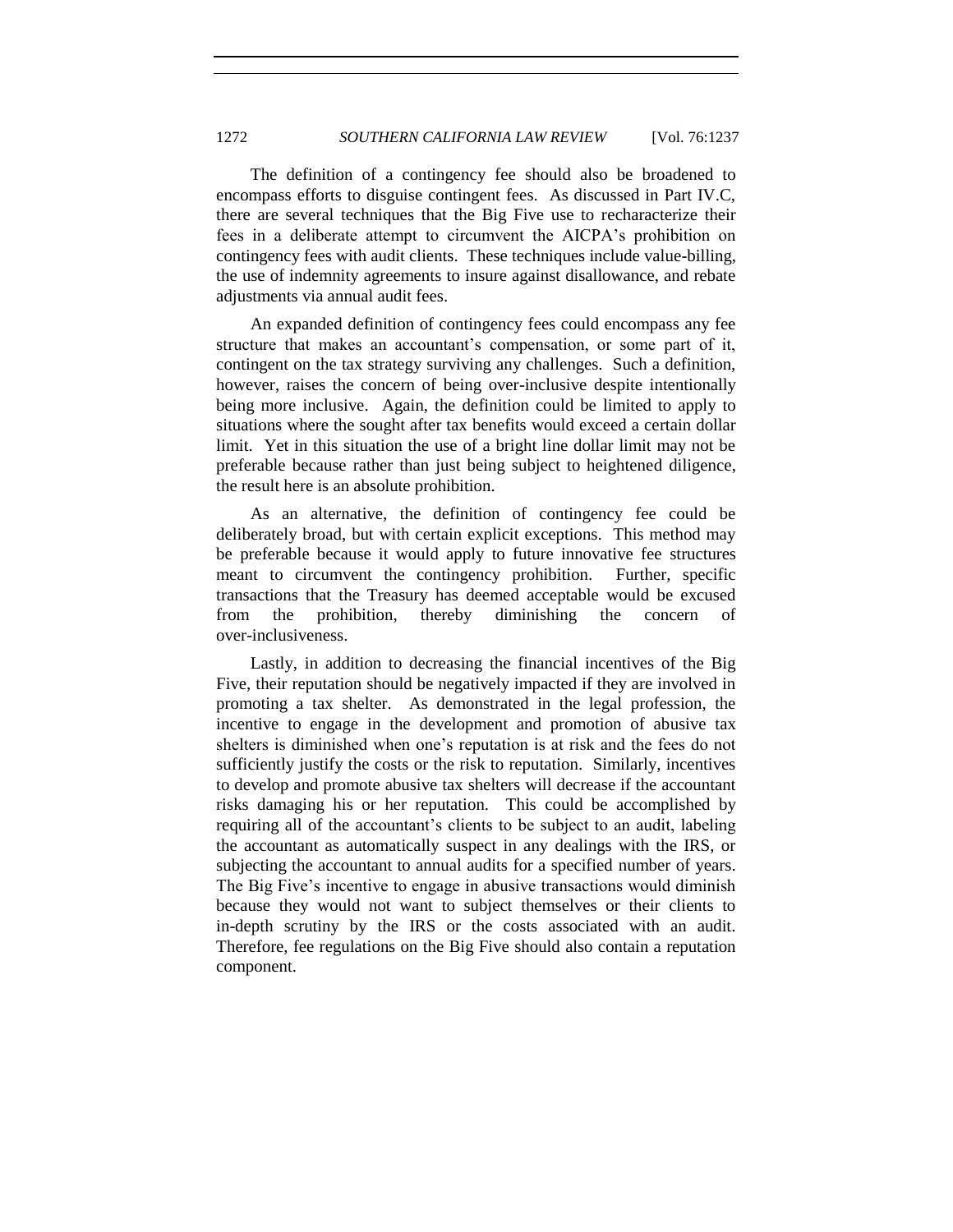#### VI. CONCLUSION

Although economic data does not conclusively establish the extent of the tax shelter industry, both anecdotal evidence and actual examples of the Big Five's involvement in the industry demonstrate that tax shelters are a problem.<sup>288</sup> Commentators argue that the proliferation of tax shelters depletes the income tax base, places a greater burden on individual taxpayers, breeds disrespect for the tax system, and wastes precious resources.<sup>289</sup>

Efforts to curb the use of abusive corporate tax shelters have generally focused on the corporations that use such transactions to shelter huge capital gains. More focus, however, must be directed to the suppliers, particularly the Big Five.

The Big Five play a dominant role in the development and promotion of tax shelters.<sup>290</sup> It is in their interest that corporations perceive that their competitors are using tax shelters, which gives their clients incentives to take part in the "race to the bottom." What drives their production is, of course, money—the ability to make tens to hundreds of millions of dollars in fees per shelter sold. Moreover, the "product" nature of contemporary tax shelters only further encourages the sale, the push, and peddling of such products.

Therefore, in what must be a multifaceted approach to tax shelters, the elimination of the ability to charge on a contingency fee basis or pseudo-contingency fee basis should be considered. Not only will such measures immediately decrease the financial benefits to the Big Five, but they may also decrease the incentive to develop increasingly aggressive shelter ideas and force a reconsideration of whether the costs of disallowance are outweighed by the traditional hourly fee.

<sup>288.</sup> *See, e.g.*, Statement of Peter L. Faber, *supra* note [102,](#page-12-0) ¶ 5.

<sup>289.</sup> *See, e.g.*, JOINT COMM. ON TAXATION, *supra* not[e 30,](#page-5-1) at 205–08.

<sup>290.</sup> *See* discussion *supra* Part III.B.